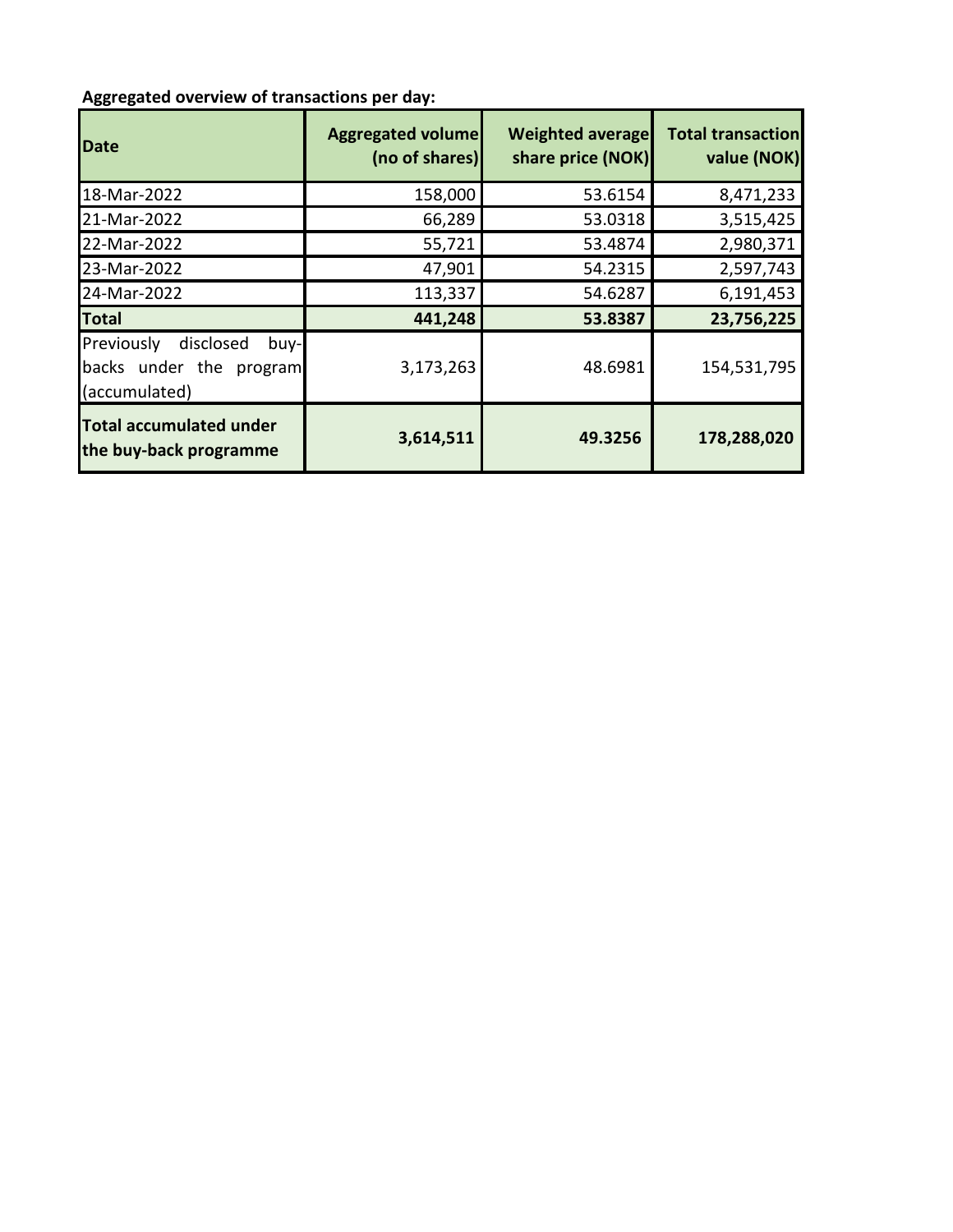| Order          | <b>Ticker</b> | <b>ISIN</b>                     | <b>Currency</b> | <b>Volume</b>   | <b>Price</b>  | <b>Consideration</b> | <b>MIC</b> | <b>Date</b>        | <b>Time</b> |
|----------------|---------------|---------------------------------|-----------------|-----------------|---------------|----------------------|------------|--------------------|-------------|
| 48729030 BWLPG |               | BMG173841013                    | <b>NOK</b>      |                 | (229) 54.95   | (12,583.55) XOSL     |            | 3/24/2022          | 9:00:15     |
| 48729030 BWLPG |               | BMG173841013 NOK                |                 |                 | $(295)$ 54.95 | (16,210.25) XOSL     |            | 3/24/2022          | 9:00:15     |
| 48729030 BWLPG |               | BMG173841013 NOK                |                 |                 | $(100)$ 54.95 | (5,495.00) XOSL      |            | 3/24/2022          | 9:00:15     |
| 48729030 BWLPG |               | BMG173841013                    | <b>NOK</b>      |                 | $(24)$ 54.95  | $(1,318.80)$ XOSL    |            | 3/24/2022          | 9:00:15     |
| 48729030 BWLPG |               | BMG173841013 NOK                |                 |                 | $(74)$ 54.95  | (4,066.30) XOSL      |            | 3/24/2022          | 9:00:15     |
| 48729030 BWLPG |               | BMG173841013 NOK                |                 |                 | $(52)$ 54.95  | (2,857.40) XOSL      |            | 3/24/2022          | 9:00:15     |
| 48729030 BWLPG |               | BMG173841013                    | <b>NOK</b>      |                 | $(1)$ 54.95   | (54.95) XOSL         |            | 3/24/2022          | 9:00:15     |
| 48729030 BWLPG |               | BMG173841013 NOK                |                 |                 | $(92)$ 54.80  | (5,041.60) CEUX      |            | 3/24/2022          | 9:00:15     |
| 48729030 BWLPG |               | BMG173841013 NOK                |                 |                 | $(61)$ 54.80  | (3,342.80) CEUX      |            | 3/24/2022          | 9:00:15     |
| 48729030 BWLPG |               | BMG173841013 NOK                |                 |                 | $(235)$ 54.80 | (12,878.00) XOSL     |            | 3/24/2022          | 9:00:15     |
| 48729030 BWLPG |               | BMG173841013 NOK                |                 |                 | $(438)$ 54.58 | (23,903.85) BEUP     |            | 3/24/2022          | 9:00:19     |
| 48729030 BWLPG |               | BMG173841013 NOK                |                 |                 | (355) 54.55   | (19,365.25) CEUX     |            | 3/24/2022          | 9:04:24     |
| 48729030 BWLPG |               | BMG173841013 NOK                |                 |                 | (153) 54.55   | (8,346.15) CEUX      |            | 3/24/2022          | 9:04:24     |
| 48729030 BWLPG |               | BMG173841013 NOK                |                 |                 | $(400)$ 54.55 | (21,820.00) XOSL     |            | 3/24/2022          | 9:04:24     |
| 48729030 BWLPG |               | BMG173841013                    | <b>NOK</b>      |                 | $(99)$ 54.55  | (5,400.45) XOSL      |            | 3/24/2022          | 9:04:24     |
| 48729030 BWLPG |               | BMG173841013 NOK                |                 |                 | $(278)$ 54.55 | (15,164.90) XOSL     |            | 3/24/2022          | 9:04:24     |
| 48729030 BWLPG |               | BMG173841013 NOK                |                 |                 | $(202)$ 54.45 | (10,998.90) BEUP     |            | 3/24/2022          | 9:06:10     |
| 48729030 BWLPG |               | BMG173841013                    | <b>NOK</b>      |                 | $(234)$ 54.40 | (12,729.60) XOSL     |            | 3/24/2022          | 9:08:13     |
| 48729030 BWLPG |               | BMG173841013 NOK                |                 |                 | $(438)$ 54.45 | (23,849.10) BEUP     |            | 3/24/2022          | 9:09:18     |
| 48729030 BWLPG |               | BMG173841013 NOK                |                 |                 | $(436)$ 54.40 | (23,718.40) XOSL     |            | 3/24/2022          | 9:09:32     |
| 48729030 BWLPG |               | BMG173841013 NOK                |                 |                 | $(436)$ 54.40 | (23,718.40) GSEI     |            | 3/24/2022          | 9:10:45     |
| 48729030 BWLPG |               | BMG173841013 NOK                |                 | $(1,894)$ 54.28 |               | (102,796.85) SGMV    |            | 3/24/2022          | 9:12:10     |
| 48729030 BWLPG |               | BMG173841013 NOK                |                 |                 | (299) 54.20   | (16,205.80) XOSL     |            | 3/24/2022          | 9:18:11     |
| 48729030 BWLPG |               | BMG173841013 NOK                |                 |                 | $(380)$ 54.20 | (20,596.00) SGMV     |            | 3/24/2022          | 9:18:19     |
| 48729030 BWLPG |               | BMG173841013 NOK                |                 |                 | (385) 54.45   | (20,963.25) SGMV     |            | 3/24/2022          | 9:26:51     |
| 48729030 BWLPG |               | BMG173841013                    | <b>NOK</b>      |                 | $(447)$ 54.25 | (24,249.75) GSEI     |            | 3/24/2022          | 9:35:40     |
| 48729030 BWLPG |               | BMG173841013 NOK                |                 |                 | $(268)$ 54.25 | (14,539.00) XOSL     |            | 3/24/2022          | 9:50:01     |
| 48729030 BWLPG |               | BMG173841013 NOK                |                 |                 | (153) 54.25   | (8,300.25) CEUX      |            | 3/24/2022          | 9:50:01     |
| 48729030 BWLPG |               | BMG173841013                    | <b>NOK</b>      |                 | (153) 54.25   | (8,300.25) CEUX      |            | 3/24/2022          | 9:50:01     |
| 48729030 BWLPG |               | BMG173841013 NOK                |                 |                 | $(268)$ 54.25 | (14,539.00) XOSL     |            | 3/24/2022          | 9:50:01     |
|                |               | 48729030 BWLPG BMG173841013 NOK |                 |                 | $(394)$ 54.25 | (21,374.50) GSEI     |            | 3/24/2022          | 9:50:02     |
|                |               | 48729030 BWLPG BMG173841013 NOK |                 |                 | (373) 54.30   | (20,253.90) GSEI     |            | 3/24/2022 9:52:04  |             |
| 48729030 BWLPG |               | BMG173841013 NOK                |                 |                 | $(410)$ 54.40 | (22,304.00) GSEI     |            | 3/24/2022          | 9:53:11     |
| 48729030 BWLPG |               | BMG173841013 NOK                |                 |                 | $(410)$ 54.40 | (22,304.00) GSEI     |            | 3/24/2022          | 9:53:11     |
| 48729030 BWLPG |               | BMG173841013 NOK                |                 |                 | $(757)$ 54.50 | $(41, 256.50)$ GSEI  |            | 3/24/2022 9:58:17  |             |
| 48729030 BWLPG |               | BMG173841013 NOK                |                 |                 | (153) 54.50   | (8,338.50) CEUX      |            | 3/24/2022 10:09:38 |             |
| 48729030 BWLPG |               | BMG173841013 NOK                |                 |                 | $(301)$ 54.50 | $(16,404.50)$ XOSL   |            | 3/24/2022 10:09:38 |             |
| 48729030 BWLPG |               | BMG173841013 NOK                |                 |                 | $(397)$ 54.55 | (21,656.35) XTXE     |            | 3/24/2022 10:13:10 |             |
| 48729030 BWLPG |               | BMG173841013 NOK                |                 |                 | (153) 54.35   | (8,315.55) CEUX      |            | 3/24/2022 10:21:45 |             |
| 48729030 BWLPG |               | BMG173841013 NOK                |                 |                 | (253) 54.35   | $(13,750.55)$ XOSL   |            | 3/24/2022 10:21:45 |             |
| 48729030 BWLPG |               | BMG173841013 NOK                |                 |                 | (511) 54.30   | (27,747.30) GSEI     |            | 3/24/2022 10:21:45 |             |
| 48729030 BWLPG |               | BMG173841013 NOK                |                 |                 | $(386)$ 54.25 | (20,940.50) XOSL     |            | 3/24/2022 10:30:31 |             |
| 48729030 BWLPG |               | BMG173841013 NOK                |                 |                 | $(416)$ 54.25 | (22,568.00) GSEI     |            | 3/24/2022 10:30:31 |             |
| 48729030 BWLPG |               | BMG173841013 NOK                |                 |                 | $(230)$ 54.20 | (12,466.00) CEUX     |            | 3/24/2022 10:34:44 |             |
| 48729030 BWLPG |               | BMG173841013 NOK                |                 |                 | $(425)$ 54.20 | (23,035.00) XOSL     |            | 3/24/2022 10:34:44 |             |
| 48729030 BWLPG |               | BMG173841013 NOK                |                 |                 | $(390)$ 54.20 | $(21, 138.00)$ GSEI  |            | 3/24/2022 10:35:14 |             |
| 48729030 BWLPG |               | BMG173841013 NOK                |                 |                 | $(431)$ 54.15 | (23,338.65) GSEI     |            | 3/24/2022 10:41:49 |             |
| 48729030 BWLPG |               | BMG173841013 NOK                |                 |                 | $(395)$ 54.15 | (21,389.25) GSEI     |            | 3/24/2022 10:41:49 |             |
| 48729030 BWLPG |               | BMG173841013 NOK                |                 |                 | $(841)$ 54.15 | (45,540.15) GSEI     |            | 3/24/2022 10:41:49 |             |
| 48729030 BWLPG |               | BMG173841013 NOK                |                 |                 | $(230)$ 54.10 | (12,443.00) CEUX     |            | 3/24/2022 10:45:30 |             |
| 48729030 BWLPG |               | BMG173841013 NOK                |                 |                 | $(355)$ 54.10 | (19,205.50) XOSL     |            | 3/24/2022 10:45:30 |             |
| 48729030 BWLPG |               | BMG173841013 NOK                |                 |                 | $(494)$ 54.05 | (26,700.70) GSEI     |            | 3/24/2022 10:45:30 |             |
| 48729030 BWLPG |               | BMG173841013 NOK                |                 |                 | (153) 54.00   | (8,262.00) CEUX      |            | 3/24/2022 10:46:03 |             |
| 48729030 BWLPG |               | BMG173841013 NOK                |                 |                 | $(448)$ 54.05 | (24,214.40) GSEI     |            | 3/24/2022 10:46:06 |             |
| 48729030 BWLPG |               | BMG173841013 NOK                |                 |                 | $(843)$ 54.08 | (45,585.23) SGMV     |            | 3/24/2022 10:59:09 |             |
|                |               |                                 |                 |                 |               |                      |            |                    |             |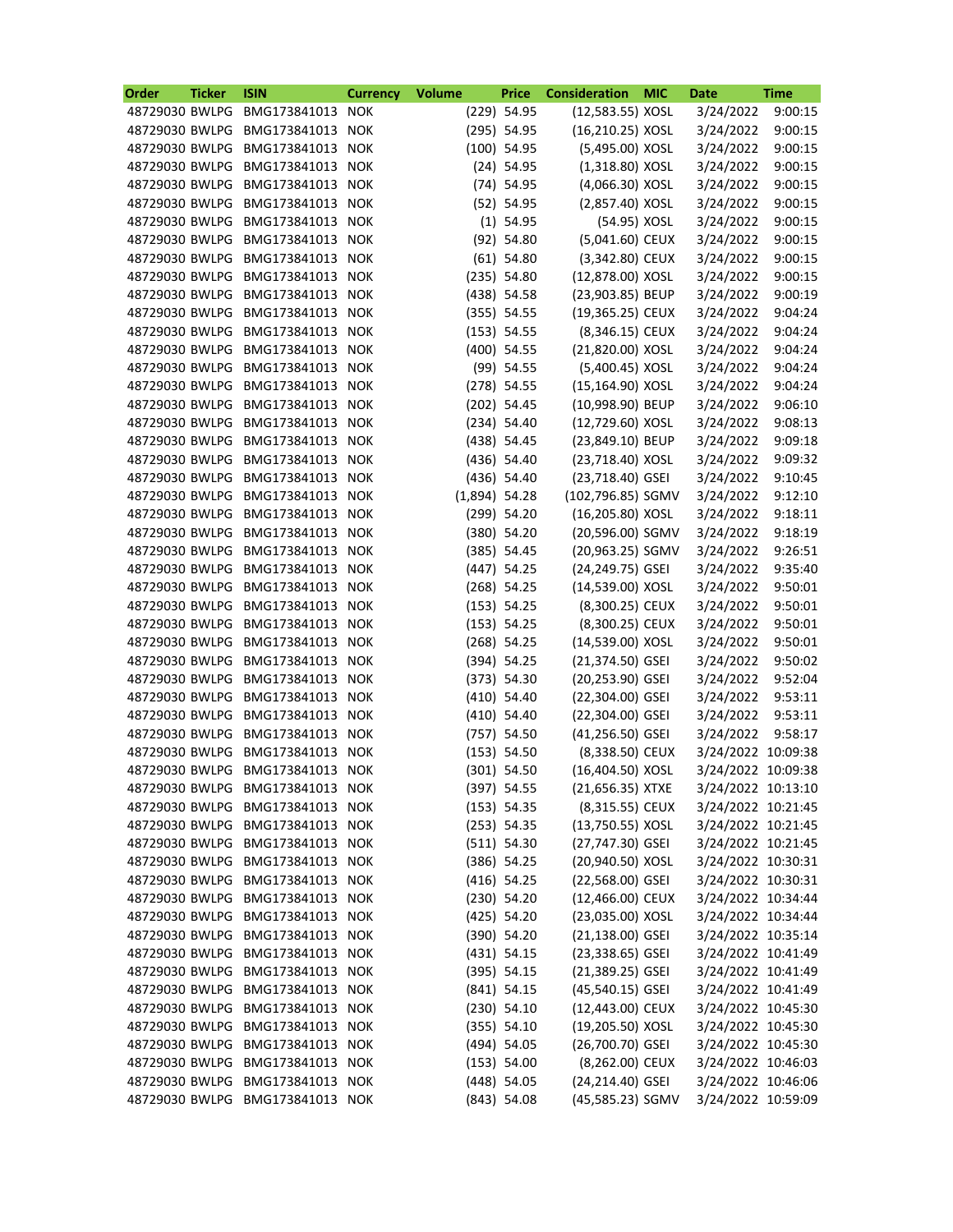| 48729030 BWLPG | BMG173841013 NOK |            | $(1,995)$ 54.10 |               | (107,929.50) BEUP | 3/24/2022 10:59:10 |  |
|----------------|------------------|------------|-----------------|---------------|-------------------|--------------------|--|
| 48729030 BWLPG | BMG173841013 NOK |            |                 | $(455)$ 54.10 | (24,615.50) BEUP  | 3/24/2022 10:59:10 |  |
| 48729030 BWLPG | BMG173841013     | <b>NOK</b> | $(1,569)$ 54.08 |               | (84,843.68) XUBS  | 3/24/2022 10:59:10 |  |
| 48729030 BWLPG | BMG173841013 NOK |            | $(2,012)$ 54.08 |               | (108,798.90) BATD | 3/24/2022 11:00:07 |  |
| 48729030 BWLPG | BMG173841013 NOK |            |                 | $(438)$ 54.05 | (23,673.90) BEUP  | 3/24/2022 11:01:38 |  |
| 48729030 BWLPG | BMG173841013     | <b>NOK</b> |                 | $(438)$ 54.30 | (23,783.40) BEUP  | 3/24/2022 11:19:18 |  |
| 48729030 BWLPG | BMG173841013 NOK |            |                 | $(66)$ 54.30  | (3,583.80) BEUP   | 3/24/2022 11:19:18 |  |
| 48729030 BWLPG | BMG173841013 NOK |            |                 | (488) 54.30   | (26,498.40) TQEM  | 3/24/2022 11:22:48 |  |
| 48729030 BWLPG | BMG173841013 NOK |            |                 | $(344)$ 54.30 | (18,679.20) XPOS  | 3/24/2022 11:22:48 |  |
| 48729030 BWLPG | BMG173841013 NOK |            | $(2,014)$ 54.30 |               | (109,360.20) GSEI | 3/24/2022 11:26:40 |  |
| 48729030 BWLPG | BMG173841013 NOK |            |                 | $(448)$ 54.30 | (24,326.40) CEUD  | 3/24/2022 11:27:41 |  |
| 48729030 BWLPG | BMG173841013 NOK |            |                 | $(438)$ 54.33 | (23,794.35) BEUP  | 3/24/2022 11:32:06 |  |
| 48729030 BWLPG | BMG173841013 NOK |            |                 | $(438)$ 54.33 | (23,794.35) BEUP  | 3/24/2022 11:40:24 |  |
| 48729030 BWLPG | BMG173841013 NOK |            |                 | $(468)$ 54.25 | (25,389.00) CEUX  | 3/24/2022 12:04:31 |  |
| 48729030 BWLPG | BMG173841013 NOK |            |                 | $(170)$ 54.25 | (9,222.50) XOSL   | 3/24/2022 12:04:31 |  |
| 48729030 BWLPG | BMG173841013 NOK |            |                 | $(62)$ 54.25  | (3,363.50) CEUX   | 3/24/2022 12:04:31 |  |
| 48729030 BWLPG | BMG173841013     | <b>NOK</b> |                 | (193) 54.25   | (10,470.25) XOSL  | 3/24/2022 12:11:28 |  |
| 48729030 BWLPG | BMG173841013 NOK |            |                 | (193) 54.25   | (10,470.25) XOSL  | 3/24/2022 12:12:06 |  |
| 48729030 BWLPG | BMG173841013 NOK |            |                 | $(487)$ 54.25 | (26,419.75) GSEI  | 3/24/2022 12:13:14 |  |
| 48729030 BWLPG | BMG173841013 NOK |            |                 | (37) 54.25    | (2,007.25) AQEU   | 3/24/2022 12:19:07 |  |
| 48729030 BWLPG | BMG173841013 NOK |            |                 | $(135)$ 54.25 | (7,323.75) CEUX   | 3/24/2022 12:19:07 |  |
| 48729030 BWLPG | BMG173841013 NOK |            |                 | $(36)$ 54.25  | $(1,953.00)$ XOSL | 3/24/2022 12:19:07 |  |
| 48729030 BWLPG | BMG173841013 NOK |            |                 | (37) 54.25    | (2,007.25) AQEU   | 3/24/2022 12:19:07 |  |
| 48729030 BWLPG | BMG173841013 NOK |            |                 | $(136)$ 54.25 | (7,378.00) CEUX   | 3/24/2022 12:19:07 |  |
| 48729030 BWLPG | BMG173841013     | <b>NOK</b> |                 | $(32)$ 54.25  | $(1,736.00)$ XOSL | 3/24/2022 12:19:07 |  |
| 48729030 BWLPG | BMG173841013 NOK |            |                 | $(600)$ 54.35 | (32,610.00) AQEU  | 3/24/2022 12:21:35 |  |
| 48729030 BWLPG | BMG173841013 NOK |            |                 | $(600)$ 54.40 | (32,640.00) AQEU  | 3/24/2022 12:21:35 |  |
| 48729030 BWLPG | BMG173841013 NOK |            |                 | $(197)$ 54.40 | (10,716.80) AQEU  | 3/24/2022 12:21:35 |  |
| 48729030 BWLPG | BMG173841013 NOK |            |                 | $(206)$ 54.40 | (11,206.40) AQEU  | 3/24/2022 12:21:35 |  |
| 48729030 BWLPG | BMG173841013 NOK |            |                 | $(206)$ 54.35 | (11,196.10) CEUX  | 3/24/2022 12:21:35 |  |
| 48729030 BWLPG | BMG173841013 NOK |            |                 | $(901)$ 54.40 | (49,014.40) CEUX  | 3/24/2022 12:21:35 |  |
| 48729030 BWLPG | BMG173841013 NOK |            |                 | $(20)$ 54.40  | (1,088.00) CEUX   | 3/24/2022 12:21:35 |  |
| 48729030 BWLPG | BMG173841013 NOK |            |                 | (488) 54.35   | (26,522.80) TQEM  | 3/24/2022 12:21:35 |  |
| 48729030 BWLPG | BMG173841013     | <b>NOK</b> |                 | $(206)$ 54.35 | (11,196.10) TQEX  | 3/24/2022 12:21:35 |  |
| 48729030 BWLPG | BMG173841013 NOK |            |                 | $(9)$ 54.40   | (489.60) TQEX     | 3/24/2022 12:21:35 |  |
| 48729030 BWLPG | BMG173841013 NOK |            |                 | $(185)$ 54.40 | (10,064.00) TQEX  | 3/24/2022 12:21:35 |  |
| 48729030 BWLPG | BMG173841013 NOK |            |                 | (322) 54.40   | (17,516.80) TQEX  | 3/24/2022 12:21:35 |  |
| 48729030 BWLPG | BMG173841013 NOK |            |                 | $(600)$ 54.35 | (32,610.00) XOSL  | 3/24/2022 12:21:35 |  |
| 48729030 BWLPG | BMG173841013     | <b>NOK</b> | $(1,100)$ 54.35 |               | (59,785.00) XOSL  | 3/24/2022 12:21:35 |  |
| 48729030 BWLPG | BMG173841013 NOK |            | $(5,795)$ 54.40 |               | (315,248.00) XOSL | 3/24/2022 12:21:35 |  |
| 48729030 BWLPG | BMG173841013 NOK |            |                 | $(251)$ 54.40 | (13,654.40) XOSL  | 3/24/2022 12:21:35 |  |
| 48729030 BWLPG | BMG173841013     | <b>NOK</b> |                 | $(136)$ 54.40 | (7,398.40) CEUX   | 3/24/2022 12:21:35 |  |
| 48729030 BWLPG | BMG173841013 NOK |            |                 | $(28)$ 54.40  | (1,523.20) AQEU   | 3/24/2022 12:21:35 |  |
| 48729030 BWLPG | BMG173841013 NOK |            |                 | $(9)$ 54.40   | (489.60) AQEU     | 3/24/2022 12:25:38 |  |
| 48729030 BWLPG | BMG173841013 NOK |            |                 | $(18)$ 54.40  | (979.20) AQEU     | 3/24/2022 12:25:38 |  |
| 48729030 BWLPG | BMG173841013 NOK |            |                 | (193) 54.40   | (10,499.20) XOSL  | 3/24/2022 12:25:38 |  |
| 48729030 BWLPG | BMG173841013 NOK |            |                 | $(380)$ 54.40 | (20,672.00) XOSL  | 3/24/2022 12:25:38 |  |
| 48729030 BWLPG | BMG173841013 NOK |            |                 | (37) 54.40    | (2,012.80) AQEU   | 3/24/2022 12:25:55 |  |
| 48729030 BWLPG | BMG173841013 NOK |            |                 | $(60)$ 54.40  | (3,264.00) AQEU   | 3/24/2022 12:25:55 |  |
| 48729030 BWLPG | BMG173841013     | <b>NOK</b> |                 | (193) 54.40   | (10,499.20) XOSL  | 3/24/2022 12:25:55 |  |
| 48729030 BWLPG | BMG173841013 NOK |            |                 | $(310)$ 54.40 | (16,864.00) XOSL  | 3/24/2022 12:25:55 |  |
| 48729030 BWLPG | BMG173841013 NOK |            |                 | $(17)$ 54.68  | (929.48) SGMV     | 3/24/2022 12:59:09 |  |
| 48729030 BWLPG | BMG173841013     | <b>NOK</b> |                 | $(730)$ 54.68 | (39,912.75) SGMV  | 3/24/2022 12:59:09 |  |
| 48729030 BWLPG | BMG173841013 NOK |            |                 | $(230)$ 54.60 | (12,558.00) XOSL  | 3/24/2022 13:10:54 |  |
| 48729030 BWLPG | BMG173841013 NOK |            | $(1,269)$ 54.68 |               | (69,382.58) SGMV  | 3/24/2022 13:11:15 |  |
| 48729030 BWLPG | BMG173841013 NOK |            |                 | $(20)$ 54.68  | $(1,093.50)$ SGMV | 3/24/2022 13:11:15 |  |
|                |                  |            |                 |               |                   |                    |  |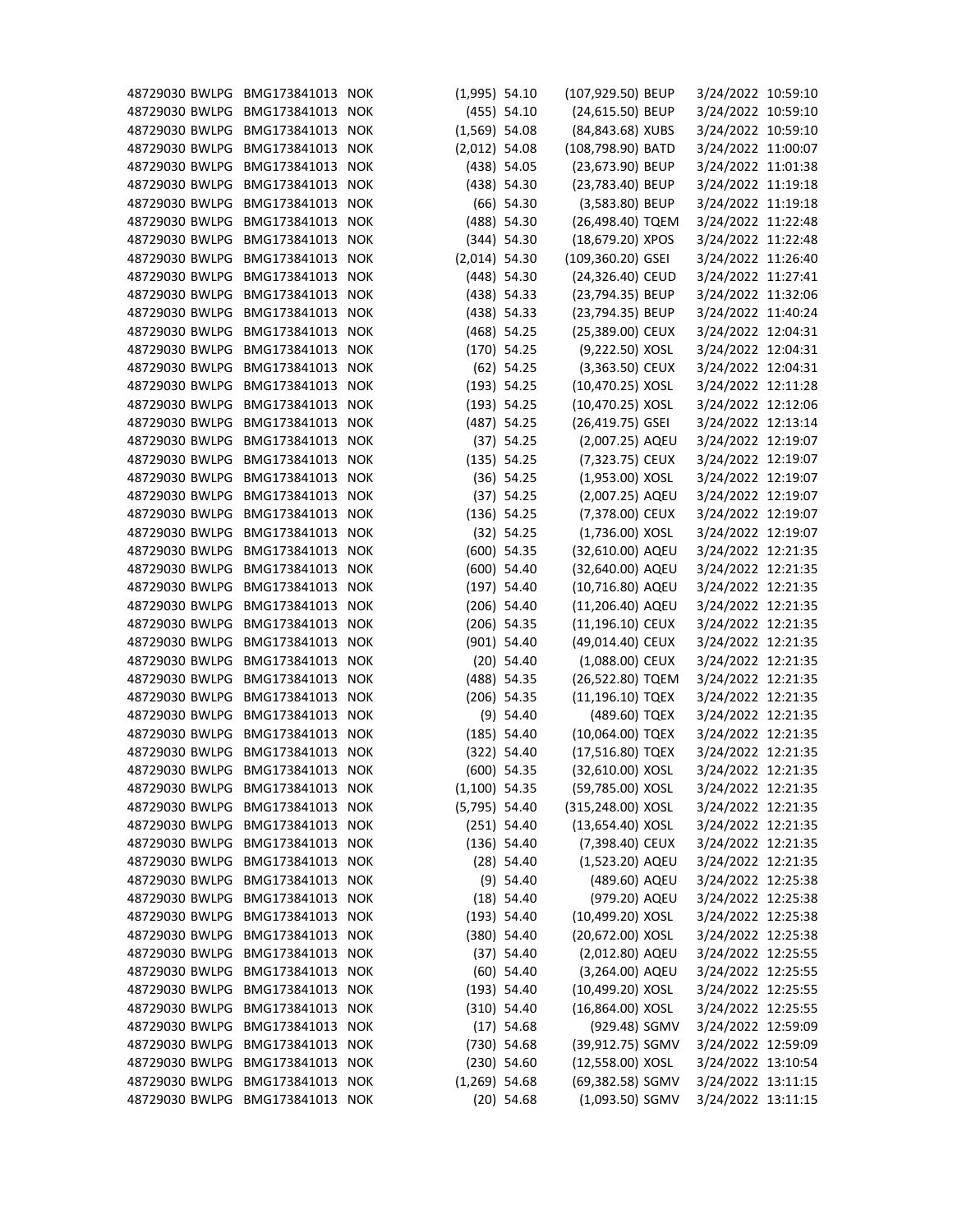| 48729030 BWLPG BMG173841013 NOK |                  |            |                 | $(116)$ 54.68 | (6,342.30) SGMV   | 3/24/2022 13:11:15 |  |
|---------------------------------|------------------|------------|-----------------|---------------|-------------------|--------------------|--|
| 48729030 BWLPG                  | BMG173841013 NOK |            |                 | $(16)$ 54.68  | (874.80) SGMV     | 3/24/2022 13:11:15 |  |
| 48729030 BWLPG                  | BMG173841013     | <b>NOK</b> | $(1,576)$ 54.68 |               | (86,167.80) BEUP  | 3/24/2022 13:11:15 |  |
| 48729030 BWLPG                  | BMG173841013 NOK |            | $(2,000)$ 54.68 |               | (109,350.00) XUBS | 3/24/2022 13:11:15 |  |
| 48729030 BWLPG                  | BMG173841013 NOK |            |                 | $(438)$ 54.68 | (23,947.65) BEUP  | 3/24/2022 13:12:01 |  |
| 48729030 BWLPG                  | BMG173841013     | <b>NOK</b> |                 | $(140)$ 54.55 | (7,637.00) XOSL   | 3/24/2022 13:26:50 |  |
| 48729030 BWLPG                  | BMG173841013 NOK |            |                 | $(677)$ 54.70 | (37,031.90) GSEI  | 3/24/2022 13:41:49 |  |
| 48729030 BWLPG                  | BMG173841013 NOK |            |                 | $(409)$ 54.65 | (22,351.85) CEUD  | 3/24/2022 13:42:16 |  |
| 48729030 BWLPG                  | BMG173841013 NOK |            | $(1,632)$ 54.65 |               | (89,188.80) XUBS  | 3/24/2022 13:47:01 |  |
| 48729030 BWLPG                  | BMG173841013 NOK |            |                 | (373) 54.65   | (20,384.45) XUBS  | 3/24/2022 13:47:01 |  |
| 48729030 BWLPG                  | BMG173841013     | <b>NOK</b> |                 | $(473)$ 54.50 | (25,778.50) CEUD  | 3/24/2022 13:59:17 |  |
| 48729030 BWLPG                  | BMG173841013 NOK |            |                 | $(438)$ 54.55 | (23,892.90) BEUP  | 3/24/2022 14:06:24 |  |
| 48729030 BWLPG                  | BMG173841013 NOK |            |                 | $(438)$ 54.53 | (23,881.95) BEUP  | 3/24/2022 14:18:35 |  |
| 48729030 BWLPG                  | BMG173841013     | <b>NOK</b> | $(2,005)$ 54.70 |               | (109,673.50) GSEI | 3/24/2022 14:23:52 |  |
| 48729030 BWLPG                  | BMG173841013 NOK |            |                 | $(106)$ 54.80 | (5,808.80) GSEI   | 3/24/2022 14:30:29 |  |
| 48729030 BWLPG                  | BMG173841013 NOK |            |                 | $(60)$ 54.80  | (3,288.00) XOSL   | 3/24/2022 14:30:39 |  |
| 48729030 BWLPG                  | BMG173841013     | <b>NOK</b> |                 | $(76)$ 54.80  | (4,164.80) XOSL   | 3/24/2022 14:30:39 |  |
| 48729030 BWLPG                  | BMG173841013 NOK |            |                 | $(41)$ 54.80  | (2,246.80) CEUX   | 3/24/2022 14:30:40 |  |
| 48729030 BWLPG                  | BMG173841013 NOK |            |                 | $(41)$ 54.80  | (2,246.80) CEUX   | 3/24/2022 14:30:40 |  |
| 48729030 BWLPG                  | BMG173841013 NOK |            |                 | $(1)$ 54.80   | (54.80) CEUX      | 3/24/2022 14:30:40 |  |
| 48729030 BWLPG                  | BMG173841013 NOK |            |                 | $(11)$ 54.85  | (603.35) AQEU     | 3/24/2022 14:31:20 |  |
| 48729030 BWLPG                  | BMG173841013     | <b>NOK</b> |                 | $(4)$ 54.85   | (219.40) AQEU     | 3/24/2022 14:31:20 |  |
| 48729030 BWLPG                  | BMG173841013 NOK |            |                 | $(41)$ 54.85  | (2,248.85) CEUX   | 3/24/2022 14:31:20 |  |
| 48729030 BWLPG                  | BMG173841013 NOK |            |                 | $(41)$ 54.85  | (2,248.85) CEUX   | 3/24/2022 14:31:20 |  |
| 48729030 BWLPG                  | BMG173841013 NOK |            |                 | $(15)$ 54.85  | (822.75) CEUX     | 3/24/2022 14:31:20 |  |
| 48729030 BWLPG                  | BMG173841013 NOK |            |                 | $(60)$ 54.85  | (3,291.00) XOSL   | 3/24/2022 14:31:20 |  |
| 48729030 BWLPG                  | BMG173841013 NOK |            |                 | (89) 54.85    | (4,881.65) XOSL   | 3/24/2022 14:31:20 |  |
| 48729030 BWLPG                  | BMG173841013     | <b>NOK</b> |                 | $(60)$ 54.85  | (3,291.00) XOSL   | 3/24/2022 14:31:20 |  |
| 48729030 BWLPG                  | BMG173841013 NOK |            |                 | $(180)$ 54.85 | (9,873.00) XOSL   | 3/24/2022 14:31:20 |  |
| 48729030 BWLPG                  | BMG173841013 NOK |            |                 | $(60)$ 54.85  | (3,291.00) XOSL   | 3/24/2022 14:31:20 |  |
| 48729030 BWLPG                  | BMG173841013 NOK |            |                 | $(60)$ 54.85  | (3,291.00) XOSL   | 3/24/2022 14:31:20 |  |
| 48729030 BWLPG BMG173841013 NOK |                  |            |                 | $(60)$ 54.85  | (3,291.00) XOSL   | 3/24/2022 14:31:38 |  |
| 48729030 BWLPG BMG173841013 NOK |                  |            |                 | $(125)$ 54.85 | (6,856.25) XOSL   | 3/24/2022 14:31:38 |  |
| 48729030 BWLPG                  | BMG173841013 NOK |            |                 | $(41)$ 54.85  | (2,248.85) CEUX   | 3/24/2022 14:31:38 |  |
| 48729030 BWLPG                  | BMG173841013 NOK |            |                 | $(60)$ 54.85  | (3,291.00) XOSL   | 3/24/2022 14:31:38 |  |
| 48729030 BWLPG                  | BMG173841013 NOK |            |                 | $(7)$ 54.85   | (383.95) CEUX     | 3/24/2022 14:31:54 |  |
| 48729030 BWLPG                  | BMG173841013 NOK |            |                 | $(60)$ 54.85  | (3,291.00) XOSL   | 3/24/2022 14:31:54 |  |
| 48729030 BWLPG                  | BMG173841013 NOK |            |                 | $(60)$ 54.85  | (3,291.00) XOSL   | 3/24/2022 14:31:54 |  |
| 48729030 BWLPG                  | BMG173841013 NOK |            |                 | (33) 54.85    | $(1,810.05)$ CEUX | 3/24/2022 14:31:54 |  |
| 48729030 BWLPG                  | BMG173841013 NOK |            |                 | $(60)$ 54.85  | (3,291.00) XOSL   | 3/24/2022 14:31:54 |  |
| 48729030 BWLPG                  | BMG173841013 NOK |            |                 | $(11)$ 54.85  | (603.35) AQEU     | 3/24/2022 14:31:54 |  |
| 48729030 BWLPG                  | BMG173841013     | <b>NOK</b> |                 | $(1)$ 54.85   | (54.85) CEUX      | 3/24/2022 14:31:54 |  |
| 48729030 BWLPG                  | BMG173841013 NOK |            |                 | $(60)$ 54.85  | (3,291.00) XOSL   | 3/24/2022 14:31:54 |  |
| 48729030 BWLPG                  | BMG173841013 NOK |            |                 |               | (3,291.00) XOSL   | 3/24/2022 14:31:54 |  |
| 48729030 BWLPG                  | BMG173841013 NOK |            |                 | $(60)$ 54.85  | (14,232.05) GSEI  |                    |  |
| 48729030 BWLPG                  | BMG173841013 NOK |            |                 | $(259)$ 54.95 |                   | 3/24/2022 14:33:00 |  |
|                                 |                  |            |                 | $(127)$ 55.00 | (6,985.00) AQEU   | 3/24/2022 14:34:51 |  |
| 48729030 BWLPG                  | BMG173841013 NOK |            |                 | $(461)$ 55.00 | (25,355.00) CEUX  | 3/24/2022 14:34:51 |  |
| 48729030 BWLPG                  | BMG173841013 NOK |            |                 | $(467)$ 55.00 | (25,685.00) XOSL  | 3/24/2022 14:34:51 |  |
| 48729030 BWLPG                  | BMG173841013 NOK |            |                 | (183) 55.00   | (10,065.00) CEUX  | 3/24/2022 14:34:51 |  |
| 48729030 BWLPG                  | BMG173841013 NOK |            |                 | $(461)$ 55.00 | (25,355.00) SGMV  | 3/24/2022 14:34:51 |  |
| 48729030 BWLPG                  | BMG173841013 NOK |            |                 | (153) 54.90   | (8,399.70) CEUX   | 3/24/2022 14:49:51 |  |
| 48729030 BWLPG                  | BMG173841013 NOK |            |                 | $(380)$ 54.90 | (20,862.00) XOSL  | 3/24/2022 14:49:51 |  |
| 48729030 BWLPG                  | BMG173841013     | <b>NOK</b> |                 | $(485)$ 54.90 | (26,626.50) SGMV  | 3/24/2022 14:49:52 |  |
| 48729030 BWLPG                  | BMG173841013 NOK |            |                 | (432) 54.95   | (23,738.40) BEUP  | 3/24/2022 14:54:34 |  |
| 48729030 BWLPG                  | BMG173841013 NOK |            | $(1,990)$ 54.93 |               | (109,300.75) XUBS | 3/24/2022 14:54:34 |  |
| 48729030 BWLPG BMG173841013 NOK |                  |            |                 | $(440)$ 54.95 | (24,178.00) CEUD  | 3/24/2022 14:57:52 |  |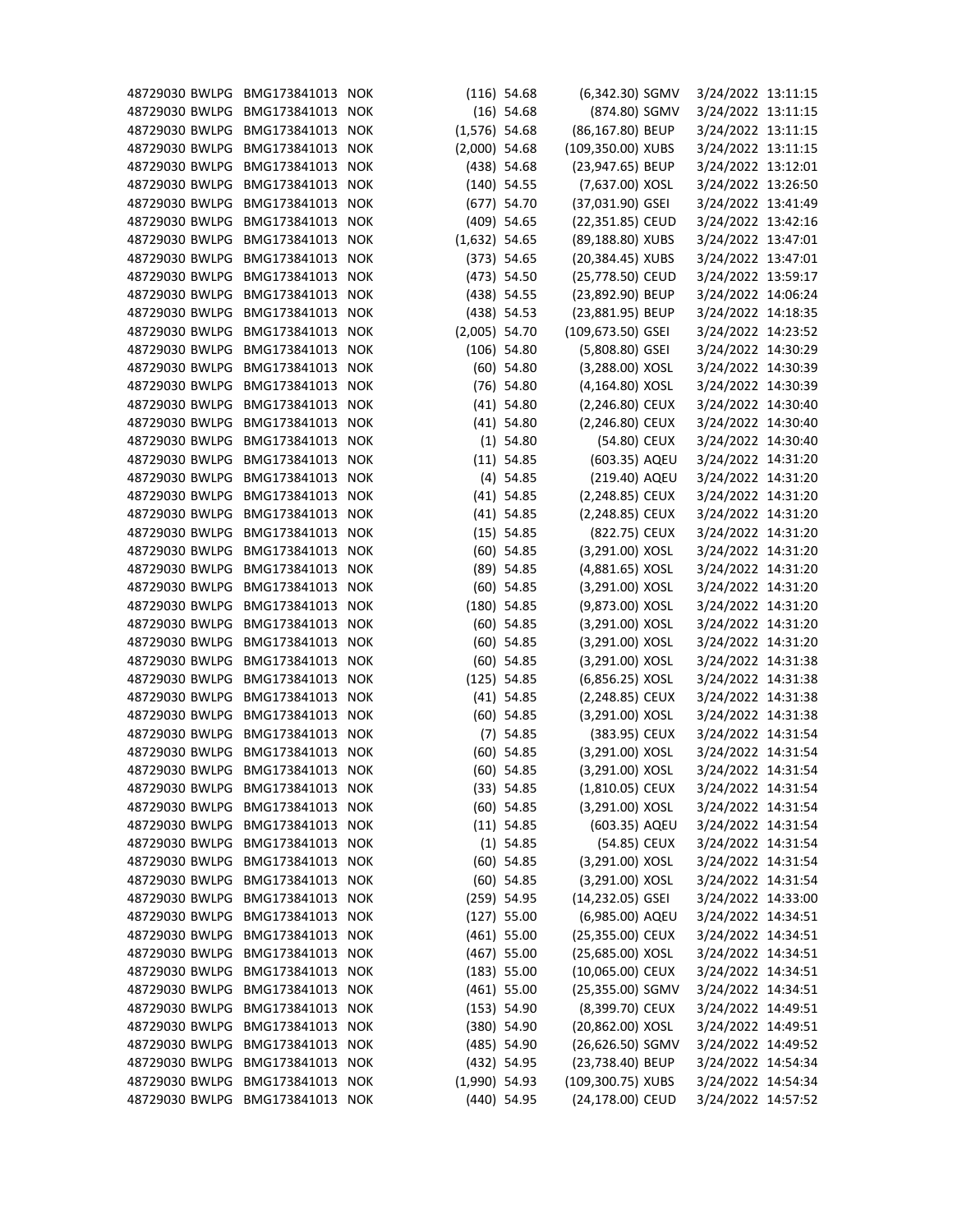| 48729030 BWLPG | BMG173841013     | <b>NOK</b> |                  | $(438)$ 54.90 | (24,046.20) BEUP   | 3/24/2022 15:08:58 |  |
|----------------|------------------|------------|------------------|---------------|--------------------|--------------------|--|
| 48729030 BWLPG | BMG173841013     | <b>NOK</b> |                  | $(600)$ 54.95 | (32,970.00) AQEU   | 3/24/2022 15:09:47 |  |
| 48729030 BWLPG | BMG173841013     | <b>NOK</b> |                  | (495) 54.95   | (27,200.25) CEUX   | 3/24/2022 15:09:47 |  |
| 48729030 BWLPG | BMG173841013 NOK |            |                  | $(486)$ 54.95 | (26,705.70) CEUX   | 3/24/2022 15:09:47 |  |
| 48729030 BWLPG | BMG173841013     | <b>NOK</b> |                  | $(72)$ 54.95  | (3,956.40) XOSL    | 3/24/2022 15:09:47 |  |
| 48729030 BWLPG | BMG173841013     | <b>NOK</b> |                  | (173) 54.95   | (9,506.35) XOSL    | 3/24/2022 15:09:47 |  |
| 48729030 BWLPG | BMG173841013     | <b>NOK</b> |                  | $(350)$ 54.95 | (19,232.50) XOSL   | 3/24/2022 15:09:47 |  |
| 48729030 BWLPG | BMG173841013     | <b>NOK</b> |                  | $(60)$ 54.95  | (3,297.00) XOSL    | 3/24/2022 15:09:47 |  |
| 48729030 BWLPG | BMG173841013     | <b>NOK</b> |                  | $(20)$ 55.00  | $(1,100.00)$ GSEI  | 3/24/2022 15:09:47 |  |
| 48729030 BWLPG | BMG173841013     | <b>NOK</b> |                  | $(12)$ 55.00  | (660.00) AQEU      | 3/24/2022 15:09:47 |  |
| 48729030 BWLPG | BMG173841013     | <b>NOK</b> |                  | $(401)$ 55.00 | (22,055.00) CEUX   | 3/24/2022 15:09:47 |  |
| 48729030 BWLPG | BMG173841013     | <b>NOK</b> |                  | $(23)$ 55.00  | (1,265.00) AQEU    | 3/24/2022 15:09:49 |  |
| 48729030 BWLPG | BMG173841013     | <b>NOK</b> |                  | $(498)$ 55.00 | (27,390.00) CEUX   | 3/24/2022 15:09:49 |  |
| 48729030 BWLPG | BMG173841013     | <b>NOK</b> |                  | $(306)$ 55.00 | (16,830.00) XOSL   | 3/24/2022 15:09:49 |  |
| 48729030 BWLPG | BMG173841013 NOK |            | $(1,033)$ 55.00  |               | (56,815.00) XOSL   | 3/24/2022 15:09:49 |  |
| 48729030 BWLPG | BMG173841013     | <b>NOK</b> | $(1,995)$ 54.95  |               | (109,625.25) GSEI  | 3/24/2022 15:10:38 |  |
| 48729030 BWLPG | BMG173841013     | <b>NOK</b> |                  | $(600)$ 54.95 | (32,970.00) AQEU   | 3/24/2022 15:14:13 |  |
| 48729030 BWLPG | BMG173841013 NOK |            |                  | $(15)$ 54.90  | (823.50) AQEU      | 3/24/2022 15:14:13 |  |
| 48729030 BWLPG | BMG173841013     | <b>NOK</b> |                  | $(16)$ 54.90  | (878.40) TQEX      | 3/24/2022 15:14:13 |  |
| 48729030 BWLPG | BMG173841013     | <b>NOK</b> | $(10,967)$ 54.95 |               | (602,636.65) GSEI  | 3/24/2022 15:14:13 |  |
| 48729030 BWLPG | BMG173841013     | <b>NOK</b> |                  | $(438)$ 54.90 | (24,046.20) GSEI   | 3/24/2022 15:14:13 |  |
| 48729030 BWLPG | BMG173841013     | <b>NOK</b> |                  | $(235)$ 54.85 | (12,889.75) XOSL   | 3/24/2022 15:15:31 |  |
| 48729030 BWLPG | BMG173841013     | <b>NOK</b> |                  | $(230)$ 54.85 | (12,615.50) CEUX   | 3/24/2022 15:16:23 |  |
| 48729030 BWLPG | BMG173841013     | <b>NOK</b> |                  | $(475)$ 54.85 | (26,053.75) XOSL   | 3/24/2022 15:16:23 |  |
| 48729030 BWLPG | BMG173841013     | <b>NOK</b> |                  | $(486)$ 55.00 | (26,730.00) XOSL   | 3/24/2022 15:20:40 |  |
| 48729030 BWLPG | BMG173841013     | <b>NOK</b> |                  | $(345)$ 55.00 | (18,975.00) XOSL   | 3/24/2022 15:20:40 |  |
| 48729030 BWLPG | BMG173841013     | <b>NOK</b> |                  | (351) 55.00   | (19,305.00) CEUX   | 3/24/2022 15:20:40 |  |
| 48729030 BWLPG | BMG173841013     | <b>NOK</b> |                  | $(774)$ 55.00 | (42,570.00) XOSL   | 3/24/2022 15:20:40 |  |
| 48729030 BWLPG | BMG173841013     | <b>NOK</b> |                  | (583) 55.00   | (32,065.00) XOSL   | 3/24/2022 15:20:40 |  |
| 48729030 BWLPG | BMG173841013     | <b>NOK</b> |                  | $(614)$ 55.00 | (33,770.00) XOSL   | 3/24/2022 15:20:40 |  |
| 48729030 BWLPG | BMG173841013     | <b>NOK</b> |                  | $(234)$ 55.00 | (12,870.00) XOSL   | 3/24/2022 15:32:10 |  |
| 48729030 BWLPG | BMG173841013 NOK |            |                  | (153) 54.90   | (8,399.70) CEUX    | 3/24/2022 15:40:32 |  |
| 48729030 BWLPG | BMG173841013 NOK |            |                  | (253) 54.90   | (13,889.70) XOSL   | 3/24/2022 15:40:32 |  |
| 48729030 BWLPG | BMG173841013 NOK |            |                  | (518) 54.90   | (28,438.20) SGMV   | 3/24/2022 15:40:33 |  |
| 48729030 BWLPG | BMG173841013     | <b>NOK</b> |                  | $(45)$ 54.90  | (2,470.50) MOSE    | 3/24/2022 15:46:46 |  |
| 48729030 BWLPG | BMG173841013     | <b>NOK</b> |                  | $(414)$ 54.90 | (22,728.60) SGMV   | 3/24/2022 15:46:46 |  |
| 48729030 BWLPG | BMG173841013 NOK |            |                  | (153) 54.85   | (8,392.05) CEUX    | 3/24/2022 15:46:50 |  |
| 48729030 BWLPG | BMG173841013     | <b>NOK</b> |                  |               | $(11,902.45)$ XOSL | 3/24/2022 15:46:50 |  |
| 48729030 BWLPG |                  |            |                  | $(217)$ 54.85 |                    |                    |  |
|                | BMG173841013     | <b>NOK</b> |                  | $(370)$ 54.83 | (20,285.25) XUBS   | 3/24/2022 15:46:50 |  |
| 48729030 BWLPG | BMG173841013 NOK |            | $(1,760)$ 54.70  |               | (96,272.00) GSEI   | 3/24/2022 15:46:50 |  |
| 48729030 BWLPG | BMG173841013     | <b>NOK</b> |                  | (373) 54.50   | (20,328.50) CEUX   | 3/24/2022 15:51:11 |  |
| 48729030 BWLPG | BMG173841013     | <b>NOK</b> |                  | $(308)$ 54.50 | (16,786.00) CEUX   | 3/24/2022 15:51:11 |  |
| 48729030 BWLPG | BMG173841013 NOK |            |                  | $(291)$ 54.50 | (15,859.50) CEUX   | 3/24/2022 15:51:11 |  |
| 48729030 BWLPG | BMG173841013     | <b>NOK</b> |                  | $(525)$ 54.50 | (28,612.50) XOSL   | 3/24/2022 15:51:11 |  |
| 48729030 BWLPG | BMG173841013 NOK |            |                  | $(198)$ 54.50 | (10,791.00) XOSL   | 3/24/2022 15:51:11 |  |
| 48729030 BWLPG | BMG173841013 NOK |            |                  | $(525)$ 54.50 | (28,612.50) XOSL   | 3/24/2022 15:51:11 |  |
| 48729030 BWLPG | BMG173841013     | <b>NOK</b> |                  | $(198)$ 54.50 | (10,791.00) XOSL   | 3/24/2022 15:51:11 |  |
| 48729030 BWLPG | BMG173841013 NOK |            |                  | $(400)$ 54.50 | (21,800.00) XOSL   | 3/24/2022 15:51:11 |  |
| 48729030 BWLPG | BMG173841013     | <b>NOK</b> |                  | $(17)$ 54.70  | (929.90) SGMV      | 3/24/2022 15:57:16 |  |
| 48729030 BWLPG | BMG173841013     | <b>NOK</b> |                  | $(461)$ 54.70 | (25,216.70) GSEI   | 3/24/2022 15:57:16 |  |
| 48729030 BWLPG | BMG173841013 NOK |            |                  | $(461)$ 54.70 | (25,216.70) GSEI   | 3/24/2022 15:57:16 |  |
| 48729030 BWLPG | BMG173841013     | <b>NOK</b> |                  | $(205)$ 54.70 | (11,213.50) AQEU   | 3/24/2022 16:02:50 |  |
| 48729030 BWLPG | BMG173841013     | <b>NOK</b> |                  | (597) 54.75   | (32,685.75) AQEU   | 3/24/2022 16:02:50 |  |
| 48729030 BWLPG | BMG173841013 NOK |            |                  | $(25)$ 54.80  | (1,370.00) AQEU    | 3/24/2022 16:02:50 |  |
| 48729030 BWLPG | BMG173841013     | <b>NOK</b> |                  | $(307)$ 54.70 | (16,792.90) CEUX   | 3/24/2022 16:02:50 |  |
| 48729030 BWLPG | BMG173841013 NOK |            |                  | (34) 54.75    | $(1,861.50)$ CEUX  | 3/24/2022 16:02:50 |  |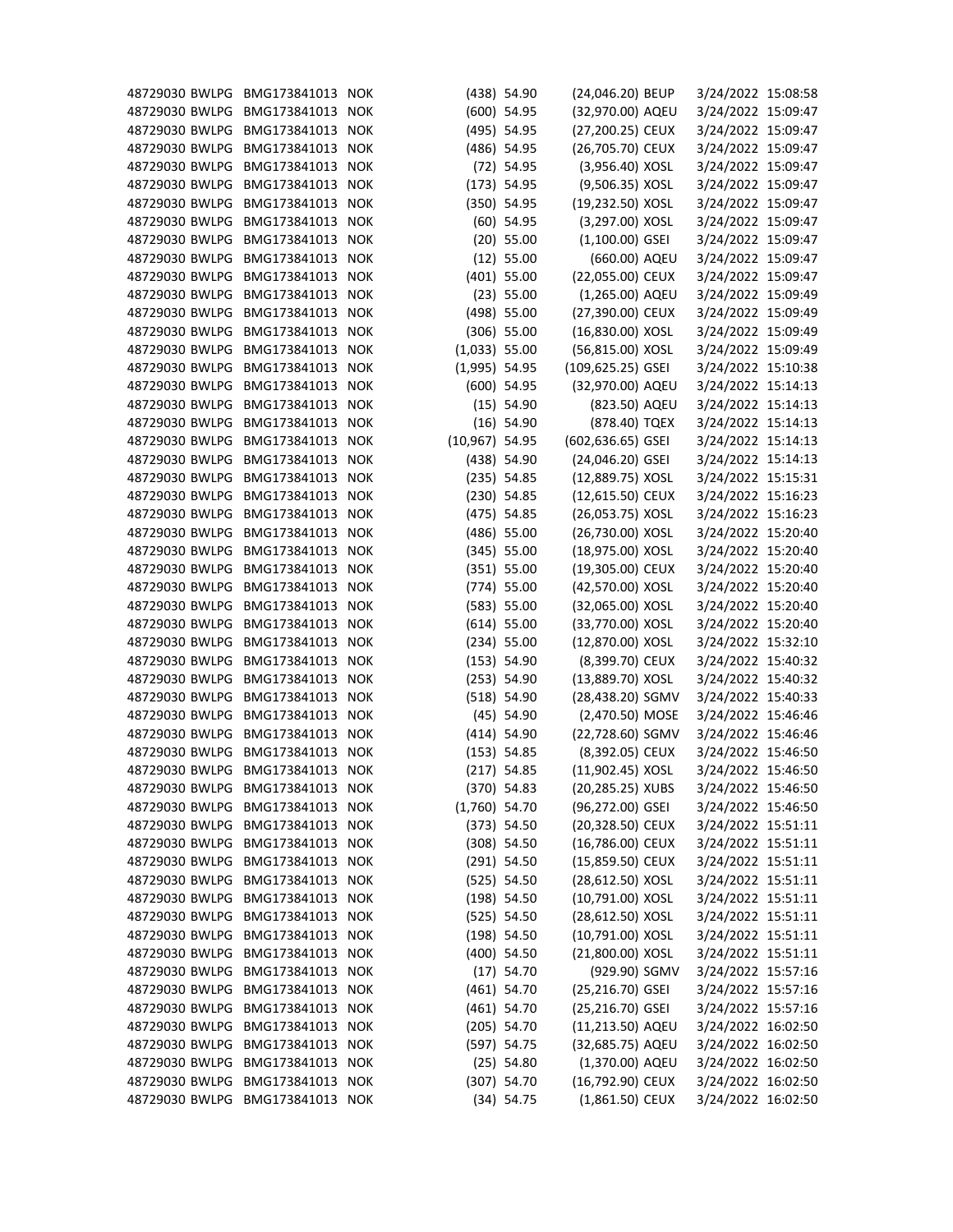| 48729030 BWLPG | BMG173841013     | <b>NOK</b> |                 | $(22)$ 54.75  | (1,204.50) CEUX    | 3/24/2022 16:02:50 |  |
|----------------|------------------|------------|-----------------|---------------|--------------------|--------------------|--|
| 48729030 BWLPG | BMG173841013 NOK |            | $(1,091)$ 54.75 |               | (59,732.25) CEUX   | 3/24/2022 16:02:50 |  |
| 48729030 BWLPG | BMG173841013     | <b>NOK</b> |                 | (318) 54.80   | (17,426.40) CEUX   | 3/24/2022 16:02:50 |  |
| 48729030 BWLPG | BMG173841013 NOK |            |                 | $(54)$ 54.80  | (2,959.20) CEUX    | 3/24/2022 16:02:50 |  |
| 48729030 BWLPG | BMG173841013 NOK |            |                 | $(109)$ 54.80 | (5,973.20) CEUX    | 3/24/2022 16:02:50 |  |
| 48729030 BWLPG | BMG173841013     | <b>NOK</b> |                 | $(581)$ 54.75 | (31,809.75) TQEX   | 3/24/2022 16:02:50 |  |
| 48729030 BWLPG | BMG173841013 NOK |            |                 | $(204)$ 54.75 | (11,169.00) TQEX   | 3/24/2022 16:02:50 |  |
| 48729030 BWLPG | BMG173841013 NOK |            |                 | $(336)$ 54.80 | (18,412.80) TQEX   | 3/24/2022 16:02:50 |  |
| 48729030 BWLPG | BMG173841013     | <b>NOK</b> |                 | $(600)$ 54.70 | (32,820.00) XOSL   | 3/24/2022 16:02:50 |  |
| 48729030 BWLPG | BMG173841013 NOK |            |                 | $(7)$ 54.75   | (383.25) XOSL      | 3/24/2022 16:02:50 |  |
| 48729030 BWLPG | BMG173841013     | <b>NOK</b> |                 | $(132)$ 54.75 | (7,227.00) XOSL    | 3/24/2022 16:02:50 |  |
| 48729030 BWLPG | BMG173841013 NOK |            | $(1,000)$ 54.75 |               | (54,750.00) XOSL   | 3/24/2022 16:02:50 |  |
| 48729030 BWLPG | BMG173841013 NOK |            |                 | $(324)$ 54.80 | (17,755.20) XOSL   | 3/24/2022 16:02:50 |  |
| 48729030 BWLPG | BMG173841013     | <b>NOK</b> |                 | $(18)$ 54.80  | (986.40) XOSL      | 3/24/2022 16:02:50 |  |
| 48729030 BWLPG | BMG173841013 NOK |            |                 | $(320)$ 54.80 | (17,536.00) XOSL   | 3/24/2022 16:02:50 |  |
| 48729030 BWLPG | BMG173841013 NOK |            | $(1,000)$ 54.80 |               | (54,800.00) XOSL   | 3/24/2022 16:02:50 |  |
| 48729030 BWLPG | BMG173841013     | <b>NOK</b> |                 | $(238)$ 54.80 | $(13,042.40)$ XOSL | 3/24/2022 16:02:50 |  |
| 48729030 BWLPG | BMG173841013 NOK |            |                 | $(129)$ 54.80 | (7,069.20) CEUX    | 3/24/2022 16:02:50 |  |
| 48729030 BWLPG | BMG173841013 NOK |            |                 | $(371)$ 54.80 | (20,330.80) CEUX   | 3/24/2022 16:02:50 |  |
| 48729030 BWLPG | BMG173841013     | <b>NOK</b> |                 | (585) 54.80   | (32,058.00) XOSL   | 3/24/2022 16:02:50 |  |
| 48729030 BWLPG | BMG173841013 NOK |            |                 | (432) 54.85   | (23,695.20) AQEU   | 3/24/2022 16:02:51 |  |
| 48729030 BWLPG | BMG173841013 NOK |            |                 | $(430)$ 54.93 | (23,617.75) XUBS   | 3/24/2022 16:02:51 |  |
| 48729030 BWLPG | BMG173841013 NOK |            |                 | (531) 54.93   | (29,165.18) XUBS   | 3/24/2022 16:02:52 |  |
| 48729030 BWLPG | BMG173841013 NOK |            |                 | $(99)$ 54.90  | (5,435.10) AQEU    | 3/24/2022 16:05:12 |  |
| 48729030 BWLPG | BMG173841013     | <b>NOK</b> |                 | $(362)$ 54.90 | (19,873.80) CEUX   | 3/24/2022 16:05:12 |  |
| 48729030 BWLPG | BMG173841013 NOK |            |                 | (511) 54.90   | (28,053.90) XOSL   | 3/24/2022 16:05:12 |  |
| 48729030 BWLPG | BMG173841013 NOK |            |                 | $(600)$ 55.00 | (33,000.00) AQEU   | 3/24/2022 16:07:45 |  |
| 48729030 BWLPG | BMG173841013     | <b>NOK</b> |                 | (55) 55.00    | (3,025.00) AQEU    | 3/24/2022 16:07:45 |  |
| 48729030 BWLPG | BMG173841013 NOK |            |                 | $(8)$ 55.00   | (440.00) CEUX      | 3/24/2022 16:07:45 |  |
| 48729030 BWLPG | BMG173841013 NOK |            |                 | (13) 55.00    | (715.00) CEUX      | 3/24/2022 16:07:45 |  |
| 48729030 BWLPG | BMG173841013     | <b>NOK</b> |                 | $(7)$ 55.00   | (385.00) CEUX      | 3/24/2022 16:07:45 |  |
| 48729030 BWLPG | BMG173841013 NOK |            |                 | $(137)$ 55.00 | (7,535.00) CEUX    | 3/24/2022 16:07:45 |  |
| 48729030 BWLPG | BMG173841013 NOK |            |                 | $(162)$ 55.00 | (8,910.00) CEUX    | 3/24/2022 16:07:45 |  |
| 48729030 BWLPG | BMG173841013 NOK |            |                 | $(84)$ 55.00  | (4,620.00) CEUX    | 3/24/2022 16:07:45 |  |
| 48729030 BWLPG | BMG173841013 NOK |            |                 | $(56)$ 55.00  | (3,080.00) TQEX    | 3/24/2022 16:07:45 |  |
| 48729030 BWLPG | BMG173841013 NOK |            |                 | $(549)$ 55.00 | (30,195.00) XOSL   | 3/24/2022 16:07:45 |  |
| 48729030 BWLPG | BMG173841013 NOK |            |                 | $(167)$ 55.00 | (9,185.00) XOSL    | 3/24/2022 16:07:45 |  |
| 48729030 BWLPG | BMG173841013 NOK |            |                 | (131) 55.00   | (7,205.00) XOSL    | 3/24/2022 16:07:45 |  |
| 48729030 BWLPG | BMG173841013 NOK |            |                 | $(390)$ 55.00 | (21,450.00) XOSL   | 3/24/2022 16:07:45 |  |
| 48729030 BWLPG | BMG173841013 NOK |            |                 | $(363)$ 55.00 | (19,965.00) XOSL   | 3/24/2022 16:07:45 |  |
| 48729030 BWLPG | BMG173841013 NOK |            |                 | (585) 55.00   | (32,175.00) XOSL   | 3/24/2022 16:07:45 |  |
| 48729030 BWLPG | BMG173841013     | <b>NOK</b> |                 | $(40)$ 55.00  | (2,200.00) XOSL    | 3/24/2022 16:07:45 |  |
| 48729030 BWLPG | BMG173841013 NOK |            |                 | (585) 55.00   | (32,175.00) XOSL   | 3/24/2022 16:07:45 |  |
| 48729030 BWLPG | BMG173841013 NOK |            |                 | (933) 55.00   | (51,315.00) XOSL   | 3/24/2022 16:18:54 |  |
| 48729030 BWLPG | BMG173841013 NOK |            |                 | $(83)$ 55.00  | (4,565.00) CEUX    | 3/24/2022 16:19:10 |  |
| 48729030 BWLPG | BMG173841013 NOK |            |                 | $(599)$ 55.00 | (32,945.00) CEUX   | 3/24/2022 16:19:10 |  |
| 48729030 BWLPG | BMG173841013 NOK |            |                 | $(27)$ 55.00  | $(1,485.00)$ XOSL  | 3/24/2022 16:19:10 |  |
| 48729030 BWLPG | BMG173841013 NOK |            |                 | $(18)$ 55.00  | (990.00) GSEI      | 3/24/2022 16:19:44 |  |
| 48729030 BWLPG | BMG173841013 NOK |            |                 | $(45)$ 55.00  | $(2,475.00)$ GSEI  | 3/24/2022 16:19:45 |  |
| 48729030 BWLPG | BMG173841013 NOK |            |                 | $(137)$ 55.00 | (7,535.00) GSEI    | 3/24/2022 16:19:45 |  |
|                |                  |            | (113, 337)      |               |                    |                    |  |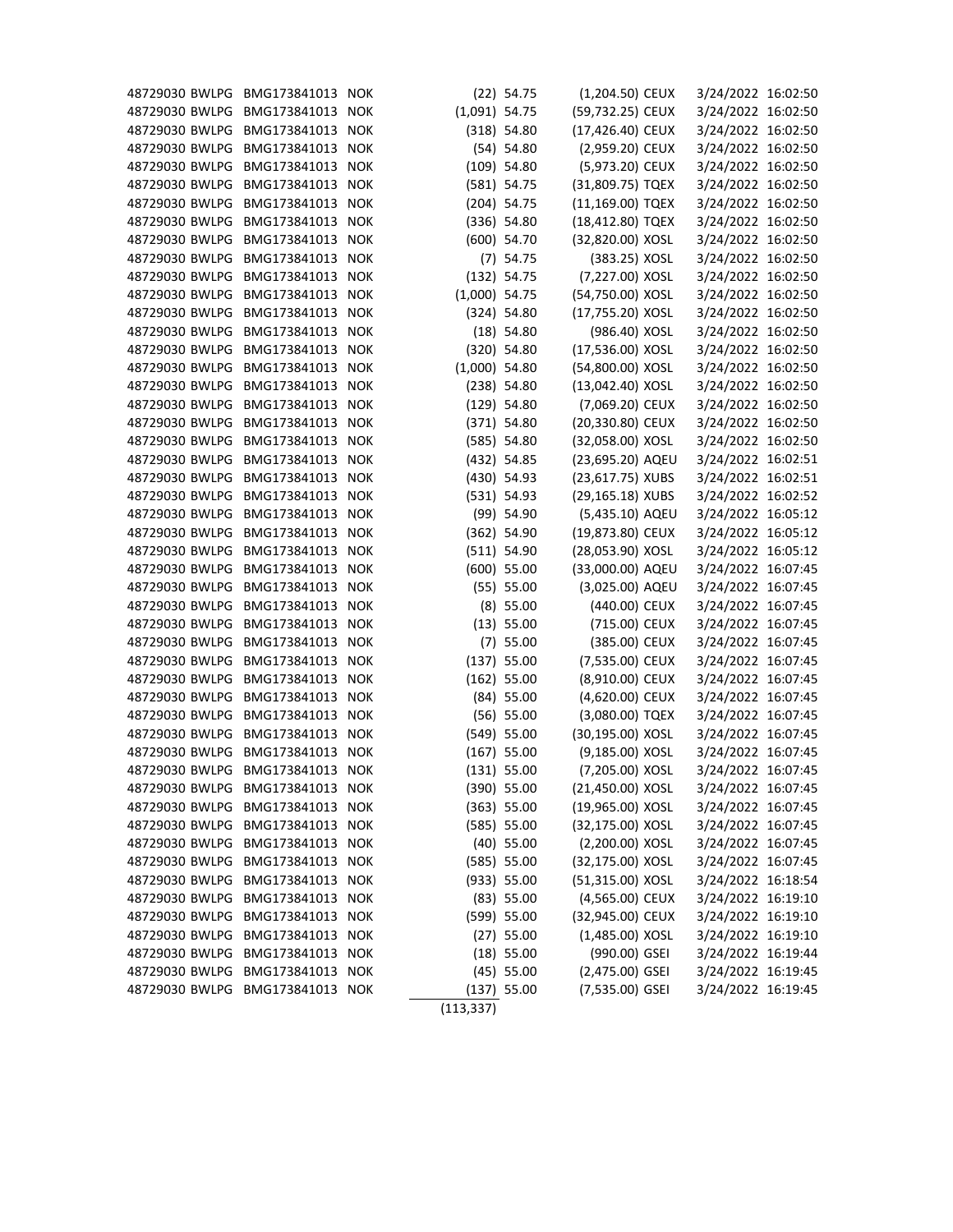| Order          | <b>Ticker</b> | <b>ISIN</b>                     | <b>Currency</b> | <b>Volume</b>   | <b>Price</b>  | <b>Consideration</b> | <b>MIC</b> | <b>Date</b>        | <b>Time</b> |
|----------------|---------------|---------------------------------|-----------------|-----------------|---------------|----------------------|------------|--------------------|-------------|
| 48723509 BWLPG |               | BMG173841013 NOK                |                 |                 | $(138)$ 53.70 | (7,410.60) XOSL      |            | 3/23/2022          | 9:00:07     |
| 48723509 BWLPG |               | BMG173841013 NOK                |                 |                 | (123) 53.70   | (6,605.10) XOSL      |            | 3/23/2022          | 9:00:07     |
| 48723509 BWLPG |               | BMG173841013                    | <b>NOK</b>      |                 | $(9)$ 53.70   | (483.30) XOSL        |            | 3/23/2022          | 9:00:07     |
| 48723509 BWLPG |               | BMG173841013                    | <b>NOK</b>      |                 | $(426)$ 53.43 | (22,759.05) BEUP     |            | 3/23/2022          | 9:00:07     |
| 48723509 BWLPG |               | BMG173841013                    | <b>NOK</b>      |                 | $(12)$ 54.00  | (648.00) CEUX        |            | 3/23/2022          | 9:02:03     |
| 48723509 BWLPG |               | BMG173841013                    | <b>NOK</b>      |                 | $(501)$ 54.00 | (27,054.00) CEUX     |            | 3/23/2022          | 9:02:03     |
| 48723509 BWLPG |               | BMG173841013 NOK                |                 |                 | (93) 54.00    | (5,022.00) AQEU      |            | 3/23/2022          | 9:02:03     |
| 48723509 BWLPG |               | BMG173841013                    | <b>NOK</b>      |                 | $(327)$ 54.00 | (17,658.00) CEUX     |            | 3/23/2022          | 9:02:03     |
| 48723509 BWLPG |               | BMG173841013                    | <b>NOK</b>      |                 | $(474)$ 54.00 | (25,596.00) XOSL     |            | 3/23/2022          | 9:02:03     |
| 48723509 BWLPG |               | BMG173841013                    | <b>NOK</b>      |                 | $(152)$ 53.65 | (8,154.80) CEUX      |            | 3/23/2022          | 9:14:38     |
| 48723509 BWLPG |               | BMG173841013                    | <b>NOK</b>      |                 | $(356)$ 53.65 | (19,099.40) XOSL     |            | 3/23/2022          | 9:14:38     |
| 48723509 BWLPG |               | BMG173841013 NOK                |                 | $(1,095)$ 53.65 |               | (58,746.75) EUCC     |            | 3/23/2022          | 9:14:38     |
| 48723509 BWLPG |               | BMG173841013                    | <b>NOK</b>      |                 | $(950)$ 53.85 | (51,157.50) XTXE     |            | 3/23/2022          | 9:18:31     |
| 48723509 BWLPG |               | BMG173841013                    | <b>NOK</b>      |                 | $(438)$ 53.83 | (23,575.35) BEUP     |            | 3/23/2022          | 9:20:50     |
| 48723509 BWLPG |               | BMG173841013                    | <b>NOK</b>      |                 | $(80)$ 54.00  | (4,320.00) XOSL      |            | 3/23/2022          | 9:54:22     |
| 48723509 BWLPG |               | BMG173841013                    | <b>NOK</b>      |                 | (822) 54.00   | (44,388.00) XOSL     |            | 3/23/2022          | 9:54:22     |
| 48723509 BWLPG |               | BMG173841013 NOK                |                 |                 | $(620)$ 54.00 | (33,480.00) CEUX     |            | 3/23/2022          | 9:54:22     |
| 48723509 BWLPG |               | BMG173841013                    | <b>NOK</b>      |                 | $(22)$ 54.00  | $(1,188.00)$ GSEI    |            | 3/23/2022 10:00:34 |             |
| 48723509 BWLPG |               | BMG173841013                    | <b>NOK</b>      |                 | $(228)$ 54.00 | (12,312.00) CEUX     |            | 3/23/2022 10:27:10 |             |
| 48723509 BWLPG |               | BMG173841013                    | <b>NOK</b>      |                 | (499) 54.00   | (26,946.00) XOSL     |            | 3/23/2022 10:27:10 |             |
| 48723509 BWLPG |               | BMG173841013                    | <b>NOK</b>      |                 | (888) 54.25   | (48,174.00) XUBS     |            | 3/23/2022 10:46:58 |             |
| 48723509 BWLPG |               | BMG173841013 NOK                |                 |                 | (213) 54.20   | (11,544.60) XOSL     |            | 3/23/2022 10:52:44 |             |
| 48723509 BWLPG |               | BMG173841013                    | <b>NOK</b>      |                 | $(45)$ 54.20  | (2,439.00) XOSL      |            | 3/23/2022 10:52:44 |             |
| 48723509 BWLPG |               | BMG173841013                    | <b>NOK</b>      |                 | (152) 54.20   | (8,238.40) CEUX      |            | 3/23/2022 10:52:44 |             |
|                |               |                                 |                 |                 |               |                      |            |                    |             |
| 48723509 BWLPG |               | BMG173841013                    | <b>NOK</b>      |                 | (479) 54.20   | (25,961.80) XUBS     |            | 3/23/2022 11:06:34 |             |
| 48723509 BWLPG |               | BMG173841013                    | <b>NOK</b>      |                 | $(140)$ 54.15 | (7,581.00) CEUX      |            | 3/23/2022 11:07:09 |             |
| 48723509 BWLPG |               | BMG173841013                    | <b>NOK</b>      |                 | $(196)$ 54.15 | (10,613.40) CEUX     |            | 3/23/2022 11:28:42 |             |
| 48723509 BWLPG |               | BMG173841013                    | <b>NOK</b>      |                 | $(19)$ 54.15  | (1,028.85) XOSL      |            | 3/23/2022 11:28:42 |             |
| 48723509 BWLPG |               | BMG173841013                    | <b>NOK</b>      |                 | $(72)$ 54.15  | $(3,898.80)$ GSEI    |            | 3/23/2022 11:33:14 |             |
|                |               | 48723509 BWLPG BMG173841013 NOK |                 |                 | $(32)$ 54.15  | (1,732.80) CEUX      |            | 3/23/2022 11:42:13 |             |
|                |               | 48723509 BWLPG BMG173841013 NOK |                 |                 | (375) 54.20   | (20,325.00) XUBS     |            | 3/23/2022 12:06:19 |             |
|                |               | 48723509 BWLPG BMG173841013 NOK |                 |                 | $(600)$ 54.20 | (32,520.00) AQEU     |            | 3/23/2022 12:13:17 |             |
|                |               | 48723509 BWLPG BMG173841013 NOK |                 |                 | $(19)$ 54.20  | $(1,029.80)$ CEUX    |            | 3/23/2022 12:13:17 |             |
| 48723509 BWLPG |               | BMG173841013 NOK                |                 |                 | $(122)$ 54.20 | (6,612.40) CEUX      |            | 3/23/2022 12:13:17 |             |
| 48723509 BWLPG |               | BMG173841013 NOK                |                 |                 | $(600)$ 54.20 | (32,520.00) XOSL     |            | 3/23/2022 12:13:17 |             |
| 48723509 BWLPG |               | BMG173841013 NOK                |                 |                 | $(274)$ 54.20 | (14,850.80) XOSL     |            | 3/23/2022 12:13:17 |             |
| 48723509 BWLPG |               | BMG173841013 NOK                |                 |                 | $(169)$ 54.20 | (9,159.80) AQEU      |            | 3/23/2022 12:28:26 |             |
| 48723509 BWLPG |               | BMG173841013 NOK                |                 |                 | $(18)$ 54.20  | (975.60) XOSL        |            | 3/23/2022 12:28:26 |             |
| 48723509 BWLPG |               | BMG173841013 NOK                |                 |                 | $(432)$ 54.20 | (23,414.40) XOSL     |            | 3/23/2022 12:28:26 |             |
| 48723509 BWLPG |               | BMG173841013 NOK                |                 |                 | $(883)$ 54.33 | (47,968.98) BEUP     |            | 3/23/2022 12:38:28 |             |
| 48723509 BWLPG |               | BMG173841013 NOK                |                 |                 | $(141)$ 54.30 | $(7,656.30)$ GSEI    |            | 3/23/2022 12:43:06 |             |
| 48723509 BWLPG |               | BMG173841013 NOK                |                 |                 | $(127)$ 54.30 | (6,896.10) XOSL      |            | 3/23/2022 12:43:19 |             |
| 48723509 BWLPG |               | BMG173841013 NOK                |                 |                 | $(211)$ 54.30 | $(11,457.30)$ XOSL   |            | 3/23/2022 12:47:21 |             |
| 48723509 BWLPG |               | BMG173841013 NOK                |                 |                 | $(11)$ 54.30  | (597.30) XOSL        |            | 3/23/2022 12:47:21 |             |
| 48723509 BWLPG |               | BMG173841013 NOK                |                 |                 | (152) 54.25   | (8,246.00) CEUX      |            | 3/23/2022 12:56:45 |             |
| 48723509 BWLPG |               | BMG173841013 NOK                |                 |                 | $(236)$ 54.25 | (12,803.00) XOSL     |            | 3/23/2022 12:56:45 |             |
| 48723509 BWLPG |               | BMG173841013 NOK                |                 |                 | $(152)$ 54.30 | (8,253.60) CEUX      |            | 3/23/2022 13:07:33 |             |
| 48723509 BWLPG |               | BMG173841013 NOK                |                 |                 | $(18)$ 54.30  | (977.40) XOSL        |            | 3/23/2022 13:07:33 |             |
| 48723509 BWLPG |               | BMG173841013 NOK                |                 |                 | (338) 54.30   | (18,353.40) XOSL     |            | 3/23/2022 13:07:33 |             |
| 48723509 BWLPG |               | BMG173841013 NOK                |                 |                 | (134) 54.30   | (7,276.20) CEUX      |            | 3/23/2022 13:14:54 |             |
| 48723509 BWLPG |               | BMG173841013 NOK                |                 |                 | $(1)$ 54.30   | (54.30) GSEI         |            | 3/23/2022 13:14:54 |             |
| 48723509 BWLPG |               | BMG173841013 NOK                |                 |                 | $(99)$ 54.30  | (5,375.70) XOSL      |            | 3/23/2022 13:26:37 |             |
| 48723509 BWLPG |               | BMG173841013 NOK                |                 |                 | $(146)$ 54.30 | (7,927.80) XOSL      |            | 3/23/2022 13:26:37 |             |
|                |               | 48723509 BWLPG BMG173841013 NOK |                 |                 | $(92)$ 54.30  | (4,995.60) XOSL      |            | 3/23/2022 13:26:51 |             |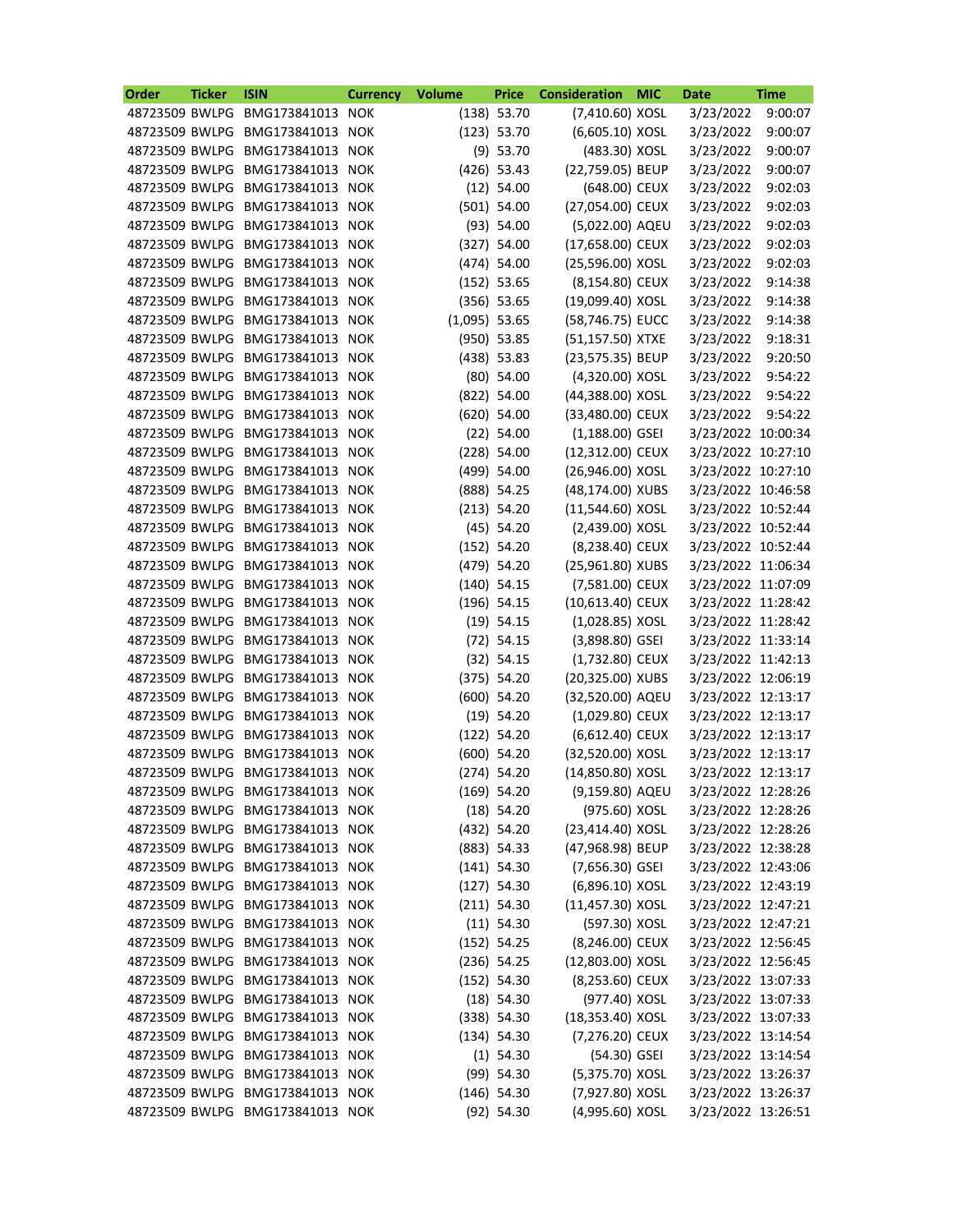| 48723509 BWLPG BMG173841013 NOK |                  |                 | $(17)$ 54.30                 | (923.10) XOSL                        | 3/23/2022 13:26:51 |  |
|---------------------------------|------------------|-----------------|------------------------------|--------------------------------------|--------------------|--|
| 48723509 BWLPG BMG173841013 NOK |                  |                 | $(228)$ 54.25                | (12,369.00) CEUX                     | 3/23/2022 13:29:29 |  |
| 48723509 BWLPG                  | BMG173841013 NOK |                 | $(411)$ 54.25                | (22,296.75) XOSL                     | 3/23/2022 13:29:29 |  |
| 48723509 BWLPG                  | BMG173841013 NOK |                 | (157) 54.45                  | (8,548.65) GSEI                      | 3/23/2022 13:40:10 |  |
| 48723509 BWLPG                  | BMG173841013 NOK |                 | $(386)$ 54.45                | (21,017.70) XUBS                     | 3/23/2022 13:40:10 |  |
| 48723509 BWLPG                  | BMG173841013 NOK |                 | $(1)$ 54.35                  | (54.35) GSEI                         | 3/23/2022 13:45:14 |  |
| 48723509 BWLPG                  | BMG173841013 NOK |                 | $(140)$ 54.45                | (7,623.00) GSEI                      | 3/23/2022 13:48:22 |  |
| 48723509 BWLPG                  | BMG173841013 NOK |                 | (394) 54.45                  | (21,453.30) XUBS                     | 3/23/2022 13:48:22 |  |
| 48723509 BWLPG                  | BMG173841013 NOK |                 | $(665)$ 54.50                | (36,242.50) CEUX                     | 3/23/2022 13:59:36 |  |
| 48723509 BWLPG                  | BMG173841013 NOK |                 | $(968)$ 54.50                | (52,756.00) XOSL                     | 3/23/2022 13:59:36 |  |
| 48723509 BWLPG                  | BMG173841013 NOK |                 | $(190)$ 54.50                | (10,355.00) AQEU                     | 3/23/2022 13:59:36 |  |
| 48723509 BWLPG                  | BMG173841013 NOK |                 | (32) 54.20                   | (1,734.40) CEUX                      | 3/23/2022 14:05:10 |  |
| 48723509 BWLPG                  | BMG173841013 NOK |                 | $(8)$ 54.20                  | (433.60) CEUX                        | 3/23/2022 14:05:10 |  |
| 48723509 BWLPG                  | BMG173841013 NOK |                 | $(10)$ 54.20                 | (542.00) CEUX                        | 3/23/2022 14:05:10 |  |
| 48723509 BWLPG                  | BMG173841013 NOK |                 | $(79)$ 54.20                 | (4,281.80) CEUX                      | 3/23/2022 14:05:10 |  |
| 48723509 BWLPG                  | BMG173841013 NOK |                 | $(407)$ 54.20                | (22,059.40) XOSL                     | 3/23/2022 14:05:10 |  |
| 48723509 BWLPG                  | BMG173841013 NOK |                 | $(99)$ 54.20                 | (5,365.80) CEUX                      | 3/23/2022 14:05:10 |  |
| 48723509 BWLPG                  | BMG173841013 NOK |                 | (433) 54.23                  | (23,479.43) XUBS                     | 3/23/2022 14:05:11 |  |
| 48723509 BWLPG                  | BMG173841013 NOK |                 | $(909)$ 54.20                | (49,267.80) BEUP                     | 3/23/2022 14:05:11 |  |
| 48723509 BWLPG                  | BMG173841013 NOK |                 | $(730)$ 54.10                | (39,493.00) CEUX                     | 3/23/2022 14:11:46 |  |
| 48723509 BWLPG                  | BMG173841013 NOK |                 | $(100)$ 54.10                | (5,410.00) CEUX                      | 3/23/2022 14:11:46 |  |
| 48723509 BWLPG                  | BMG173841013 NOK | $(1,061)$ 54.10 |                              | (57,400.10) XOSL                     | 3/23/2022 14:11:46 |  |
| 48723509 BWLPG                  | BMG173841013 NOK |                 | $(99)$ 54.10                 | (5,355.90) CEUX                      | 3/23/2022 14:11:46 |  |
| 48723509 BWLPG                  | BMG173841013 NOK |                 | $(176)$ 54.10                | (9,521.60) XOSL                      | 3/23/2022 14:11:46 |  |
| 48723509 BWLPG                  | BMG173841013 NOK |                 | $(456)$ 54.10                | (24,669.60) XOSL                     | 3/23/2022 14:11:46 |  |
| 48723509 BWLPG                  | BMG173841013 NOK |                 | $(316)$ 54.10                | (17,095.60) XOSL                     | 3/23/2022 14:11:46 |  |
| 48723509 BWLPG                  | BMG173841013 NOK |                 | $(631)$ 54.10                | (34,137.10) CEUX                     | 3/23/2022 14:11:46 |  |
| 48723509 BWLPG                  | BMG173841013 NOK |                 | (95) 54.10                   | (5,139.50) XOSL                      | 3/23/2022 14:11:46 |  |
| 48723509 BWLPG                  | BMG173841013 NOK |                 | $(18)$ 54.10                 | (973.80) XOSL                        | 3/23/2022 14:11:46 |  |
| 48723509 BWLPG                  | BMG173841013 NOK | $(1,043)$ 54.10 |                              | (56,426.30) XOSL                     | 3/23/2022 14:11:46 |  |
| 48723509 BWLPG BMG173841013 NOK |                  |                 | (113) 54.10                  | (6,113.30) XOSL                      | 3/23/2022 14:11:46 |  |
| 48723509 BWLPG BMG173841013 NOK |                  | $(1,988)$ 54.15 |                              | (107,650.20) SGMV                    | 3/23/2022 14:11:47 |  |
| 48723509 BWLPG BMG173841013 NOK |                  | $(1,614)$ 54.20 |                              | (87,478.80) XUBS                     | 3/23/2022 14:11:47 |  |
| 48723509 BWLPG BMG173841013 NOK |                  |                 |                              | (8,268.80) CEUX                      | 3/23/2022 15:06:14 |  |
| 48723509 BWLPG BMG173841013 NOK |                  |                 | $(152)$ 54.40<br>(377) 54.50 |                                      | 3/23/2022 15:06:40 |  |
|                                 |                  |                 | $(228)$ 54.50                | (20,546.50) XOSL<br>(12,426.00) CEUX |                    |  |
| 48723509 BWLPG BMG173841013 NOK |                  |                 |                              |                                      | 3/23/2022 15:06:40 |  |
| 48723509 BWLPG BMG173841013 NOK |                  |                 | $(152)$ 54.50                | (8,284.00) CEUX                      | 3/23/2022 15:08:20 |  |
| 48723509 BWLPG BMG173841013 NOK |                  |                 | $(229)$ 54.50                | (12,480.50) XOSL                     | 3/23/2022 15:08:20 |  |
| 48723509 BWLPG BMG173841013 NOK |                  |                 | $(151)$ 54.50                | (8,229.50) AQEU                      | 3/23/2022 15:24:39 |  |
| 48723509 BWLPG                  | BMG173841013 NOK |                 | (528) 54.50                  | (28,776.00) CEUX                     | 3/23/2022 15:24:39 |  |
| 48723509 BWLPG BMG173841013 NOK |                  |                 | $(768)$ 54.50                | (41,856.00) XOSL                     | 3/23/2022 15:24:39 |  |
| 48723509 BWLPG                  | BMG173841013 NOK |                 | $(48)$ 54.50                 | (2,616.00) CEUX                      | 3/23/2022 15:30:17 |  |
| 48723509 BWLPG BMG173841013 NOK |                  |                 | $(438)$ 54.50                | (23,871.00) CEUX                     | 3/23/2022 15:30:17 |  |
| 48723509 BWLPG BMG173841013 NOK |                  |                 | $(221)$ 54.50                | (12,044.50) XOSL                     | 3/23/2022 15:36:07 |  |
| 48723509 BWLPG                  | BMG173841013 NOK |                 | (253) 54.50                  | (13,788.50) XOSL                     | 3/23/2022 15:43:14 |  |
| 48723509 BWLPG                  | BMG173841013 NOK |                 | (33) 54.50                   | (1,798.50) CEUX                      | 3/23/2022 15:43:17 |  |
| 48723509 BWLPG                  | BMG173841013 NOK |                 | $(204)$ 54.50                | (11,118.00) CEUX                     | 3/23/2022 15:43:17 |  |
| 48723509 BWLPG BMG173841013 NOK |                  |                 | $(119)$ 54.50                | $(6,485.50)$ GSEI                    | 3/23/2022 15:43:17 |  |
| 48723509 BWLPG BMG173841013 NOK |                  |                 | $(152)$ 54.50                | (8,284.00) CEUX                      | 3/23/2022 15:56:32 |  |
| 48723509 BWLPG                  | BMG173841013 NOK |                 | $(303)$ 54.50                | (16,513.50) XOSL                     | 3/23/2022 15:56:32 |  |
| 48723509 BWLPG                  | BMG173841013 NOK |                 | $(509)$ 54.40                | (27,689.60) GSEI                     | 3/23/2022 15:57:08 |  |
| 48723509 BWLPG                  | BMG173841013 NOK |                 | $(18)$ 54.35                 | (978.30) CEUX                        | 3/23/2022 15:58:55 |  |
| 48723509 BWLPG BMG173841013 NOK |                  |                 | $(4)$ 54.35                  | (217.40) TQEX                        | 3/23/2022 16:04:53 |  |
| 48723509 BWLPG BMG173841013 NOK |                  |                 | $(4)$ 54.35                  | (217.40) TQEX                        | 3/23/2022 16:04:53 |  |
| 48723509 BWLPG BMG173841013 NOK |                  |                 | $(4)$ 54.35                  | (217.40) TQEX                        | 3/23/2022 16:04:53 |  |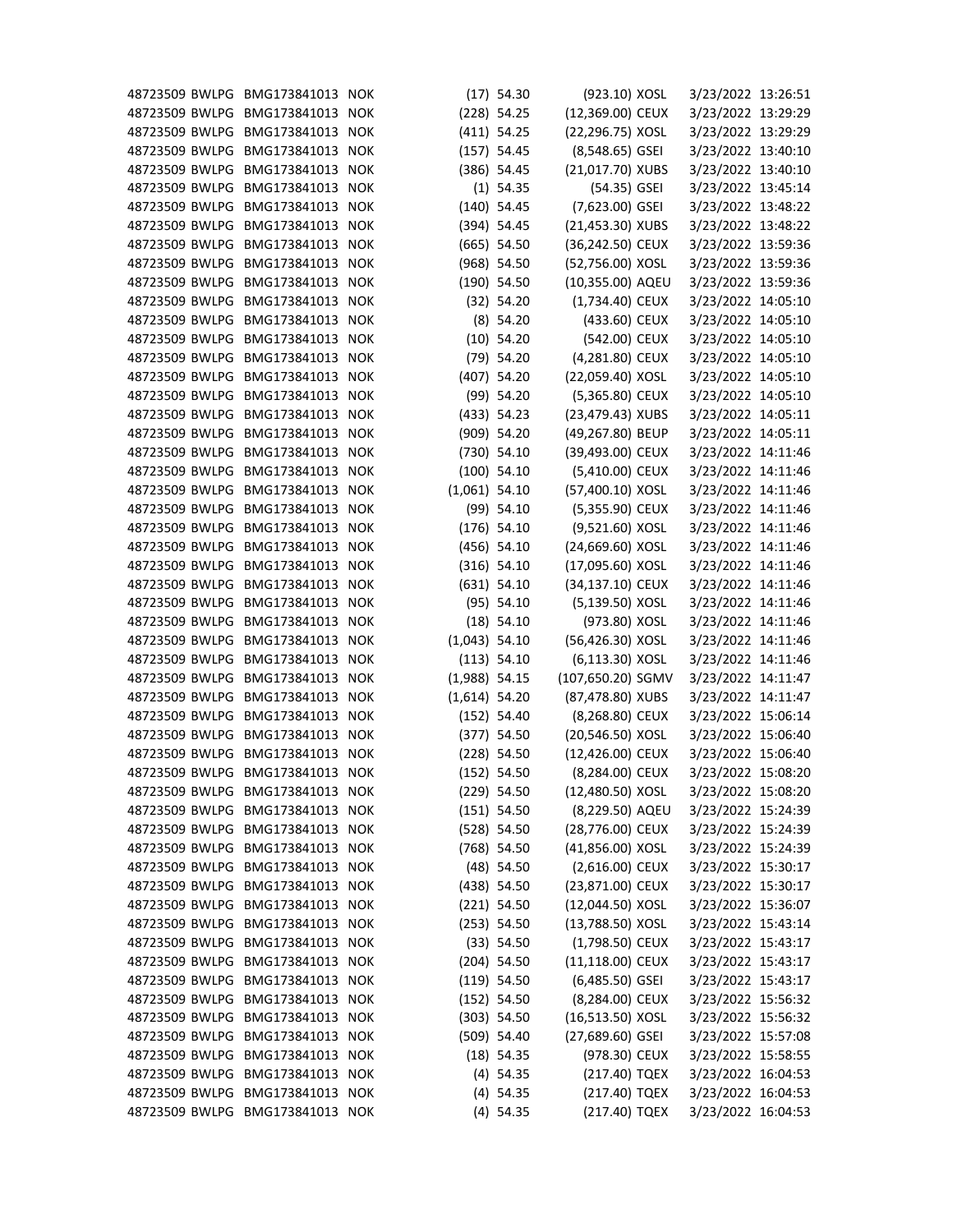| 48723509 BWLPG BMG173841013 NOK |                  |                  | $(4)$ 54.35   | (217.40) TQEX     | 3/23/2022 16:04:53 |  |
|---------------------------------|------------------|------------------|---------------|-------------------|--------------------|--|
| 48723509 BWLPG BMG173841013 NOK |                  |                  | $(4)$ 54.35   | (217.40) TQEX     | 3/23/2022 16:04:53 |  |
| 48723509 BWLPG                  | BMG173841013 NOK |                  | $(4)$ 54.35   | (217.40) TQEX     | 3/23/2022 16:04:53 |  |
| 48723509 BWLPG                  | BMG173841013 NOK |                  | $(119)$ 54.35 | $(6,467.65)$ GSEI | 3/23/2022 16:04:57 |  |
| 48723509 BWLPG                  | BMG173841013 NOK |                  | $(40)$ 54.35  | (2,174.00) CEUX   | 3/23/2022 16:08:53 |  |
| 48723509 BWLPG                  | BMG173841013 NOK |                  | $(11)$ 54.35  | (597.85) AQEU     | 3/23/2022 16:12:42 |  |
| 48723509 BWLPG                  | BMG173841013 NOK | $(1, 143)$ 54.35 |               | (62,122.05) AQEU  | 3/23/2022 16:12:42 |  |
| 48723509 BWLPG                  | BMG173841013 NOK |                  | $(38)$ 54.35  | (2,065.30) CEUX   | 3/23/2022 16:12:42 |  |
| 48723509 BWLPG                  | BMG173841013 NOK |                  | $(38)$ 54.35  | (2,065.30) CEUX   | 3/23/2022 16:12:42 |  |
| 48723509 BWLPG                  | BMG173841013 NOK |                  | $(38)$ 54.35  | (2,065.30) CEUX   | 3/23/2022 16:12:42 |  |
| 48723509 BWLPG                  | BMG173841013 NOK |                  | $(38)$ 54.35  | (2,065.30) CEUX   | 3/23/2022 16:12:42 |  |
| 48723509 BWLPG                  | BMG173841013 NOK |                  | $(38)$ 54.35  | (2,065.30) CEUX   | 3/23/2022 16:12:42 |  |
| 48723509 BWLPG                  | BMG173841013 NOK |                  | $(38)$ 54.35  | (2,065.30) CEUX   | 3/23/2022 16:12:42 |  |
| 48723509 BWLPG                  | BMG173841013 NOK |                  | $(38)$ 54.35  | (2,065.30) CEUX   | 3/23/2022 16:12:42 |  |
| 48723509 BWLPG                  | BMG173841013 NOK |                  | $(38)$ 54.35  | (2,065.30) CEUX   | 3/23/2022 16:12:42 |  |
| 48723509 BWLPG                  | BMG173841013 NOK |                  | $(38)$ 54.35  | (2,065.30) CEUX   | 3/23/2022 16:12:42 |  |
| 48723509 BWLPG                  | BMG173841013 NOK |                  | $(38)$ 54.35  | (2,065.30) CEUX   | 3/23/2022 16:12:42 |  |
| 48723509 BWLPG                  | BMG173841013 NOK |                  | $(38)$ 54.35  | (2,065.30) CEUX   | 3/23/2022 16:12:42 |  |
| 48723509 BWLPG                  | BMG173841013 NOK |                  | $(38)$ 54.35  | (2,065.30) CEUX   | 3/23/2022 16:12:42 |  |
| 48723509 BWLPG                  | BMG173841013 NOK |                  | $(38)$ 54.35  | (2,065.30) CEUX   | 3/23/2022 16:12:42 |  |
| 48723509 BWLPG                  | BMG173841013 NOK |                  | $(38)$ 54.35  | (2,065.30) CEUX   | 3/23/2022 16:12:42 |  |
| 48723509 BWLPG                  | BMG173841013 NOK |                  | $(38)$ 54.35  | (2,065.30) CEUX   | 3/23/2022 16:12:42 |  |
| 48723509 BWLPG                  | BMG173841013 NOK |                  | $(38)$ 54.35  | (2,065.30) CEUX   | 3/23/2022 16:12:42 |  |
|                                 |                  |                  |               |                   |                    |  |
| 48723509 BWLPG                  | BMG173841013 NOK |                  | $(38)$ 54.35  | (2,065.30) CEUX   | 3/23/2022 16:12:42 |  |
| 48723509 BWLPG                  | BMG173841013 NOK |                  | $(38)$ 54.35  | (2,065.30) CEUX   | 3/23/2022 16:12:42 |  |
| 48723509 BWLPG BMG173841013 NOK |                  |                  | $(38)$ 54.35  | (2,065.30) CEUX   | 3/23/2022 16:12:42 |  |
| 48723509 BWLPG                  | BMG173841013 NOK |                  | $(38)$ 54.35  | (2,065.30) CEUX   | 3/23/2022 16:12:42 |  |
| 48723509 BWLPG                  | BMG173841013 NOK |                  | $(38)$ 54.35  | (2,065.30) CEUX   | 3/23/2022 16:12:42 |  |
| 48723509 BWLPG                  | BMG173841013 NOK |                  | $(38)$ 54.35  | (2,065.30) CEUX   | 3/23/2022 16:12:42 |  |
| 48723509 BWLPG                  | BMG173841013 NOK |                  | $(38)$ 54.35  | (2,065.30) CEUX   | 3/23/2022 16:12:42 |  |
| 48723509 BWLPG BMG173841013 NOK |                  |                  | $(38)$ 54.35  | (2,065.30) CEUX   | 3/23/2022 16:12:42 |  |
| 48723509 BWLPG BMG173841013 NOK |                  |                  | $(38)$ 54.35  | $(2,065.30)$ CEUX | 3/23/2022 16:12:42 |  |
| 48723509 BWLPG BMG173841013 NOK |                  |                  | $(38)$ 54.35  | (2,065.30) CEUX   | 3/23/2022 16:12:42 |  |
| 48723509 BWLPG BMG173841013 NOK |                  |                  | $(38)$ 54.35  | (2,065.30) CEUX   | 3/23/2022 16:12:42 |  |
| 48723509 BWLPG                  | BMG173841013 NOK |                  | $(38)$ 54.35  | (2,065.30) CEUX   | 3/23/2022 16:12:42 |  |
| 48723509 BWLPG                  | BMG173841013 NOK |                  | $(38)$ 54.35  | (2,065.30) CEUX   | 3/23/2022 16:12:42 |  |
| 48723509 BWLPG                  | BMG173841013 NOK |                  | $(38)$ 54.35  | (2,065.30) CEUX   | 3/23/2022 16:12:42 |  |
| 48723509 BWLPG                  | BMG173841013 NOK |                  | $(38)$ 54.35  | (2,065.30) CEUX   | 3/23/2022 16:12:42 |  |
| 48723509 BWLPG                  | BMG173841013 NOK |                  | $(38)$ 54.35  | (2,065.30) CEUX   | 3/23/2022 16:12:42 |  |
| 48723509 BWLPG                  | BMG173841013 NOK |                  | $(38)$ 54.35  | (2,065.30) CEUX   | 3/23/2022 16:12:42 |  |
| 48723509 BWLPG                  | BMG173841013 NOK |                  | $(38)$ 54.35  | (2,065.30) CEUX   | 3/23/2022 16:12:42 |  |
| 48723509 BWLPG                  | BMG173841013 NOK |                  | $(38)$ 54.35  | (2,065.30) CEUX   | 3/23/2022 16:12:42 |  |
| 48723509 BWLPG                  | BMG173841013 NOK |                  | $(38)$ 54.35  | (2,065.30) CEUX   | 3/23/2022 16:12:42 |  |
| 48723509 BWLPG                  | BMG173841013 NOK |                  | $(38)$ 54.35  | (2,065.30) CEUX   | 3/23/2022 16:12:42 |  |
| 48723509 BWLPG                  | BMG173841013 NOK |                  | $(38)$ 54.35  | (2,065.30) CEUX   | 3/23/2022 16:12:42 |  |
| 48723509 BWLPG                  | BMG173841013 NOK |                  | $(38)$ 54.35  | (2,065.30) CEUX   | 3/23/2022 16:12:42 |  |
| 48723509 BWLPG                  | BMG173841013 NOK |                  | $(38)$ 54.35  | (2,065.30) CEUX   | 3/23/2022 16:12:42 |  |
| 48723509 BWLPG                  | BMG173841013 NOK |                  | $(38)$ 54.35  | (2,065.30) CEUX   | 3/23/2022 16:12:42 |  |
| 48723509 BWLPG                  | BMG173841013 NOK |                  | $(38)$ 54.35  | (2,065.30) CEUX   | 3/23/2022 16:12:42 |  |
| 48723509 BWLPG                  | BMG173841013 NOK |                  | $(38)$ 54.35  | (2,065.30) CEUX   | 3/23/2022 16:12:42 |  |
| 48723509 BWLPG                  | BMG173841013 NOK |                  | $(38)$ 54.35  | (2,065.30) CEUX   | 3/23/2022 16:12:42 |  |
| 48723509 BWLPG                  | BMG173841013 NOK |                  | $(38)$ 54.35  | (2,065.30) CEUX   | 3/23/2022 16:12:42 |  |
| 48723509 BWLPG                  | BMG173841013 NOK |                  | (37) 54.35    | (2,010.95) CEUX   | 3/23/2022 16:12:42 |  |
| 48723509 BWLPG                  | BMG173841013 NOK |                  | $(4)$ 54.35   | (217.40) TQEX     | 3/23/2022 16:12:42 |  |
| 48723509 BWLPG BMG173841013 NOK |                  | $(1, 143)$ 54.35 |               | (62,122.05) TQEX  | 3/23/2022 16:12:42 |  |
|                                 |                  |                  |               |                   |                    |  |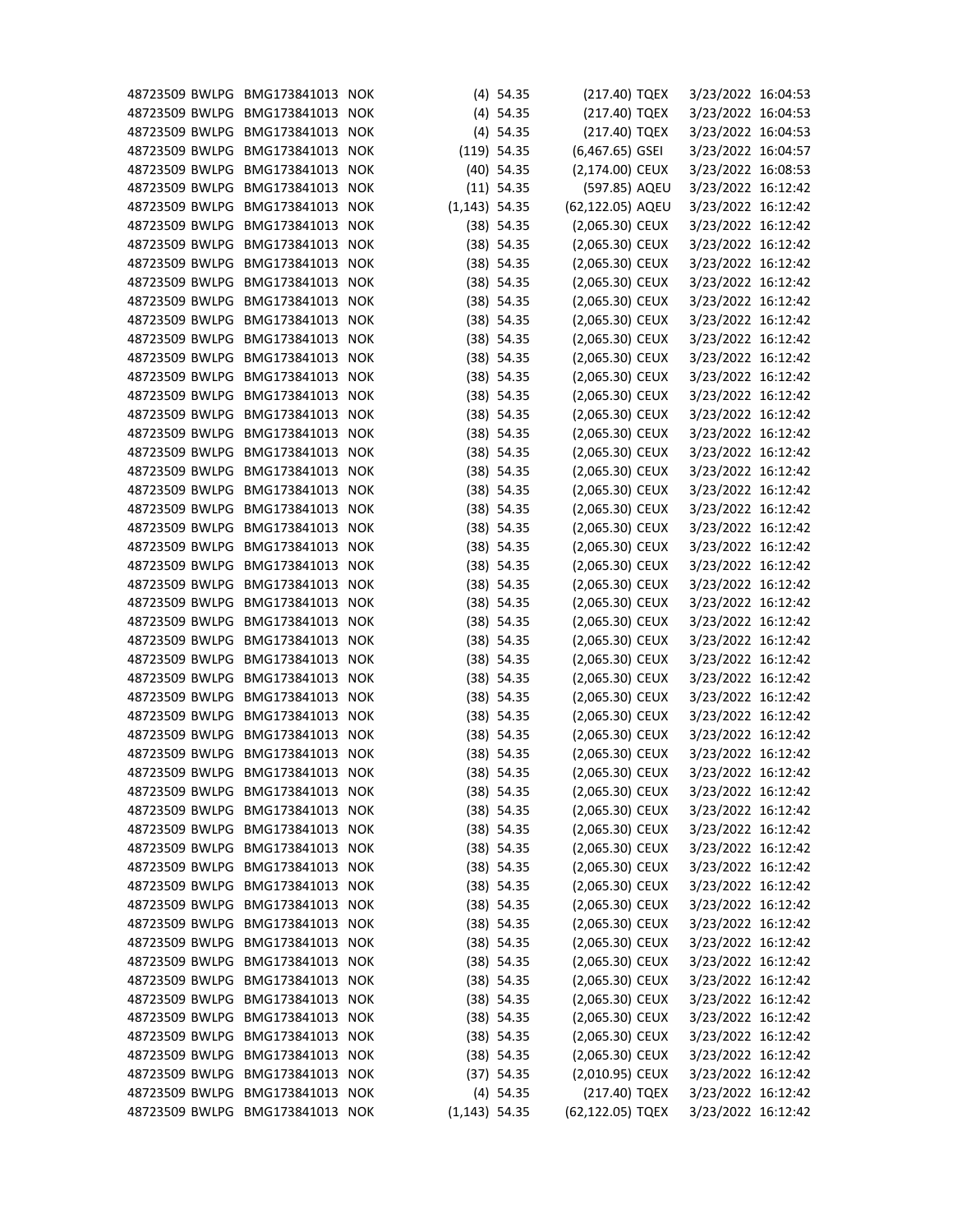| 48723509 BWLPG BMG173841013 NOK |              |            |                 | $(58)$ 54.35  | $(3, 152.30)$ XOSL | 3/23/2022 16:12:42 |  |
|---------------------------------|--------------|------------|-----------------|---------------|--------------------|--------------------|--|
| 48723509 BWLPG BMG173841013     |              | <b>NOK</b> | $(8,752)$ 54.35 |               | (475,671.20) XOSL  | 3/23/2022 16:12:42 |  |
| 48723509 BWLPG BMG173841013     |              | <b>NOK</b> |                 | $(58)$ 54.35  | $(3, 152.30)$ XOSL | 3/23/2022 16:12:42 |  |
| 48723509 BWLPG                  | BMG173841013 | <b>NOK</b> |                 | $(839)$ 54.35 | (45,599.65) XOSL   | 3/23/2022 16:12:42 |  |
| 48723509 BWLPG BMG173841013     |              | <b>NOK</b> |                 | $(11)$ 54.35  | (597.85) AQEU      | 3/23/2022 16:12:42 |  |
| 48723509 BWLPG BMG173841013 NOK |              |            |                 | $(38)$ 54.35  | $(2,065.30)$ CEUX  | 3/23/2022 16:12:42 |  |
| 48723509 BWLPG BMG173841013 NOK |              |            |                 | $(58)$ 54.35  | $(3, 152.30)$ XOSL | 3/23/2022 16:12:42 |  |
| 48723509 BWLPG BMG173841013     |              | <b>NOK</b> |                 | $(4)$ 54.35   | (217.40) TQEX      | 3/23/2022 16:12:42 |  |
| 48723509 BWLPG BMG173841013     |              | <b>NOK</b> |                 | $(4)$ 54.35   | (217.40) TQEX      | 3/23/2022 16:12:42 |  |
| 48723509 BWLPG BMG173841013 NOK |              |            |                 | $(4)$ 54.35   | (217.40) TQEX      | 3/23/2022 16:12:42 |  |
| 48723509 BWLPG BMG173841013 NOK |              |            |                 | $(4)$ 54.35   | (217.40) TQEX      | 3/23/2022 16:12:42 |  |
| 48723509 BWLPG BMG173841013 NOK |              |            |                 | $(4)$ 54.35   | (217.40) TQEX      | 3/23/2022 16:12:42 |  |
| 48723509 BWLPG                  | BMG173841013 | <b>NOK</b> |                 | $(4)$ 54.35   | (217.40) TQEX      | 3/23/2022 16:12:42 |  |
| 48723509 BWLPG BMG173841013     |              | <b>NOK</b> |                 | $(4)$ 54.35   | (217.40) TQEX      | 3/23/2022 16:12:42 |  |
| 48723509 BWLPG BMG173841013     |              | <b>NOK</b> |                 | $(4)$ 54.35   | (217.40) TQEX      | 3/23/2022 16:12:42 |  |
| 48723509 BWLPG BMG173841013     |              | <b>NOK</b> |                 | $(4)$ 54.35   | (217.40) TQEX      | 3/23/2022 16:12:42 |  |
| 48723509 BWLPG BMG173841013 NOK |              |            |                 | $(4)$ 54.35   | (217.40) TQEX      | 3/23/2022 16:12:42 |  |
| 48723509 BWLPG                  | BMG173841013 | <b>NOK</b> |                 | $(4)$ 54.35   | (217.40) TQEX      | 3/23/2022 16:12:42 |  |
| 48723509 BWLPG BMG173841013     |              | <b>NOK</b> |                 | $(4)$ 54.35   | (217.40) TQEX      | 3/23/2022 16:12:42 |  |
|                                 |              |            | (47, 901)       |               |                    |                    |  |
|                                 |              |            |                 |               |                    |                    |  |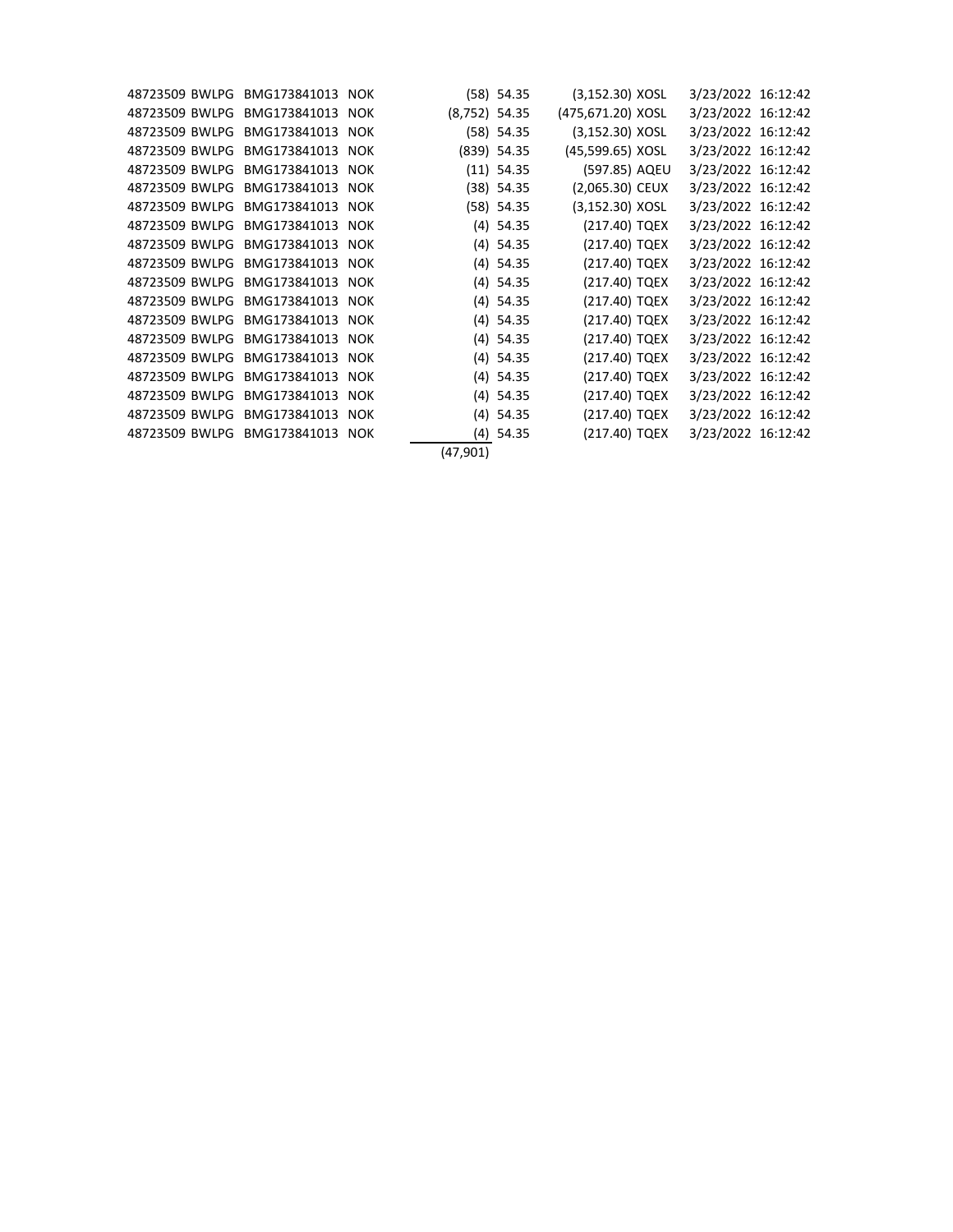| <b>Order</b>                     | <b>Ticker</b> | <b>ISIN</b>                     | <b>Currency</b> | <b>Volume</b>   | <b>Price</b>  | <b>Consideration</b> | <b>MIC</b> | <b>Date</b>        | <b>Time</b> |
|----------------------------------|---------------|---------------------------------|-----------------|-----------------|---------------|----------------------|------------|--------------------|-------------|
| 48723213 BWLPG                   |               | BMG173841013                    | <b>NOK</b>      |                 | $(18)$ 53.28  | (958.95) BEUP        |            | 3/22/2022          | 9:30:28     |
| 48723213 BWLPG                   |               | BMG173841013 NOK                |                 |                 | $(356)$ 53.35 | (18,992.60) CEUX     |            | 3/22/2022          | 9:34:07     |
| 48723213 BWLPG                   |               | BMG173841013                    | <b>NOK</b>      |                 | $(229)$ 53.35 | (12,217.15) XOSL     |            | 3/22/2022          | 9:34:08     |
| 48723213 BWLPG                   |               | BMG173841013                    | <b>NOK</b>      |                 | $(303)$ 53.35 | (16,165.05) CEUX     |            | 3/22/2022          | 9:34:08     |
| 48723213 BWLPG                   |               | BMG173841013                    | <b>NOK</b>      | $(1,275)$ 53.35 |               | (68,021.25) BEUP     |            | 3/22/2022          | 9:34:34     |
| 48723213 BWLPG                   |               | BMG173841013                    | <b>NOK</b>      |                 | $(412)$ 53.45 | (22,021.40) BEUP     |            | 3/22/2022          | 9:37:22     |
| 48723213 BWLPG                   |               | BMG173841013                    | <b>NOK</b>      |                 | $(384)$ 53.33 | (20,476.80) MOSE     |            | 3/22/2022          | 9:42:13     |
| 48723213 BWLPG                   |               | BMG173841013                    | <b>NOK</b>      |                 | $(385)$ 53.45 | (20,578.25) BEUP     |            | 3/22/2022          | 9:45:40     |
| 48723213 BWLPG                   |               | BMG173841013                    | <b>NOK</b>      |                 | (383) 53.45   | (20,471.35) BEUP     |            | 3/22/2022          | 9:47:02     |
| 48723213 BWLPG                   |               | BMG173841013                    | <b>NOK</b>      |                 | $(49)$ 53.35  | (2,614.15) CEUX      |            | 3/22/2022          | 9:47:06     |
| 48723213 BWLPG                   |               | BMG173841013                    | <b>NOK</b>      |                 | $(129)$ 53.35 | (6,882.15) CEUX      |            | 3/22/2022          | 9:47:06     |
| 48723213 BWLPG                   |               | BMG173841013                    | <b>NOK</b>      |                 | (53) 53.35    | (2,827.55) CEUX      |            | 3/22/2022          | 9:47:06     |
| 48723213 BWLPG                   |               | BMG173841013                    | <b>NOK</b>      |                 | $(367)$ 53.35 | (19,579.45) XOSL     |            | 3/22/2022          | 9:47:06     |
| 48723213 BWLPG                   |               | BMG173841013                    | <b>NOK</b>      |                 | $(383)$ 53.45 | (20,471.35) BEUP     |            | 3/22/2022          | 9:51:56     |
| 48723213 BWLPG                   |               | BMG173841013                    | <b>NOK</b>      |                 | (384) 53.43   | (20,515.20) BEUP     |            | 3/22/2022          | 9:53:28     |
| 48723213 BWLPG                   |               | BMG173841013                    | <b>NOK</b>      |                 | $(385)$ 53.45 | (20,578.25) BEUP     |            | 3/22/2022          | 9:56:05     |
| 48723213 BWLPG                   |               | BMG173841013                    | <b>NOK</b>      |                 | $(384)$ 53.45 | (20,524.80) BEUP     |            | 3/22/2022          | 9:58:11     |
| 48723213 BWLPG                   |               | BMG173841013                    | <b>NOK</b>      |                 | $(385)$ 53.45 | (20,578.25) BEUP     |            | 3/22/2022 10:01:04 |             |
| 48723213 BWLPG                   |               | BMG173841013                    | <b>NOK</b>      |                 | $(393)$ 53.55 | (21,045.15) BEUP     |            | 3/22/2022 10:05:09 |             |
| 48723213 BWLPG                   |               | BMG173841013                    | <b>NOK</b>      |                 | $(231)$ 53.40 | (12,335.40) CEUX     |            | 3/22/2022 10:11:08 |             |
| 48723213 BWLPG                   |               | BMG173841013                    | <b>NOK</b>      |                 | $(346)$ 53.40 | (18,476.40) XOSL     |            | 3/22/2022 10:11:08 |             |
| 48723213 BWLPG                   |               | BMG173841013                    | <b>NOK</b>      |                 | $(787)$ 53.40 | (42,025.80) BEUP     |            | 3/22/2022 10:11:20 |             |
|                                  |               |                                 |                 |                 |               |                      |            |                    |             |
| 48723213 BWLPG<br>48723213 BWLPG |               | BMG173841013                    | <b>NOK</b>      |                 | (383) 53.55   | (20,509.65) CEUX     |            | 3/22/2022 10:14:05 |             |
|                                  |               | BMG173841013                    | <b>NOK</b>      |                 | $(14)$ 53.55  | (749.70) CEUX        |            | 3/22/2022 10:14:05 |             |
| 48723213 BWLPG                   |               | BMG173841013                    | <b>NOK</b>      |                 | $(593)$ 53.55 | (31,755.15) XOSL     |            | 3/22/2022 10:14:05 |             |
| 48723213 BWLPG                   |               | BMG173841013                    | <b>NOK</b>      |                 | $(109)$ 53.55 | (5,836.95) XOSL      |            | 3/22/2022 10:14:05 |             |
| 48723213 BWLPG                   |               | BMG173841013                    | <b>NOK</b>      |                 | $(387)$ 53.50 | (20,704.50) XUBS     |            | 3/22/2022 10:15:44 |             |
| 48723213 BWLPG                   |               | BMG173841013                    | <b>NOK</b>      |                 | $(402)$ 53.58 | (21,537.15) MOSE     |            | 3/22/2022 10:25:12 |             |
| 48723213 BWLPG                   |               | BMG173841013                    | <b>NOK</b>      |                 | $(249)$ 53.55 | (13,333.95) XUBS     |            | 3/22/2022 10:25:12 |             |
|                                  |               | 48723213 BWLPG BMG173841013     | <b>NOK</b>      |                 | (515) 53.55   | (27,578.25) XUBS     |            | 3/22/2022 10:34:23 |             |
|                                  |               | 48723213 BWLPG BMG173841013     | <b>NOK</b>      |                 | $(52)$ 53.55  | (2,784.60) MOSE      |            | 3/22/2022 10:44:03 |             |
| 48723213 BWLPG                   |               | BMG173841013 NOK                |                 |                 | $(384)$ 53.55 | (20,563.20) BEUP     |            | 3/22/2022 10:44:32 |             |
| 48723213 BWLPG                   |               | BMG173841013 NOK                |                 |                 | $(384)$ 53.58 | (20,572.80) XUBS     |            | 3/22/2022 10:47:55 |             |
| 48723213 BWLPG                   |               | BMG173841013 NOK                |                 |                 | (383) 53.55   | (20,509.65) MOSE     |            | 3/22/2022 10:53:12 |             |
| 48723213 BWLPG                   |               | BMG173841013                    | <b>NOK</b>      |                 | $(114)$ 53.55 | (6,104.70) MOSE      |            | 3/22/2022 10:54:52 |             |
| 48723213 BWLPG                   |               | BMG173841013                    | <b>NOK</b>      |                 | $(269)$ 53.55 | (14,404.95) XUBS     |            | 3/22/2022 10:54:52 |             |
| 48723213 BWLPG                   |               | BMG173841013 NOK                |                 |                 | (383) 53.55   | (20,509.65) BEUP     |            | 3/22/2022 11:01:56 |             |
| 48723213 BWLPG                   |               | BMG173841013 NOK                |                 |                 | (383) 53.55   | (20,509.65) BEUP     |            | 3/22/2022 11:02:26 |             |
| 48723213 BWLPG                   |               | BMG173841013 NOK                |                 |                 | $(127)$ 53.70 | (6,819.90) MOSE      |            | 3/22/2022 11:44:29 |             |
| 48723213 BWLPG                   |               | BMG173841013                    | <b>NOK</b>      |                 | $(231)$ 53.70 | (12,404.70) CEUX     |            | 3/22/2022 11:48:38 |             |
| 48723213 BWLPG                   |               | BMG173841013                    | <b>NOK</b>      |                 | (535) 53.70   | (28,729.50) XOSL     |            | 3/22/2022 11:48:38 |             |
| 48723213 BWLPG                   |               | BMG173841013 NOK                |                 |                 | $(25)$ 53.70  | $(1,342.50)$ CEUX    |            | 3/22/2022 12:50:23 |             |
| 48723213 BWLPG                   |               | BMG173841013 NOK                |                 |                 | $(129)$ 53.70 | (6,927.30) CEUX      |            | 3/22/2022 12:50:23 |             |
| 48723213 BWLPG                   |               | BMG173841013 NOK                |                 |                 | $(275)$ 53.70 | (14,767.50) XOSL     |            | 3/22/2022 12:50:23 |             |
| 48723213 BWLPG                   |               | BMG173841013                    | <b>NOK</b>      |                 | $(154)$ 53.65 | (8,262.10) CEUX      |            | 3/22/2022 13:13:16 |             |
| 48723213 BWLPG                   |               | BMG173841013                    | <b>NOK</b>      |                 | $(275)$ 53.65 | (14,753.75) XOSL     |            | 3/22/2022 13:13:16 |             |
| 48723213 BWLPG                   |               | BMG173841013 NOK                |                 |                 | (383) 53.48   | (20,480.93) XUBS     |            | 3/22/2022 13:31:34 |             |
| 48723213 BWLPG                   |               | BMG173841013 NOK                |                 |                 | (383) 53.45   | (20,471.35) BEUP     |            | 3/22/2022 13:37:22 |             |
| 48723213 BWLPG                   |               | BMG173841013 NOK                |                 |                 | (383) 53.48   | (20,480.93) MOSE     |            | 3/22/2022 13:42:48 |             |
| 48723213 BWLPG                   |               | BMG173841013                    | <b>NOK</b>      |                 | (383) 53.53   | (20,500.08) XUBS     |            | 3/22/2022 13:48:58 |             |
| 48723213 BWLPG                   |               | BMG173841013 NOK                |                 |                 | $(17)$ 53.63  | (911.63) MOSE        |            | 3/22/2022 13:55:00 |             |
| 48723213 BWLPG                   |               | BMG173841013 NOK                |                 |                 | $(422)$ 53.63 | (22,629.75) XUBS     |            | 3/22/2022 13:55:00 |             |
| 48723213 BWLPG                   |               | BMG173841013 NOK                |                 |                 | $(175)$ 53.55 | (9,371.25) XOSL      |            | 3/22/2022 14:00:56 |             |
|                                  |               | 48723213 BWLPG BMG173841013 NOK |                 |                 | (383) 53.48   | (20,480.93) XUBS     |            | 3/22/2022 14:04:15 |             |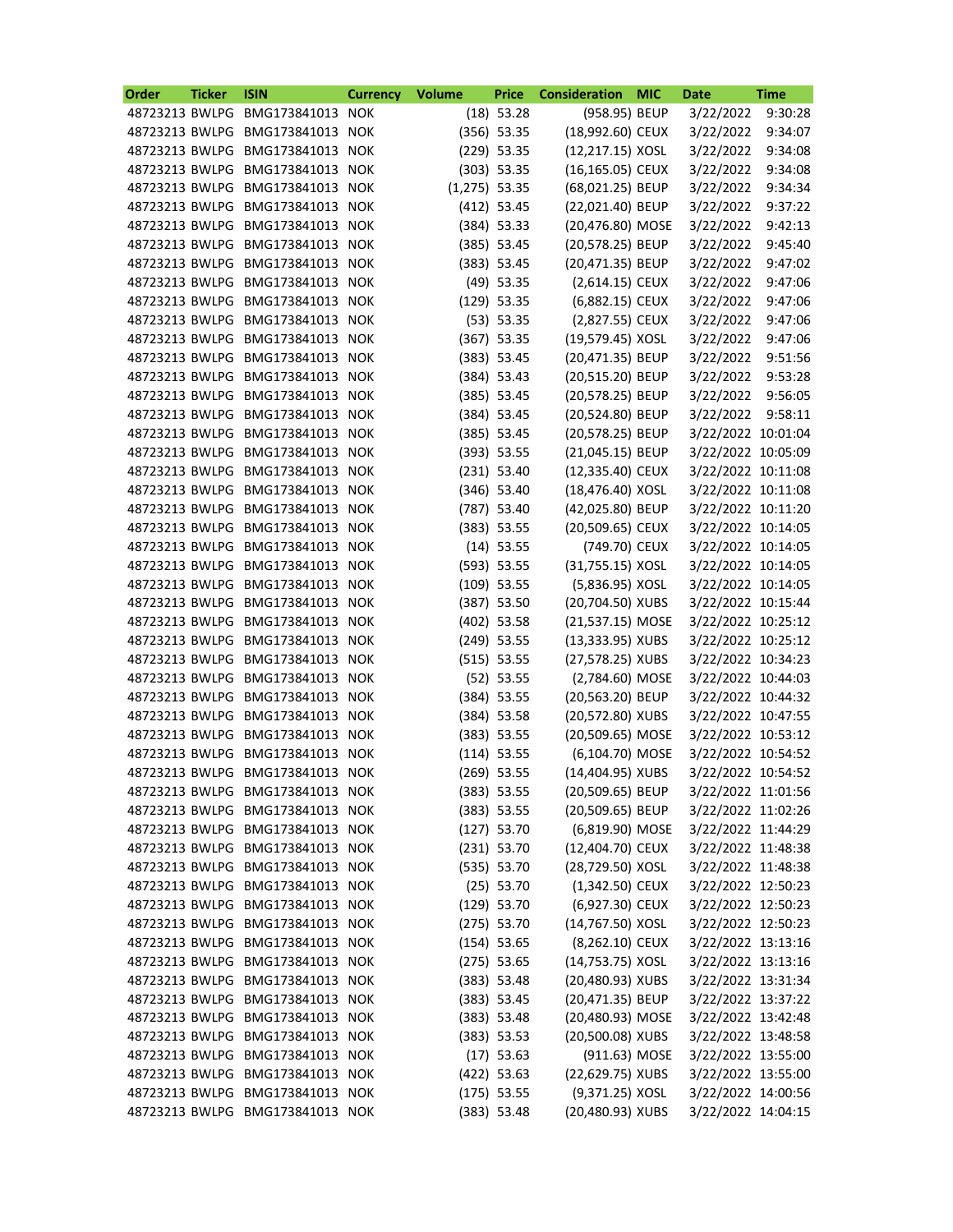| 48723213 BWLPG BMG173841013                                        |                  | <b>NOK</b> | (383) 53.45                    | (20,471.35) MOSE                    | 3/22/2022 14:09:55 |  |
|--------------------------------------------------------------------|------------------|------------|--------------------------------|-------------------------------------|--------------------|--|
| 48723213 BWLPG BMG173841013 NOK                                    |                  |            | $(200)$ 53.45                  | (10,690.00) MOSE                    | 3/22/2022 14:15:34 |  |
| 48723213 BWLPG                                                     | BMG173841013     | <b>NOK</b> | (383) 53.45                    | (20,471.35) MOSE                    | 3/22/2022 14:18:29 |  |
| 48723213 BWLPG                                                     | BMG173841013     | <b>NOK</b> | $(204)$ 53.20                  | (10,852.80) XOSL                    | 3/22/2022 14:19:49 |  |
| 48723213 BWLPG                                                     | BMG173841013     | <b>NOK</b> | (383) 53.20                    | (20,375.60) XUBS                    | 3/22/2022 14:26:46 |  |
| 48723213 BWLPG                                                     | BMG173841013 NOK |            | $(18)$ 53.15                   | (956.70) GSEI                       | 3/22/2022 14:27:30 |  |
| 48723213 BWLPG                                                     | BMG173841013 NOK |            | (112) 53.30                    | (5,969.60) CEUX                     | 3/22/2022 14:32:02 |  |
| 48723213 BWLPG                                                     | BMG173841013     | <b>NOK</b> | $(42)$ 53.30                   | (2,238.60) CEUX                     | 3/22/2022 14:32:02 |  |
| 48723213 BWLPG                                                     | BMG173841013     | <b>NOK</b> | (336) 53.30                    | (17,908.80) XOSL                    | 3/22/2022 14:32:02 |  |
| 48723213 BWLPG                                                     | BMG173841013     | <b>NOK</b> | $(154)$ 53.55                  | (8,246.70) CEUX                     | 3/22/2022 14:36:42 |  |
| 48723213 BWLPG                                                     | BMG173841013 NOK |            | $(242)$ 53.55                  | (12,959.10) XOSL                    | 3/22/2022 14:36:42 |  |
| 48723213 BWLPG BMG173841013 NOK                                    |                  |            | (383) 53.50                    | (20,490.50) MOSE                    | 3/22/2022 14:43:22 |  |
| 48723213 BWLPG                                                     | BMG173841013 NOK |            | (383) 53.55                    | (20,509.65) XUBS                    | 3/22/2022 14:48:58 |  |
| 48723213 BWLPG                                                     | BMG173841013 NOK |            | $(384)$ 53.65                  | (20,601.60) XUBS                    | 3/22/2022 15:04:16 |  |
| 48723213 BWLPG                                                     | BMG173841013     | <b>NOK</b> | $(154)$ 53.60                  | (8,254.40) CEUX                     | 3/22/2022 15:04:54 |  |
| 48723213 BWLPG BMG173841013 NOK                                    |                  |            | $(344)$ 53.60                  | (18,438.40) XOSL                    | 3/22/2022 15:04:54 |  |
| 48723213 BWLPG                                                     | BMG173841013     | <b>NOK</b> | (383) 53.50                    | (20,490.50) XUBS                    | 3/22/2022 15:14:05 |  |
| 48723213 BWLPG                                                     | BMG173841013     | <b>NOK</b> | (383) 53.50                    | (20,490.50) XUBS                    | 3/22/2022 15:17:47 |  |
| 48723213 BWLPG                                                     | BMG173841013 NOK |            | (383) 53.45                    | (20,471.35) CEUD                    | 3/22/2022 15:21:39 |  |
| 48723213 BWLPG                                                     | BMG173841013     | <b>NOK</b> | $(154)$ 53.45                  | (8,231.30) CEUX                     | 3/22/2022 15:23:41 |  |
| 48723213 BWLPG BMG173841013 NOK                                    |                  |            | $(279)$ 53.45                  | (14,912.55) XOSL                    | 3/22/2022 15:23:41 |  |
| 48723213 BWLPG                                                     | BMG173841013     | <b>NOK</b> | (383) 53.48                    | (20,480.93) XUBS                    | 3/22/2022 15:28:19 |  |
| 48723213 BWLPG                                                     | BMG173841013     | <b>NOK</b> | $(154)$ 53.40                  | (8,223.60) CEUX                     | 3/22/2022 15:30:06 |  |
| 48723213 BWLPG                                                     | BMG173841013 NOK |            | (297) 53.40                    | (15,859.80) XOSL                    | 3/22/2022 15:30:06 |  |
| 48723213 BWLPG                                                     | BMG173841013     | <b>NOK</b> | (383) 53.40                    | (20,452.20) BEUP                    | 3/22/2022 15:35:28 |  |
| 48723213 BWLPG BMG173841013 NOK                                    |                  |            | $(154)$ 53.45                  | (8,231.30) CEUX                     | 3/22/2022 15:38:06 |  |
| 48723213 BWLPG                                                     | BMG173841013     | <b>NOK</b> | $(254)$ 53.45                  | (13,576.30) XOSL                    | 3/22/2022 15:38:06 |  |
| 48723213 BWLPG                                                     | BMG173841013     | <b>NOK</b> | $(384)$ 53.33                  | (20,476.80) MOSE                    | 3/22/2022 15:41:25 |  |
| 48723213 BWLPG                                                     | BMG173841013 NOK |            | $(382)$ 53.33                  | (20,370.15) BEUP                    | 3/22/2022 15:41:25 |  |
| 48723213 BWLPG                                                     | BMG173841013 NOK |            | $(383)$ 53.33                  | (20,423.48) BEUP                    | 3/22/2022 15:41:46 |  |
| 48723213 BWLPG BMG173841013 NOK                                    |                  |            | $(154)$ 53.30                  | (8,208.20) CEUX                     | 3/22/2022 15:44:07 |  |
| 48723213 BWLPG BMG173841013 NOK                                    |                  |            | $(62)$ 53.30                   | (3,304.60) XOSL                     | 3/22/2022 15:44:07 |  |
| 48723213 BWLPG BMG173841013 NOK                                    |                  |            | $(226)$ 53.30                  | (12,045.80) XOSL                    | 3/22/2022 15:44:07 |  |
| 48723213 BWLPG BMG173841013 NOK                                    |                  |            | (385) 53.33                    | (20,530.13) BEUP                    | 3/22/2022 15:48:01 |  |
| 48723213 BWLPG BMG173841013 NOK                                    |                  |            | (383) 53.35                    | (20,433.05) BEUP                    | 3/22/2022 15:50:58 |  |
| 48723213 BWLPG BMG173841013 NOK                                    |                  |            |                                | (20,505.60) MOSE                    | 3/22/2022 15:52:22 |  |
| 48723213 BWLPG BMG173841013 NOK                                    |                  |            | (384) 53.40                    |                                     |                    |  |
|                                                                    |                  |            | $(154)$ 53.35<br>$(290)$ 53.35 | (8,215.90) CEUX<br>(15,471.50) XOSL | 3/22/2022 15:53:03 |  |
| 48723213 BWLPG BMG173841013 NOK<br>48723213 BWLPG BMG173841013 NOK |                  |            | (383) 53.35                    |                                     | 3/22/2022 15:53:03 |  |
| 48723213 BWLPG                                                     |                  |            |                                | (20,433.05) BEUP                    | 3/22/2022 15:57:41 |  |
|                                                                    | BMG173841013 NOK |            | $(385)$ 53.35                  | (20,539.75) BEUP                    | 3/22/2022 15:59:49 |  |
| 48723213 BWLPG BMG173841013 NOK                                    |                  |            | $(84)$ 53.25                   | (4,473.00) CEUX                     | 3/22/2022 16:01:01 |  |
| 48723213 BWLPG                                                     | BMG173841013 NOK |            | $(70)$ 53.25                   | (3,727.50) CEUX                     | 3/22/2022 16:01:23 |  |
| 48723213 BWLPG BMG173841013 NOK                                    |                  |            | $(145)$ 53.25                  | $(7, 721.25)$ GSEI                  | 3/22/2022 16:01:25 |  |
| 48723213 BWLPG BMG173841013 NOK                                    |                  |            | (383) 53.35                    | (20,433.05) BEUP                    | 3/22/2022 16:02:57 |  |
| 48723213 BWLPG                                                     | BMG173841013 NOK |            | $(386)$ 53.35                  | (20,593.10) BEUP                    | 3/22/2022 16:04:44 |  |
| 48723213 BWLPG                                                     | BMG173841013 NOK |            | $(392)$ 53.35                  | (20,913.20) BEUP                    | 3/22/2022 16:05:11 |  |
| 48723213 BWLPG                                                     | BMG173841013 NOK |            | $(473)$ 53.35                  | (25,234.55) BEUP                    | 3/22/2022 16:06:14 |  |
| 48723213 BWLPG BMG173841013 NOK                                    |                  |            | $(268)$ 53.30                  | (14,284.40) XOSL                    | 3/22/2022 16:08:58 |  |
| 48723213 BWLPG BMG173841013 NOK                                    |                  |            | $(154)$ 53.35                  | (8,215.90) CEUX                     | 3/22/2022 16:08:58 |  |
| 48723213 BWLPG                                                     | BMG173841013 NOK |            | $(251)$ 53.35                  | (13,390.85) XOSL                    | 3/22/2022 16:08:58 |  |
| 48723213 BWLPG                                                     | BMG173841013 NOK |            | $(1)$ 53.35                    | (53.35) XOSL                        | 3/22/2022 16:08:58 |  |
| 48723213 BWLPG                                                     | BMG173841013 NOK |            | $(629)$ 53.35                  | (33,557.15) BEUP                    | 3/22/2022 16:09:29 |  |
| 48723213 BWLPG BMG173841013 NOK                                    |                  |            | $(6)$ 53.25                    | (319.50) CEUX                       | 3/22/2022 16:11:15 |  |
| 48723213 BWLPG BMG173841013 NOK                                    |                  |            | $(37)$ 53.25                   | (1,970.25) XOSL                     | 3/22/2022 16:11:34 |  |
| 48723213 BWLPG BMG173841013 NOK                                    |                  |            | $(401)$ 53.30                  | (21,373.30) CEUX                    | 3/22/2022 16:12:30 |  |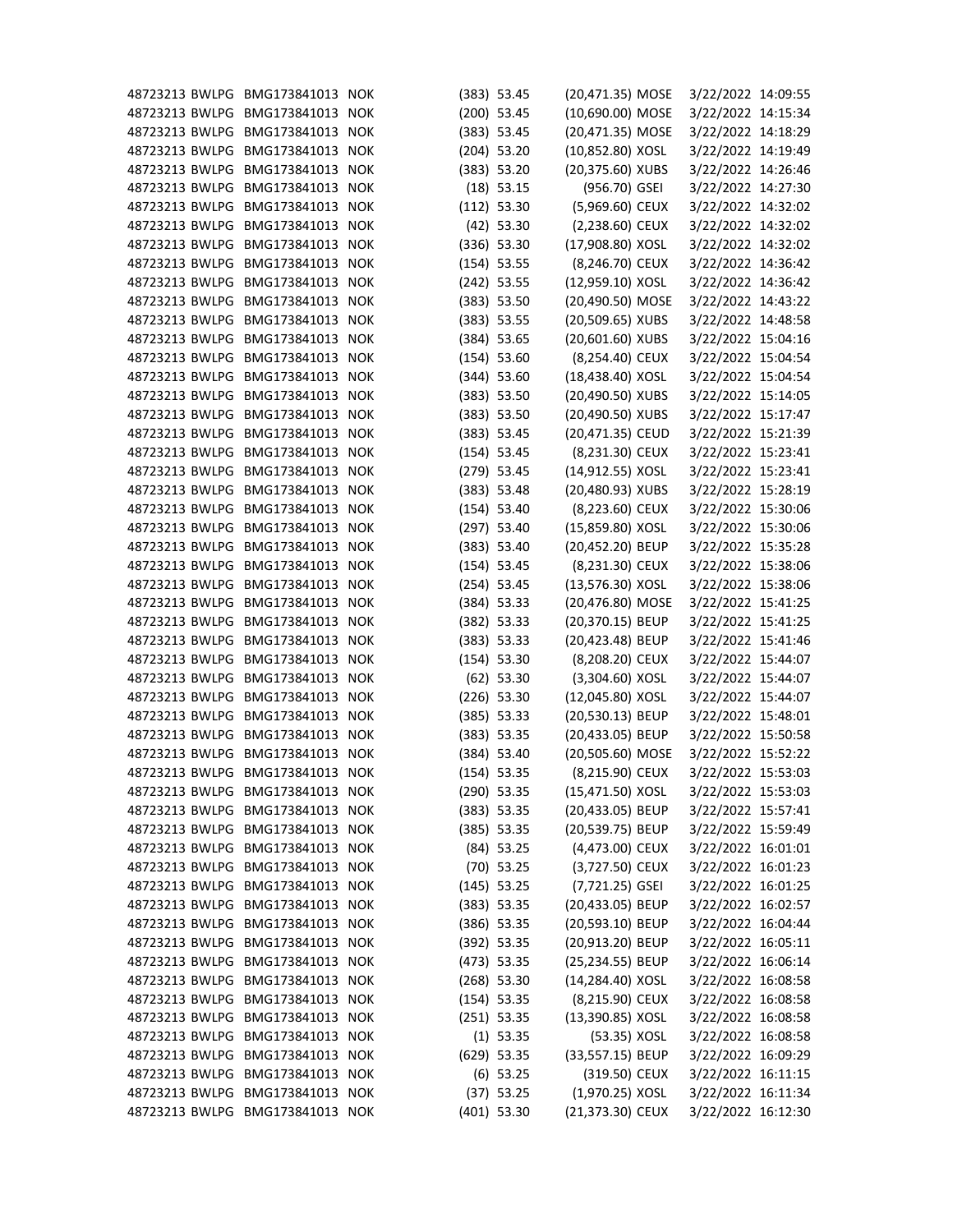| 48723213 BWLPG BMG173841013     |                  | <b>NOK</b> |                 | $(130)$ 53.35 | (6,935.50) XUBS    | 3/22/2022 16:12:30 |  |
|---------------------------------|------------------|------------|-----------------|---------------|--------------------|--------------------|--|
| 48723213 BWLPG                  | BMG173841013     | <b>NOK</b> | $(1,840)$ 53.35 |               | (98,164.00) SGMV   | 3/22/2022 16:12:47 |  |
| 48723213 BWLPG                  | BMG173841013 NOK |            |                 | $(401)$ 53.30 | (21,373.30) CEUX   | 3/22/2022 16:12:48 |  |
| 48723213 BWLPG                  | BMG173841013 NOK |            |                 | $(68)$ 53.30  | (3,624.40) CEUX    | 3/22/2022 16:12:48 |  |
| 48723213 BWLPG                  | BMG173841013 NOK |            |                 | (599) 53.30   | (31,926.70) XOSL   | 3/22/2022 16:12:48 |  |
| 48723213 BWLPG                  | BMG173841013     | <b>NOK</b> |                 | (135) 53.30   | (7,195.50) XOSL    | 3/22/2022 16:12:48 |  |
| 48723213 BWLPG                  | BMG173841013     | <b>NOK</b> |                 | $(418)$ 53.35 | (22,300.30) XUBS   | 3/22/2022 16:15:53 |  |
| 48723213 BWLPG                  | BMG173841013 NOK |            | $(2,058)$ 53.35 |               | (109,794.30) GSEI  | 3/22/2022 16:16:12 |  |
| 48723213 BWLPG                  | BMG173841013 NOK |            |                 | $(67)$ 53.35  | (3,574.45) CEUX    | 3/22/2022 16:16:12 |  |
| 48723213 BWLPG                  | BMG173841013     | <b>NOK</b> |                 | $(164)$ 53.35 | (8,749.40) XOSL    | 3/22/2022 16:16:12 |  |
| 48723213 BWLPG                  | BMG173841013     | <b>NOK</b> |                 | $(181)$ 53.35 | (9,656.35) XOSL    | 3/22/2022 16:16:35 |  |
| 48723213 BWLPG                  | BMG173841013     | <b>NOK</b> |                 | $(9)$ 53.35   | (480.15) AQEU      | 3/22/2022 16:16:46 |  |
| 48723213 BWLPG                  | BMG173841013 NOK |            |                 | $(37)$ 53.35  | $(1,973.95)$ GSEI  | 3/22/2022 16:17:13 |  |
| 48723213 BWLPG                  | BMG173841013 NOK |            |                 | $(361)$ 53.40 | (19,277.40) CEUX   | 3/22/2022 16:17:28 |  |
| 48723213 BWLPG                  | BMG173841013     | <b>NOK</b> |                 | $(361)$ 53.40 | (19,277.40) CEUX   | 3/22/2022 16:17:28 |  |
| 48723213 BWLPG                  | BMG173841013 NOK |            |                 | $(361)$ 53.40 | (19,277.40) CEUX   | 3/22/2022 16:17:28 |  |
| 48723213 BWLPG                  | BMG173841013     | <b>NOK</b> |                 | $(361)$ 53.40 | (19,277.40) CEUX   | 3/22/2022 16:17:28 |  |
| 48723213 BWLPG                  | BMG173841013     | <b>NOK</b> |                 | $(540)$ 53.40 | (28,836.00) XOSL   | 3/22/2022 16:17:28 |  |
| 48723213 BWLPG                  | BMG173841013 NOK |            |                 | $(540)$ 53.40 | (28,836.00) XOSL   | 3/22/2022 16:17:28 |  |
| 48723213 BWLPG                  | BMG173841013     | <b>NOK</b> |                 | $(370)$ 53.40 | (19,758.00) XOSL   | 3/22/2022 16:17:28 |  |
| 48723213 BWLPG                  | BMG173841013 NOK |            |                 | $(197)$ 53.40 | (10,519.80) XOSL   | 3/22/2022 16:17:28 |  |
| 48723213 BWLPG                  | BMG173841013     | <b>NOK</b> |                 | $(99)$ 53.40  | (5,286.60) AQEU    | 3/22/2022 16:17:49 |  |
| 48723213 BWLPG                  | BMG173841013     | <b>NOK</b> |                 | (173) 53.40   | (9,238.20) CEUX    | 3/22/2022 16:17:49 |  |
| 48723213 BWLPG                  | BMG173841013     | <b>NOK</b> |                 | $(29)$ 53.48  | (1,550.78) CEUD    | 3/22/2022 16:18:21 |  |
| 48723213 BWLPG                  | BMG173841013     | <b>NOK</b> |                 | $(488)$ 53.55 | (26,132.40) XTXE   | 3/22/2022 16:18:21 |  |
| 48723213 BWLPG                  | BMG173841013 NOK |            |                 | $(40)$ 53.50  | (2,140.00) CEUX    | 3/22/2022 16:18:22 |  |
| 48723213 BWLPG                  | BMG173841013     | <b>NOK</b> |                 | $(40)$ 53.50  | (2,140.00) CEUX    | 3/22/2022 16:18:22 |  |
| 48723213 BWLPG                  | BMG173841013     | <b>NOK</b> |                 | $(40)$ 53.50  | (2,140.00) CEUX    | 3/22/2022 16:18:22 |  |
| 48723213 BWLPG                  | BMG173841013     | <b>NOK</b> |                 | $(11)$ 53.50  | (588.50) CEUX      | 3/22/2022 16:18:22 |  |
| 48723213 BWLPG                  | BMG173841013 NOK |            |                 | $(29)$ 53.50  | $(1,551.50)$ CEUX  | 3/22/2022 16:18:22 |  |
| 48723213 BWLPG BMG173841013 NOK |                  |            |                 | $(60)$ 53.50  | (3,210.00) XOSL    | 3/22/2022 16:18:22 |  |
| 48723213 BWLPG BMG173841013 NOK |                  |            |                 | $(60)$ 53.50  | (3,210.00) XOSL    | 3/22/2022 16:18:22 |  |
| 48723213 BWLPG BMG173841013     |                  | <b>NOK</b> |                 | $(60)$ 53.50  | (3,210.00) XOSL    | 3/22/2022 16:18:22 |  |
| 48723213 BWLPG BMG173841013 NOK |                  |            |                 | $(60)$ 53.50  | (3,210.00) XOSL    | 3/22/2022 16:18:22 |  |
| 48723213 BWLPG                  | BMG173841013 NOK |            |                 | $(40)$ 53.50  | (2,140.00) CEUX    | 3/22/2022 16:18:22 |  |
| 48723213 BWLPG                  | BMG173841013 NOK |            |                 | $(40)$ 53.50  | (2,140.00) CEUX    | 3/22/2022 16:18:22 |  |
| 48723213 BWLPG                  | BMG173841013     | <b>NOK</b> |                 | $(40)$ 53.50  | (2,140.00) CEUX    | 3/22/2022 16:18:22 |  |
| 48723213 BWLPG                  | BMG173841013 NOK |            |                 | $(40)$ 53.50  | (2,140.00) CEUX    | 3/22/2022 16:18:22 |  |
| 48723213 BWLPG                  | BMG173841013 NOK |            |                 | $(19)$ 53.50  | $(1,016.50)$ CEUX  | 3/22/2022 16:18:22 |  |
| 48723213 BWLPG                  | BMG173841013 NOK |            |                 |               | (2,728.50) XOSL    |                    |  |
| 48723213 BWLPG                  | BMG173841013 NOK |            |                 | $(51)$ 53.50  |                    | 3/22/2022 16:18:22 |  |
|                                 |                  |            |                 | $(40)$ 53.50  | (2,140.00) CEUX    | 3/22/2022 16:18:22 |  |
| 48723213 BWLPG                  | BMG173841013 NOK |            |                 | $(40)$ 53.50  | (2,140.00) CEUX    | 3/22/2022 16:18:22 |  |
| 48723213 BWLPG                  | BMG173841013 NOK |            |                 | $(40)$ 53.50  | (2,140.00) CEUX    | 3/22/2022 16:18:22 |  |
| 48723213 BWLPG                  | BMG173841013 NOK |            |                 | $(40)$ 53.50  | (2,140.00) CEUX    | 3/22/2022 16:18:22 |  |
| 48723213 BWLPG                  | BMG173841013 NOK |            |                 | $(19)$ 53.50  | $(1,016.50)$ CEUX  | 3/22/2022 16:18:23 |  |
| 48723213 BWLPG                  | BMG173841013 NOK |            |                 | $(60)$ 53.50  | (3,210.00) XOSL    | 3/22/2022 16:18:25 |  |
| 48723213 BWLPG                  | BMG173841013 NOK |            |                 | $(60)$ 53.50  | (3,210.00) XOSL    | 3/22/2022 16:18:27 |  |
| 48723213 BWLPG                  | BMG173841013 NOK |            |                 | $(684)$ 53.55 | (36,628.20) XTXE   | 3/22/2022 16:19:07 |  |
| 48723213 BWLPG                  | BMG173841013 NOK |            |                 | $(115)$ 53.50 | $(6, 152.50)$ GSEI | 3/22/2022 16:19:43 |  |
| 48723213 BWLPG                  | BMG173841013 NOK |            |                 | $(431)$ 53.60 | (23,101.60) XTXE   | 3/22/2022 16:19:45 |  |
| 48723213 BWLPG                  | BMG173841013 NOK |            | $(1,000)$ 53.70 |               | (53,700.00) XOSL   | 3/22/2022 16:25:25 |  |
| 48723213 BWLPG                  | BMG173841013 NOK |            |                 | $(411)$ 53.70 | (22,070.70) XOSL   | 3/22/2022 16:25:25 |  |
| 48723213 BWLPG                  | BMG173841013 NOK |            |                 | $(52)$ 53.70  | (2,792.40) XOSL    | 3/22/2022 16:25:25 |  |
| 48723213 BWLPG                  | BMG173841013 NOK |            |                 | $(168)$ 53.70 | (9,021.60) XOSL    | 3/22/2022 16:25:25 |  |
| 48723213 BWLPG BMG173841013 NOK |                  |            |                 | $(72)$ 53.70  | (3,866.40) XOSL    | 3/22/2022 16:25:25 |  |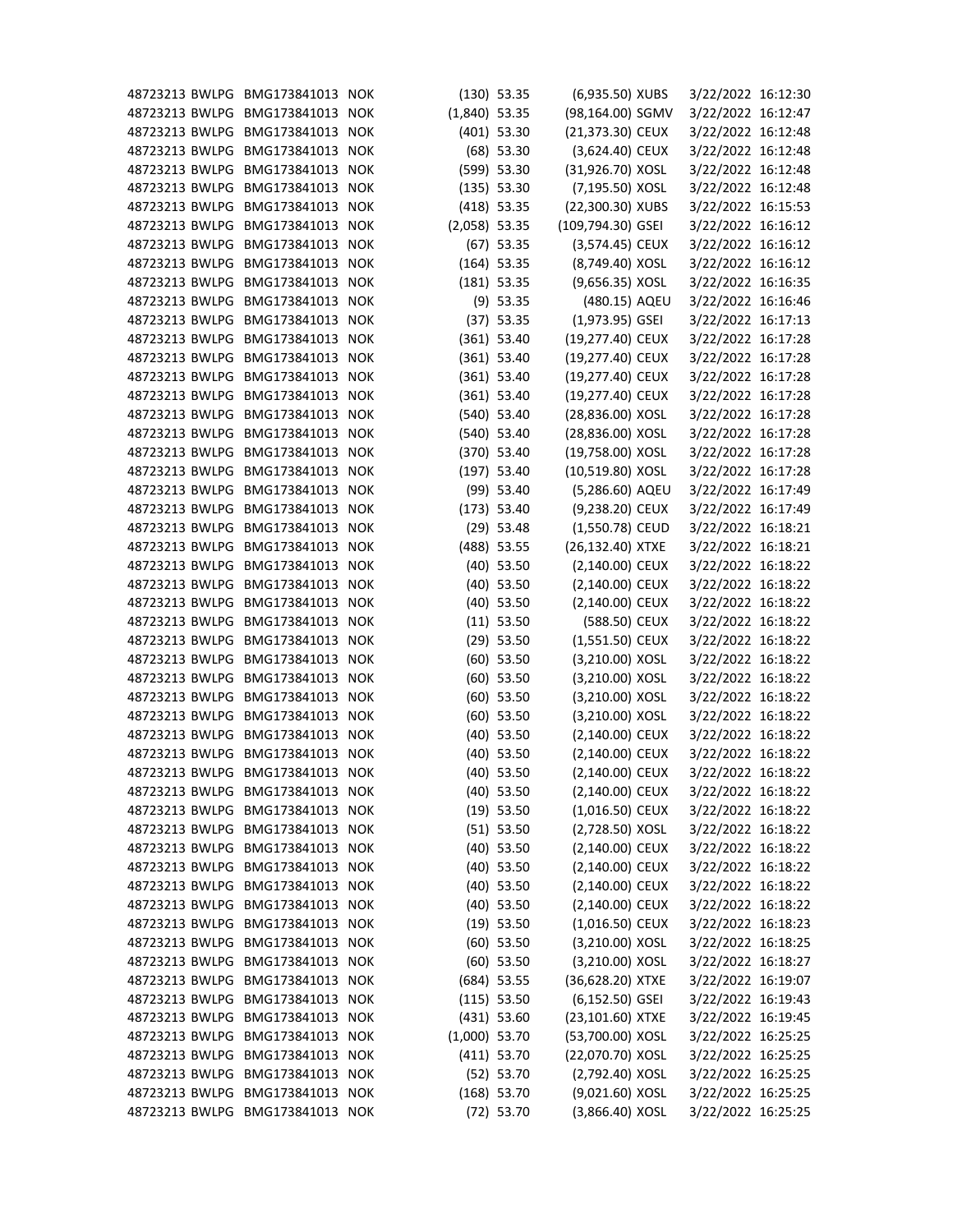|  | 48723213 BWLPG BMG173841013 NOK |            |                 | $(144)$ 53.70 | (7,732.80) XOSL   | 3/22/2022 16:25:25 |  |
|--|---------------------------------|------------|-----------------|---------------|-------------------|--------------------|--|
|  | 48723213 BWLPG BMG173841013 NOK |            |                 | $(71)$ 53.70  | (3,812.70) XOSL   | 3/22/2022 16:25:25 |  |
|  | 48723213 BWLPG BMG173841013     | <b>NOK</b> | $(1,490)$ 53.70 |               | (80,013.00) XOSL  | 3/22/2022 16:25:25 |  |
|  | 48723213 BWLPG BMG173841013 NOK |            |                 | $(131)$ 53.70 | (7,034.70) XOSL   | 3/22/2022 16:25:25 |  |
|  | 48723213 BWLPG BMG173841013 NOK |            |                 | $(264)$ 53.70 | (14,176.80) XOSL  | 3/22/2022 16:25:25 |  |
|  | 48723213 BWLPG BMG173841013 NOK |            |                 | $(175)$ 53.70 | (9,397.50) XOSL   | 3/22/2022 16:25:25 |  |
|  | 48723213 BWLPG BMG173841013 NOK |            |                 | $(71)$ 53.70  | (3,812.70) XOSL   | 3/22/2022 16:25:25 |  |
|  | 48723213 BWLPG BMG173841013 NOK |            |                 | $(143)$ 53.70 | (7,679.10) XOSL   | 3/22/2022 16:25:25 |  |
|  | 48723213 BWLPG BMG173841013 NOK |            |                 | $(140)$ 53.70 | (7,518.00) XOSL   | 3/22/2022 16:25:25 |  |
|  | 48723213 BWLPG BMG173841013 NOK |            |                 | $(131)$ 53.70 | (7,034.70) XOSL   | 3/22/2022 16:25:25 |  |
|  | 48723213 BWLPG BMG173841013 NOK |            |                 | $(559)$ 53.70 | (30,018.30) XOSL  | 3/22/2022 16:25:25 |  |
|  | 48723213 BWLPG BMG173841013 NOK |            |                 | $(139)$ 53.70 | (7,464.30) XOSL   | 3/22/2022 16:25:25 |  |
|  | 48723213 BWLPG BMG173841013 NOK |            |                 | $(527)$ 53.70 | (28,299.90) XOSL  | 3/22/2022 16:25:25 |  |
|  | 48723213 BWLPG BMG173841013 NOK |            |                 | $(406)$ 53.70 | (21,802.20) XOSL  | 3/22/2022 16:25:25 |  |
|  | 48723213 BWLPG BMG173841013 NOK |            |                 | $(71)$ 53.70  | (3,812.70) XOSL   | 3/22/2022 16:25:25 |  |
|  | 48723213 BWLPG BMG173841013 NOK |            |                 | (792) 53.70   | (42,530.40) XOSL  | 3/22/2022 16:25:25 |  |
|  | 48723213 BWLPG BMG173841013 NOK |            | $(4,087)$ 53.70 |               | (219,471.90) XOSL | 3/22/2022 16:25:25 |  |
|  | 48723213 BWLPG BMG173841013 NOK |            |                 | $(140)$ 53.70 | (7,518.00) XOSL   | 3/22/2022 16:25:25 |  |
|  | 48723213 BWLPG BMG173841013 NOK |            |                 | $(139)$ 53.70 | (7,464.30) XOSL   | 3/22/2022 16:25:25 |  |
|  |                                 |            | (55,721)        |               |                   |                    |  |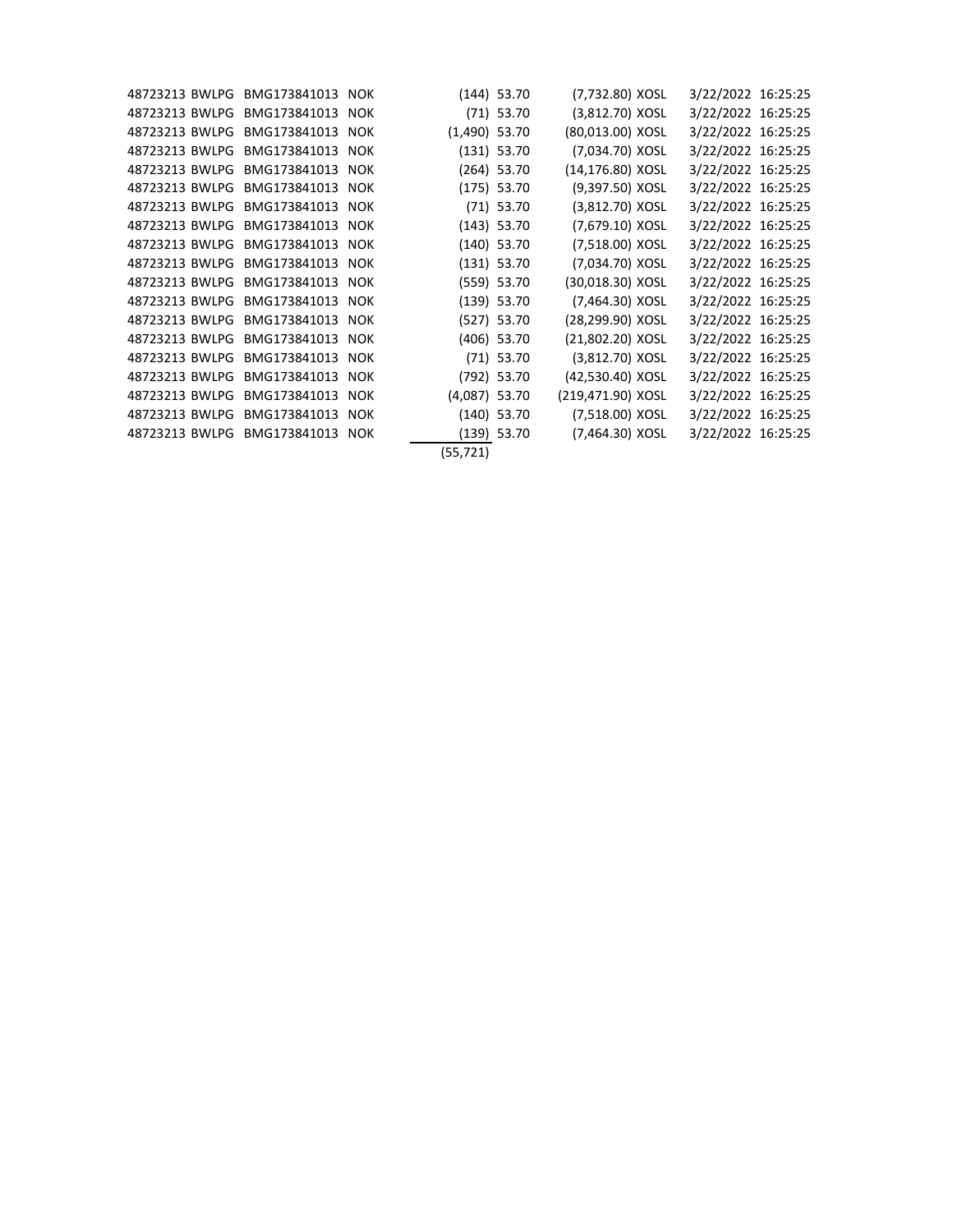| Order          | <b>Ticker</b> | <b>ISIN</b>                     | <b>Currency</b> | <b>Volume</b>   | <b>Price</b>  | <b>Consideration</b> | <b>MIC</b> | <b>Date</b>        | <b>Time</b> |
|----------------|---------------|---------------------------------|-----------------|-----------------|---------------|----------------------|------------|--------------------|-------------|
| 48722616 BWLPG |               | BMG173841013 NOK                |                 | $(2,059)$ 52.45 |               | (107,995) GSEI       |            | 3/21/2022          | 9:57:27     |
|                |               | 48722616 BWLPG BMG173841013     | <b>NOK</b>      |                 | $(600)$ 52.45 | (31,470) AQEU        |            | 3/21/2022          | 9:57:27     |
| 48722616 BWLPG |               | BMG173841013                    | <b>NOK</b>      |                 | $(221)$ 52.45 | (11,591) AQEU        |            | 3/21/2022          | 9:57:27     |
| 48722616 BWLPG |               | BMG173841013                    | <b>NOK</b>      |                 | $(167)$ 52.50 | (8,768) AQEU         |            | 3/21/2022          | 9:57:27     |
|                |               | 48722616 BWLPG BMG173841013     | <b>NOK</b>      |                 | $(221)$ 52.45 | (11,591) CEUX        |            | 3/21/2022          | 9:57:27     |
| 48722616 BWLPG |               | BMG173841013                    | <b>NOK</b>      |                 | $(600)$ 52.50 | (31,500) CEUX        |            | 3/21/2022          | 9:57:27     |
| 48722616 BWLPG |               | BMG173841013                    | <b>NOK</b>      |                 | $(176)$ 52.50 | (9,240) CEUX         |            | 3/21/2022          | 9:57:27     |
| 48722616 BWLPG |               | BMG173841013                    | <b>NOK</b>      |                 | $(260)$ 52.50 | (13,650) CEUX        |            | 3/21/2022          | 9:57:27     |
| 48722616 BWLPG |               | BMG173841013                    | <b>NOK</b>      |                 | $(221)$ 52.45 | (11,591) TQEX        |            | 3/21/2022          | 9:57:27     |
|                |               | 48722616 BWLPG BMG173841013     | <b>NOK</b>      |                 | $(600)$ 52.45 | (31,470) XOSL        |            | 3/21/2022          | 9:57:27     |
| 48722616 BWLPG |               | BMG173841013                    | <b>NOK</b>      | $(1,100)$ 52.45 |               | (57,695) XOSL        |            | 3/21/2022          | 9:57:27     |
| 48722616 BWLPG |               | BMG173841013                    | <b>NOK</b>      | $(1,318)$ 52.50 |               | (69,195) XOSL        |            | 3/21/2022          | 9:57:27     |
| 48722616 BWLPG |               | BMG173841013                    | <b>NOK</b>      |                 | $(218)$ 52.50 | (11,445) XOSL        |            | 3/21/2022          | 9:57:27     |
| 48722616 BWLPG |               | BMG173841013                    | <b>NOK</b>      |                 | $(18)$ 52.70  |                      | (949) XOSL | 3/21/2022          | 9:58:46     |
|                |               | 48722616 BWLPG BMG173841013     | <b>NOK</b>      |                 | $(774)$ 52.65 | (40,751) GSEI        |            | 3/21/2022          | 9:58:46     |
| 48722616 BWLPG |               | BMG173841013                    | <b>NOK</b>      |                 | $(86)$ 52.60  | (4,524) CEUX         |            | 3/21/2022 10:11:14 |             |
| 48722616 BWLPG |               | BMG173841013                    | <b>NOK</b>      |                 | $(63)$ 52.60  | (3,314) CEUX         |            | 3/21/2022 10:11:14 |             |
|                |               | 48722616 BWLPG BMG173841013     | <b>NOK</b>      |                 | $(306)$ 52.60 | (16,096) XOSL        |            | 3/21/2022 10:11:14 |             |
|                |               | 48722616 BWLPG BMG173841013     | <b>NOK</b>      |                 | $(2)$ 52.60   |                      | (105) XOSL | 3/21/2022 10:11:14 |             |
|                |               | 48722616 BWLPG BMG173841013     | <b>NOK</b>      |                 | $(6)$ 52.50   |                      | (315) CEUX | 3/21/2022 10:18:07 |             |
| 48722616 BWLPG |               | BMG173841013                    | <b>NOK</b>      |                 | $(110)$ 52.50 | (5,775) CEUX         |            | 3/21/2022 10:18:07 |             |
| 48722616 BWLPG |               | BMG173841013                    | <b>NOK</b>      |                 | $(279)$ 52.50 | (14,648) CEUX        |            | 3/21/2022 10:18:15 |             |
| 48722616 BWLPG |               | BMG173841013                    | <b>NOK</b>      |                 | $(61)$ 52.50  | (3,203) CEUX         |            | 3/21/2022 10:18:15 |             |
| 48722616 BWLPG |               | BMG173841013                    | <b>NOK</b>      |                 | $(605)$ 52.50 |                      |            |                    |             |
|                |               |                                 |                 |                 |               | (31,763) XOSL        |            | 3/21/2022 10:18:15 |             |
| 48722616 BWLPG |               | BMG173841013                    | <b>NOK</b>      |                 | $(92)$ 52.50  | (4,830) XOSL         |            | 3/21/2022 10:18:15 |             |
| 48722616 BWLPG |               | BMG173841013                    | <b>NOK</b>      |                 | $(127)$ 52.50 | $(6,668)$ GSEI       |            | 3/21/2022 10:18:15 |             |
| 48722616 BWLPG |               | BMG173841013                    | <b>NOK</b>      |                 | $(248)$ 52.50 | (13,020) XOSL        |            | 3/21/2022 10:19:12 |             |
| 48722616 BWLPG |               | BMG173841013                    | <b>NOK</b>      |                 | $(424)$ 52.55 | (22,281) BEUP        |            | 3/21/2022 10:19:12 |             |
|                |               | 48722616 BWLPG BMG173841013     | <b>NOK</b>      |                 | $(136)$ 52.50 | (7,140) CEUX         |            | 3/21/2022 10:21:37 |             |
|                |               | 48722616 BWLPG BMG173841013     | <b>NOK</b>      |                 | $(255)$ 52.50 | (13,388) CEUX        |            | 3/21/2022 10:21:37 |             |
|                |               | 48722616 BWLPG BMG173841013 NOK |                 |                 | (357) 52.50   | (18,743) XOSL        |            | 3/21/2022 10:21:45 |             |
|                |               | 48722616 BWLPG BMG173841013 NOK |                 |                 | $(537)$ 52.50 | (28,193) XOSL        |            | 3/21/2022 10:21:48 |             |
|                |               | 48722616 BWLPG BMG173841013 NOK |                 | $(1,733)$ 52.63 |               | (91,199) SGMV        |            | 3/21/2022 10:22:04 |             |
|                |               | 48722616 BWLPG BMG173841013 NOK |                 |                 | $(208)$ 52.63 | (10,946) BEUP        |            | 3/21/2022 10:22:04 |             |
|                |               | 48722616 BWLPG BMG173841013 NOK |                 |                 | $(648)$ 52.65 | (34,117) XTXE        |            | 3/21/2022 10:29:06 |             |
|                |               | 48722616 BWLPG BMG173841013 NOK |                 |                 | $(2)$ 52.60   |                      | (105) MOSE | 3/21/2022 10:29:06 |             |
|                |               | 48722616 BWLPG BMG173841013 NOK |                 |                 | $(8)$ 52.50   |                      | (420) GSEI | 3/21/2022 10:29:24 |             |
|                |               | 48722616 BWLPG BMG173841013 NOK |                 |                 | $(34)$ 52.63  | (1,789) CEUD         |            | 3/21/2022 10:31:06 |             |
|                |               | 48722616 BWLPG BMG173841013 NOK |                 |                 | $(34)$ 52.63  | (1,789) TQEM         |            | 3/21/2022 10:31:06 |             |
|                |               | 48722616 BWLPG BMG173841013     | <b>NOK</b>      |                 | $(36)$ 52.63  | $(1,895)$ XUBS       |            | 3/21/2022 10:31:06 |             |
|                |               | 48722616 BWLPG BMG173841013     | <b>NOK</b>      |                 | $(32)$ 52.63  | $(1,684)$ XPOS       |            | 3/21/2022 10:31:06 |             |
|                |               | 48722616 BWLPG BMG173841013 NOK |                 |                 | $(246)$ 52.70 | (12,964) AQEU        |            | 3/21/2022 10:31:06 |             |
|                |               | 48722616 BWLPG BMG173841013 NOK |                 |                 | $(157)$ 52.70 | (8,274) XOSL         |            | 3/21/2022 10:31:06 |             |
|                |               | 48722616 BWLPG BMG173841013 NOK |                 |                 | $(205)$ 52.70 | (10,804) XOSL        |            | 3/21/2022 10:31:06 |             |
|                |               | 48722616 BWLPG BMG173841013     | <b>NOK</b>      |                 | $(245)$ 52.75 | (12,924) CEUX        |            | 3/21/2022 10:32:06 |             |
|                |               | 48722616 BWLPG BMG173841013     | <b>NOK</b>      |                 | $(165)$ 52.80 | (8,712) XOSL         |            | 3/21/2022 10:32:06 |             |
|                |               | 48722616 BWLPG BMG173841013 NOK |                 |                 | $(78)$ 52.80  | $(4, 118)$ EUCC      |            | 3/21/2022 10:32:06 |             |
|                |               | 48722616 BWLPG BMG173841013 NOK |                 | $(1,899)$ 52.75 |               | (100,172) XUMP       |            | 3/21/2022 10:32:25 |             |
|                |               | 48722616 BWLPG BMG173841013 NOK |                 |                 | $(400)$ 52.68 | (21,070) BEUP        |            | 3/21/2022 10:35:12 |             |
|                |               | 48722616 BWLPG BMG173841013     | <b>NOK</b>      |                 | $(672)$ 52.65 | (35,381) XTXE        |            | 3/21/2022 10:51:54 |             |
|                |               | 48722616 BWLPG BMG173841013 NOK |                 |                 | $(260)$ 52.85 | (13,741) CEUX        |            | 3/21/2022 10:53:26 |             |
|                |               | 48722616 BWLPG BMG173841013 NOK |                 |                 | $(165)$ 52.85 | (8,720) CEUX         |            | 3/21/2022 10:53:26 |             |
|                |               | 48722616 BWLPG BMG173841013 NOK |                 | $(1,546)$ 52.85 |               | (81,706) XOSL        |            | 3/21/2022 10:53:26 |             |
|                |               | 48722616 BWLPG BMG173841013 NOK |                 |                 | $(183)$ 52.85 | (9,672) XOSL         |            | 3/21/2022 10:53:26 |             |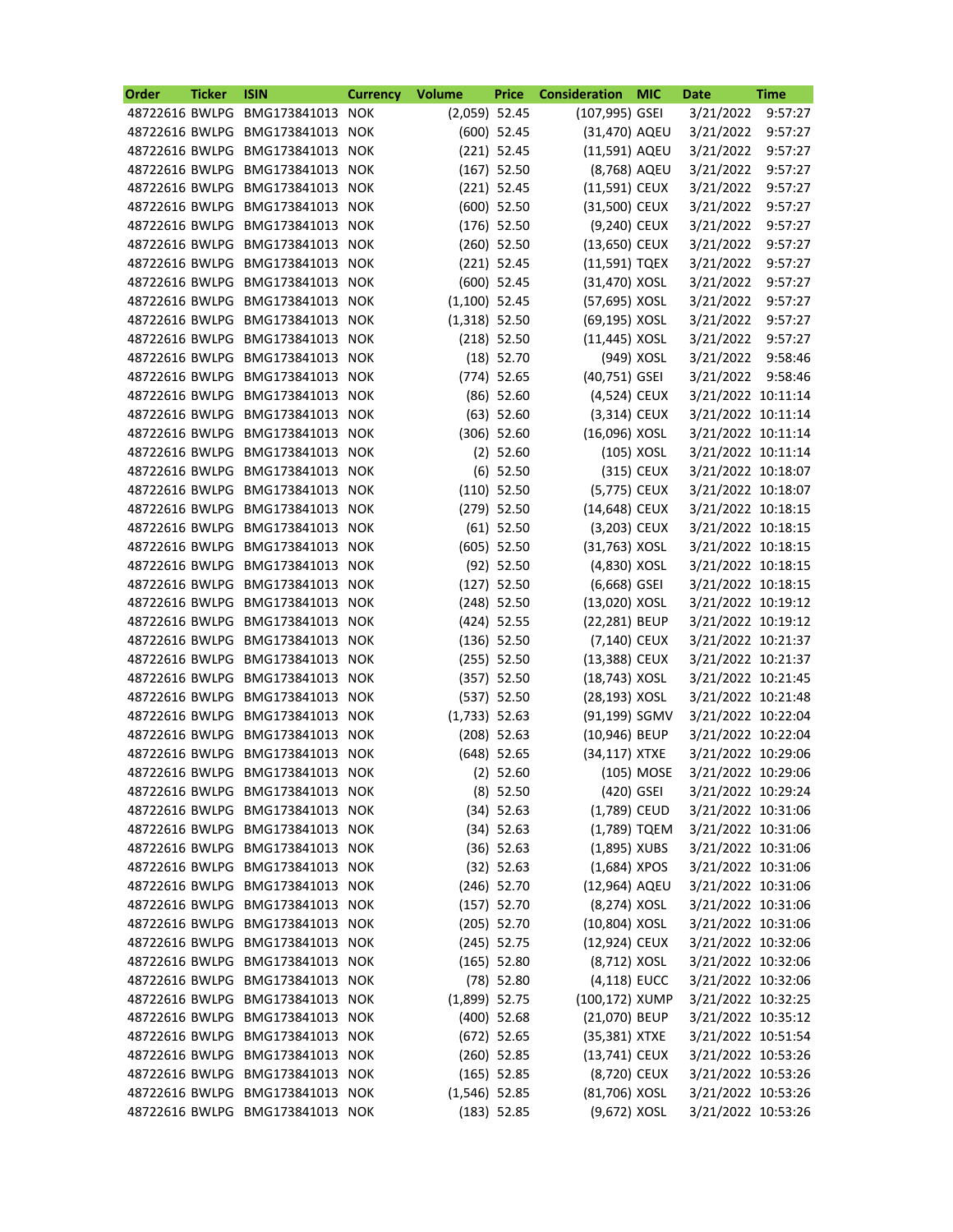| 48722616 BWLPG BMG173841013 NOK |                  |                 | $(95)$ 52.85  | (5,021) EUCC     |            | 3/21/2022 10:53:26 |  |
|---------------------------------|------------------|-----------------|---------------|------------------|------------|--------------------|--|
| 48722616 BWLPG BMG173841013 NOK |                  | $(1,598)$ 53.05 |               | (84,774) XTXE    |            | 3/21/2022 10:53:27 |  |
| 48722616 BWLPG                  | BMG173841013 NOK |                 | $(219)$ 53.10 | (11,629) AQEU    |            | 3/21/2022 10:54:25 |  |
| 48722616 BWLPG                  | BMG173841013 NOK |                 | $(182)$ 53.10 | (9,664) AQEU     |            | 3/21/2022 10:54:25 |  |
| 48722616 BWLPG                  | BMG173841013 NOK |                 | (385) 53.20   | (20,482) XTXE    |            | 3/21/2022 10:55:41 |  |
| 48722616 BWLPG                  | BMG173841013 NOK |                 | $(381)$ 53.20 | (20,269) AQEU    |            | 3/21/2022 10:56:16 |  |
| 48722616 BWLPG                  | BMG173841013 NOK |                 | (382) 53.20   | (20,322) AQEU    |            | 3/21/2022 10:57:10 |  |
| 48722616 BWLPG                  | BMG173841013 NOK |                 | (382) 53.20   | (20,322) XTXE    |            | 3/21/2022 10:57:45 |  |
| 48722616 BWLPG                  | BMG173841013 NOK |                 | (382) 53.13   | (20,294) BEUP    |            | 3/21/2022 10:58:47 |  |
| 48722616 BWLPG                  | BMG173841013 NOK | $(1,756)$ 53.13 |               | (93,288) BEUP    |            | 3/21/2022 10:58:52 |  |
| 48722616 BWLPG                  | BMG173841013 NOK |                 | $(316)$ 53.05 | (16,764) XOSL    |            | 3/21/2022 10:59:04 |  |
| 48722616 BWLPG                  | BMG173841013 NOK |                 | $(38)$ 53.05  | $(2,016)$ CEUX   |            | 3/21/2022 10:59:04 |  |
| 48722616 BWLPG                  | BMG173841013 NOK |                 | $(43)$ 53.05  | $(2,281)$ CEUX   |            | 3/21/2022 10:59:04 |  |
| 48722616 BWLPG                  | BMG173841013 NOK |                 | $(104)$ 52.95 | (5,507) AQEU     |            | 3/21/2022 11:04:51 |  |
| 48722616 BWLPG                  | BMG173841013 NOK |                 | $(576)$ 52.95 | (30,499) XOSL    |            | 3/21/2022 11:04:51 |  |
| 48722616 BWLPG                  | BMG173841013 NOK |                 | $(151)$ 52.95 | (7,995) CEUX     |            | 3/21/2022 11:05:02 |  |
| 48722616 BWLPG                  | BMG173841013 NOK |                 | $(351)$ 52.95 | (18,585) XOSL    |            | 3/21/2022 11:05:02 |  |
| 48722616 BWLPG                  | BMG173841013 NOK |                 | $(104)$ 53.00 | $(5,512)$ XOSL   |            | 3/21/2022 11:11:43 |  |
| 48722616 BWLPG                  | BMG173841013 NOK |                 | $(29)$ 53.00  | (1,537) TQEM     |            | 3/21/2022 11:12:00 |  |
| 48722616 BWLPG                  | BMG173841013 NOK |                 | $(205)$ 53.05 | (10,875) AQEU    |            | 3/21/2022 11:12:00 |  |
| 48722616 BWLPG                  | BMG173841013 NOK |                 | $(67)$ 53.05  | $(3,554)$ CEUX   |            | 3/21/2022 11:12:00 |  |
| 48722616 BWLPG                  | BMG173841013 NOK |                 | $(82)$ 53.05  | (4,350) CEUX     |            | 3/21/2022 11:12:00 |  |
| 48722616 BWLPG                  | BMG173841013 NOK |                 | $(382)$ 53.05 | (20,265) XTXE    |            | 3/21/2022 11:13:27 |  |
| 48722616 BWLPG                  | BMG173841013 NOK |                 | $(381)$ 53.05 | (20,212) AQEU    |            | 3/21/2022 11:15:40 |  |
| 48722616 BWLPG                  | BMG173841013 NOK |                 | (337) 53.05   | (17,878) CEUX    |            | 3/21/2022 11:16:19 |  |
| 48722616 BWLPG BMG173841013 NOK |                  |                 | $(44)$ 53.05  | $(2,334)$ CEUX   |            | 3/21/2022 11:16:19 |  |
| 48722616 BWLPG                  | BMG173841013 NOK | $(1,722)$ 53.00 |               | (91,266) XUMP    |            | 3/21/2022 11:17:04 |  |
| 48722616 BWLPG                  | BMG173841013 NOK |                 | $(25)$ 53.00  | $(1,325)$ CEUX   |            | 3/21/2022 11:19:35 |  |
| 48722616 BWLPG                  | BMG173841013 NOK |                 | $(101)$ 53.00 | (5,353) CEUX     |            | 3/21/2022 11:19:35 |  |
| 48722616 BWLPG                  | BMG173841013 NOK |                 | $(25)$ 53.00  | (1,325) CEUX     |            | 3/21/2022 11:19:35 |  |
| 48722616 BWLPG BMG173841013 NOK |                  |                 | $(11)$ 53.00  |                  | (583) CEUX | 3/21/2022 11:19:51 |  |
| 48722616 BWLPG BMG173841013 NOK |                  |                 | $(17)$ 53.00  |                  | (901) CEUX | 3/21/2022 11:19:51 |  |
| 48722616 BWLPG BMG173841013 NOK |                  |                 | $(226)$ 53.05 | (11,989) CEUX    |            | 3/21/2022 11:22:40 |  |
| 48722616 BWLPG BMG173841013 NOK |                  |                 | $(381)$ 53.05 | (20,212) XOSL    |            | 3/21/2022 11:22:40 |  |
| 48722616 BWLPG                  | BMG173841013 NOK |                 | $(382)$ 53.10 | (20,284) AQEU    |            | 3/21/2022 11:27:43 |  |
| 48722616 BWLPG                  | BMG173841013 NOK |                 | $(169)$ 53.10 | (8,974) CEUX     |            | 3/21/2022 11:29:10 |  |
| 48722616 BWLPG                  | BMG173841013 NOK |                 | $(212)$ 53.10 | (11,257) CEUX    |            | 3/21/2022 11:29:10 |  |
| 48722616 BWLPG                  | BMG173841013 NOK |                 | $(385)$ 53.15 | (20,463) XTXE    |            | 3/21/2022 11:30:22 |  |
| 48722616 BWLPG                  | BMG173841013 NOK |                 | $(170)$ 53.15 | (9,036) CEUX     |            | 3/21/2022 11:31:49 |  |
| 48722616 BWLPG                  | BMG173841013 NOK |                 | $(211)$ 53.15 | $(11,215)$ CEUX  |            | 3/21/2022 11:31:49 |  |
| 48722616 BWLPG                  | BMG173841013 NOK |                 | $(382)$ 53.05 | (20,265) BEUP    |            | 3/21/2022 11:33:19 |  |
| 48722616 BWLPG                  | BMG173841013 NOK |                 |               | (10,248) AQEU    |            | 3/21/2022 11:34:46 |  |
| 48722616 BWLPG                  | BMG173841013 NOK |                 | (193) 53.10   | (9,983) AQEU     |            |                    |  |
| 48722616 BWLPG                  | BMG173841013 NOK |                 | $(188)$ 53.10 |                  |            | 3/21/2022 11:34:46 |  |
|                                 | BMG173841013 NOK |                 | $(47)$ 53.10  | (2,496) AQEU     |            | 3/21/2022 11:36:13 |  |
| 48722616 BWLPG                  |                  |                 | $(150)$ 53.10 | (7,965) CEUX     |            | 3/21/2022 11:36:13 |  |
| 48722616 BWLPG                  | BMG173841013 NOK |                 | $(184)$ 53.10 | (9,770) XOSL     |            | 3/21/2022 11:36:13 |  |
| 48722616 BWLPG                  | BMG173841013 NOK |                 | $(169)$ 53.20 | (8,991) CEUX     |            | 3/21/2022 11:38:15 |  |
| 48722616 BWLPG                  | BMG173841013 NOK |                 | $(215)$ 53.20 | (11,438) CEUX    |            | 3/21/2022 11:38:15 |  |
| 48722616 BWLPG                  | BMG173841013 NOK |                 | $(1)$ 53.20   |                  | (53) GSEI  | 3/21/2022 11:39:42 |  |
| 48722616 BWLPG                  | BMG173841013 NOK |                 | $(164)$ 53.20 | (8,725) CEUX     |            | 3/21/2022 11:39:42 |  |
| 48722616 BWLPG                  | BMG173841013 NOK |                 | $(191)$ 53.20 | $(10, 161)$ XOSL |            | 3/21/2022 11:39:42 |  |
| 48722616 BWLPG                  | BMG173841013 NOK |                 | $(26)$ 53.20  | $(1,383)$ XOSL   |            | 3/21/2022 11:39:42 |  |
| 48722616 BWLPG                  | BMG173841013 NOK |                 | $(156)$ 53.20 | (8,299) XOSL     |            | 3/21/2022 11:41:09 |  |
| 48722616 BWLPG                  | BMG173841013 NOK |                 | $(67)$ 53.20  | $(3,564)$ XOSL   |            | 3/21/2022 11:41:09 |  |
| 48722616 BWLPG BMG173841013 NOK |                  |                 | $(467)$ 53.25 | (24,868) AQEU    |            | 3/21/2022 11:43:00 |  |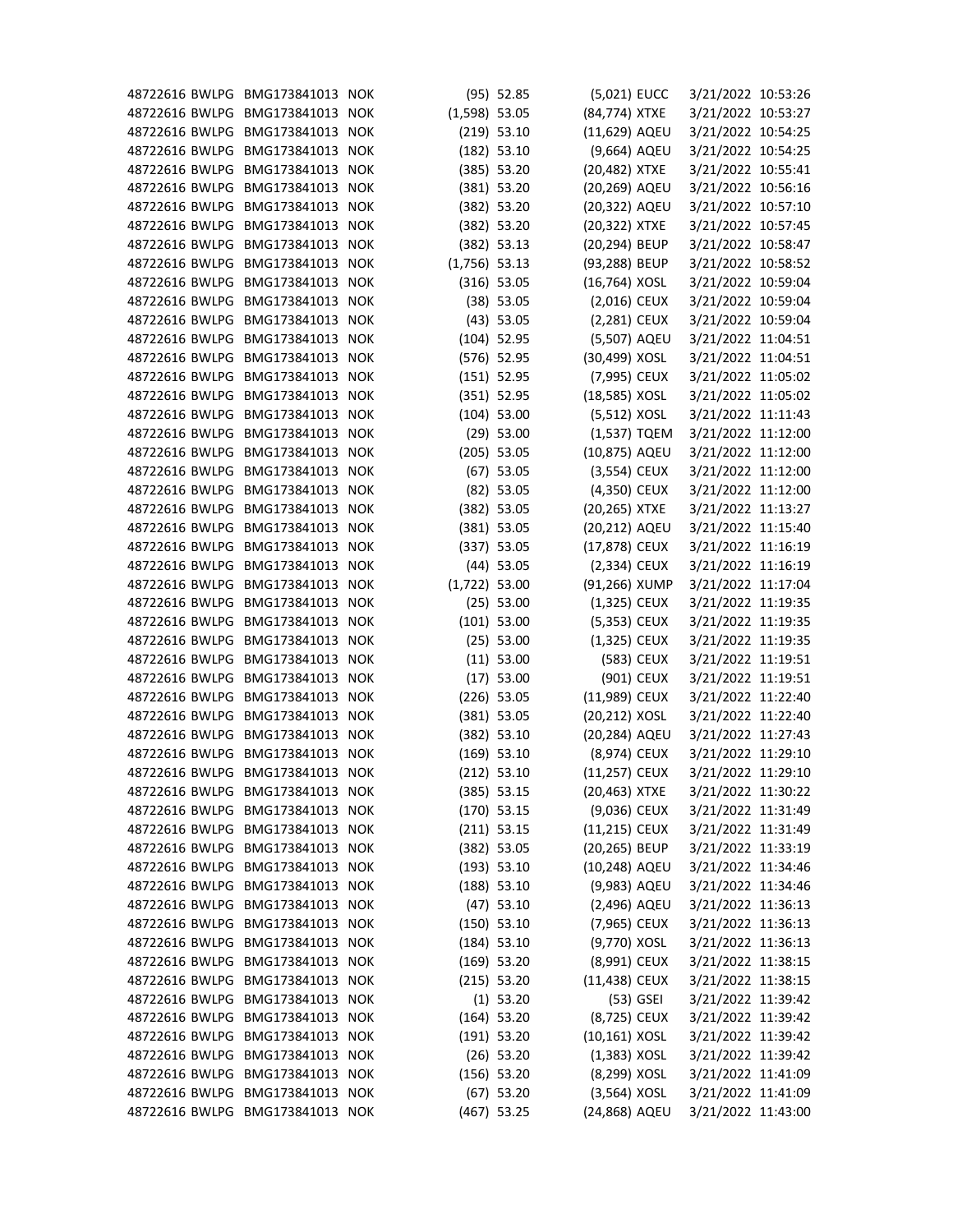| 48722616 BWLPG BMG173841013 NOK |                  |            |                 | $(218)$ 53.25 | (11,609) AQEU    |           | 3/21/2022 11:44:12 |  |
|---------------------------------|------------------|------------|-----------------|---------------|------------------|-----------|--------------------|--|
| 48722616 BWLPG BMG173841013 NOK |                  |            |                 | $(144)$ 53.25 | (7,668) CEUX     |           | 3/21/2022 11:44:12 |  |
| 48722616 BWLPG                  | BMG173841013     | <b>NOK</b> |                 | $(20)$ 53.25  | $(1,065)$ CEUX   |           | 3/21/2022 11:44:12 |  |
| 48722616 BWLPG BMG173841013 NOK |                  |            | $(1,598)$ 53.25 |               | (85,094) SGMV    |           | 3/21/2022 11:44:12 |  |
| 48722616 BWLPG                  | BMG173841013 NOK |            |                 | $(382)$ 53.18 | (20,313) BEUP    |           | 3/21/2022 11:51:10 |  |
| 48722616 BWLPG BMG173841013 NOK |                  |            |                 | $(103)$ 53.50 | $(5,511)$ CEUX   |           | 3/21/2022 11:57:48 |  |
| 48722616 BWLPG BMG173841013 NOK |                  |            |                 | $(151)$ 53.50 | (8,079) CEUX     |           | 3/21/2022 11:57:49 |  |
| 48722616 BWLPG                  | BMG173841013 NOK |            |                 | $(321)$ 53.50 | $(17, 174)$ XOSL |           | 3/21/2022 11:57:49 |  |
| 48722616 BWLPG                  | BMG173841013 NOK |            |                 | $(254)$ 53.50 | (13,589) CEUX    |           | 3/21/2022 11:57:49 |  |
| 48722616 BWLPG                  | BMG173841013 NOK |            |                 | $(44)$ 53.50  | (2,354) XOSL     |           | 3/21/2022 11:57:49 |  |
| 48722616 BWLPG BMG173841013 NOK |                  |            |                 | $(254)$ 53.50 | (13,589) XOSL    |           | 3/21/2022 11:57:49 |  |
| 48722616 BWLPG BMG173841013 NOK |                  |            |                 | $(112)$ 53.50 | (5,992) XOSL     |           | 3/21/2022 11:57:49 |  |
| 48722616 BWLPG                  | BMG173841013 NOK |            |                 | $(428)$ 53.25 | (22,791) XTXE    |           | 3/21/2022 12:00:22 |  |
| 48722616 BWLPG                  | BMG173841013 NOK |            |                 | $(450)$ 53.25 | (23,963) XOSL    |           | 3/21/2022 12:01:41 |  |
| 48722616 BWLPG                  | BMG173841013 NOK |            |                 | $(19)$ 53.25  | $(1,012)$ GSEI   |           | 3/21/2022 12:01:48 |  |
| 48722616 BWLPG BMG173841013 NOK |                  |            |                 | $(384)$ 53.35 | (20,486) XTXE    |           | 3/21/2022 12:08:41 |  |
| 48722616 BWLPG BMG173841013 NOK |                  |            |                 | $(138)$ 53.20 | (7,342) XOSL     |           | 3/21/2022 12:09:02 |  |
| 48722616 BWLPG                  | BMG173841013 NOK |            |                 | $(385)$ 53.25 | (20,501) BEUP    |           | 3/21/2022 12:10:15 |  |
| 48722616 BWLPG                  | BMG173841013 NOK |            |                 | $(384)$ 53.30 | (20,467) AQEU    |           | 3/21/2022 12:11:40 |  |
| 48722616 BWLPG                  | BMG173841013     | <b>NOK</b> |                 | (385) 53.30   | (20,521) XTXE    |           | 3/21/2022 12:13:05 |  |
| 48722616 BWLPG BMG173841013 NOK |                  |            |                 | $(165)$ 53.30 | (8,795) CEUX     |           | 3/21/2022 12:14:30 |  |
| 48722616 BWLPG BMG173841013     |                  | <b>NOK</b> |                 | $(185)$ 53.30 | (9,861) XOSL     |           | 3/21/2022 12:14:30 |  |
| 48722616 BWLPG                  | BMG173841013 NOK |            |                 | $(341)$ 53.35 | (18,192) TQEX    |           | 3/21/2022 12:15:00 |  |
| 48722616 BWLPG                  | BMG173841013 NOK |            |                 | $(125)$ 53.35 | (6,669) AQEU     |           | 3/21/2022 12:15:00 |  |
| 48722616 BWLPG                  | BMG173841013     | <b>NOK</b> |                 | $(381)$ 53.35 | (20,326) XTXE    |           | 3/21/2022 12:16:15 |  |
| 48722616 BWLPG BMG173841013 NOK |                  |            |                 | $(384)$ 53.33 | (20,477) XUBS    |           | 3/21/2022 12:17:40 |  |
| 48722616 BWLPG                  | BMG173841013     | <b>NOK</b> |                 | (33) 53.33    | (1,760) CEUD     |           | 3/21/2022 12:19:05 |  |
| 48722616 BWLPG                  | BMG173841013     | <b>NOK</b> |                 | $(32)$ 53.33  | (1,706) TQEM     |           | 3/21/2022 12:19:05 |  |
| 48722616 BWLPG                  | BMG173841013 NOK |            |                 | (33) 53.33    | $(1,760)$ XUBS   |           | 3/21/2022 12:19:05 |  |
| 48722616 BWLPG BMG173841013 NOK |                  |            |                 | $(29)$ 53.33  | $(1,546)$ XPOS   |           | 3/21/2022 12:19:05 |  |
| 48722616 BWLPG BMG173841013 NOK |                  |            |                 | $(258)$ 53.33 | (13,758) BEUP    |           | 3/21/2022 12:19:05 |  |
| 48722616 BWLPG BMG173841013 NOK |                  |            |                 | $(47)$ 53.35  | (2,507) AQEU     |           | 3/21/2022 12:20:30 |  |
| 48722616 BWLPG BMG173841013 NOK |                  |            |                 | $(148)$ 53.35 | (7,896) CEUX     |           | 3/21/2022 12:20:30 |  |
| 48722616 BWLPG BMG173841013 NOK |                  |            |                 | $(30)$ 53.35  | $(1,601)$ XOSL   |           | 3/21/2022 12:20:30 |  |
| 48722616 BWLPG BMG173841013 NOK |                  |            |                 | $(47)$ 53.35  | (2,507) XOSL     |           | 3/21/2022 12:20:30 |  |
| 48722616 BWLPG BMG173841013 NOK |                  |            |                 | $(47)$ 53.35  | (2,507) XOSL     |           | 3/21/2022 12:20:30 |  |
| 48722616 BWLPG BMG173841013 NOK |                  |            |                 | $(38)$ 53.35  | (2,027) BEUP     |           | 3/21/2022 12:20:30 |  |
| 48722616 BWLPG BMG173841013 NOK |                  |            |                 | (151) 53.30   | (8,048) CEUX     |           | 3/21/2022 12:20:34 |  |
| 48722616 BWLPG BMG173841013 NOK |                  |            |                 | $(151)$ 53.30 | (8,048) CEUX     |           | 3/21/2022 12:20:34 |  |
| 48722616 BWLPG BMG173841013 NOK |                  |            |                 | $(47)$ 53.30  | $(2,505)$ XOSL   |           | 3/21/2022 12:20:34 |  |
| 48722616 BWLPG BMG173841013 NOK |                  |            |                 | (352) 53.30   | (18,762) XOSL    |           | 3/21/2022 12:20:34 |  |
| 48722616 BWLPG BMG173841013 NOK |                  |            |                 |               | (19,721) XOSL    |           | 3/21/2022 12:20:34 |  |
| 48722616 BWLPG BMG173841013 NOK |                  |            |                 | $(370)$ 53.30 | (41,448) XUMP    |           | 3/21/2022 12:22:16 |  |
| 48722616 BWLPG BMG173841013 NOK |                  |            |                 | $(778)$ 53.28 |                  |           |                    |  |
| 48722616 BWLPG BMG173841013 NOK |                  |            |                 | $(1)$ 53.45   |                  | (53) GSEI | 3/21/2022 12:30:21 |  |
|                                 |                  |            |                 | $(381)$ 53.45 | (20,364) XTXE    |           | 3/21/2022 12:30:21 |  |
| 48722616 BWLPG BMG173841013 NOK |                  |            |                 | $(143)$ 53.45 | (7,643) CEUX     |           | 3/21/2022 12:31:46 |  |
| 48722616 BWLPG BMG173841013 NOK |                  |            |                 | $(84)$ 53.45  | (4,490) CEUX     |           | 3/21/2022 12:31:46 |  |
| 48722616 BWLPG BMG173841013 NOK |                  |            |                 | $(158)$ 53.45 | (8,445) CEUX     |           | 3/21/2022 12:31:46 |  |
| 48722616 BWLPG BMG173841013 NOK |                  |            |                 | (135) 53.50   | (7,223) CEUX     |           | 3/21/2022 12:32:59 |  |
| 48722616 BWLPG                  | BMG173841013 NOK |            |                 | (153) 53.50   | (8,186) CEUX     |           | 3/21/2022 12:32:59 |  |
| 48722616 BWLPG BMG173841013 NOK |                  |            |                 | $(94)$ 53.50  | (5,029) XOSL     |           | 3/21/2022 12:32:59 |  |
| 48722616 BWLPG BMG173841013 NOK |                  |            |                 | $(385)$ 53.43 | (20,569) BEUP    |           | 3/21/2022 12:34:24 |  |
| 48722616 BWLPG BMG173841013 NOK |                  |            |                 | $(204)$ 53.50 | (10,914) CEUX    |           | 3/21/2022 12:35:49 |  |
| 48722616 BWLPG BMG173841013 NOK |                  |            |                 | $(50)$ 53.50  | $(2,675)$ XOSL   |           | 3/21/2022 12:35:49 |  |
| 48722616 BWLPG BMG173841013 NOK |                  |            |                 | $(131)$ 53.50 | (7,009) XOSL     |           | 3/21/2022 12:35:49 |  |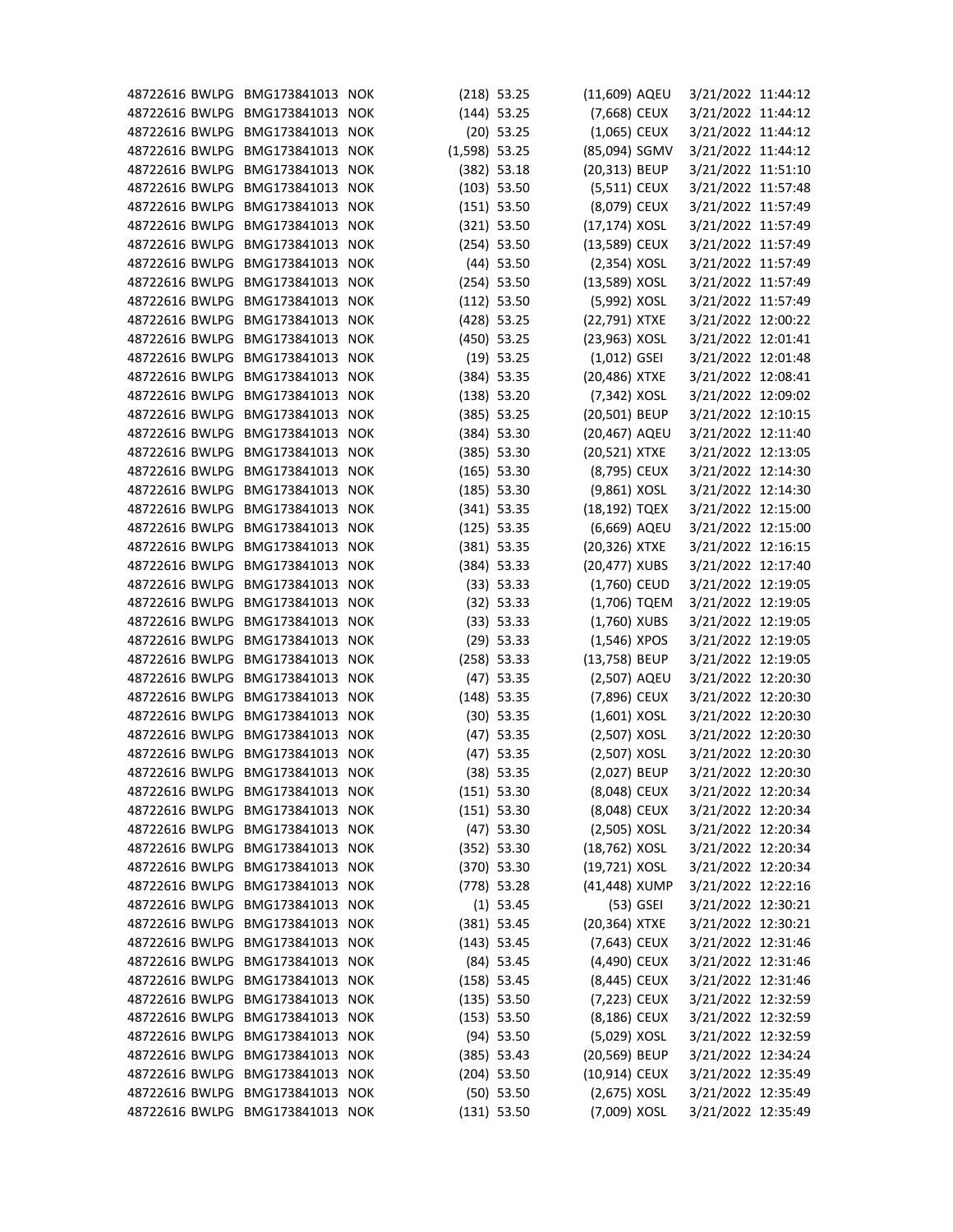| 48722616 BWLPG BMG173841013 NOK |                  |                 | $(16)$ 53.50  |                  | (856) XOSL | 3/21/2022 12:37:14 |  |
|---------------------------------|------------------|-----------------|---------------|------------------|------------|--------------------|--|
| 48722616 BWLPG BMG173841013 NOK |                  |                 | $(90)$ 53.50  | (4,815) XOSL     |            | 3/21/2022 12:37:14 |  |
| 48722616 BWLPG                  | BMG173841013 NOK |                 | $(364)$ 53.50 | (19,474) XOSL    |            | 3/21/2022 12:37:14 |  |
| 48722616 BWLPG                  | BMG173841013 NOK |                 | (151) 53.50   | (8,079) CEUX     |            | 3/21/2022 12:37:14 |  |
| 48722616 BWLPG                  | BMG173841013 NOK | $(1,455)$ 53.45 |               | (77,770) SGMV    |            | 3/21/2022 12:37:17 |  |
| 48722616 BWLPG                  | BMG173841013 NOK |                 | $(226)$ 53.50 | (12,091) CEUX    |            | 3/21/2022 12:40:18 |  |
| 48722616 BWLPG                  | BMG173841013 NOK |                 | (511) 53.50   | (27,339) XOSL    |            | 3/21/2022 12:40:18 |  |
| 48722616 BWLPG                  | BMG173841013 NOK |                 | $(1)$ 53.45   |                  | (53) MOSE  | 3/21/2022 12:44:04 |  |
| 48722616 BWLPG                  | BMG173841013 NOK |                 | (151) 53.40   | (8,063) CEUX     |            | 3/21/2022 12:50:00 |  |
| 48722616 BWLPG                  | BMG173841013 NOK |                 | $(269)$ 53.40 | (14,365) XOSL    |            | 3/21/2022 12:50:00 |  |
| 48722616 BWLPG                  | BMG173841013 NOK |                 | $(226)$ 53.50 | (12,091) CEUX    |            | 3/21/2022 12:59:30 |  |
| 48722616 BWLPG                  | BMG173841013 NOK |                 | $(366)$ 53.50 | (19,581) XOSL    |            | 3/21/2022 12:59:30 |  |
| 48722616 BWLPG                  | BMG173841013 NOK |                 | $(151)$ 53.45 | (8,071) CEUX     |            | 3/21/2022 13:04:26 |  |
| 48722616 BWLPG                  | BMG173841013 NOK |                 | $(321)$ 53.45 | (17,157) XOSL    |            | 3/21/2022 13:04:26 |  |
| 48722616 BWLPG                  | BMG173841013 NOK |                 | $(412)$ 53.45 | (22,021) XUBS    |            | 3/21/2022 13:16:10 |  |
| 48722616 BWLPG                  | BMG173841013 NOK |                 | $(464)$ 53.30 | (24,731) SGMV    |            | 3/21/2022 13:26:44 |  |
| 48722616 BWLPG                  | BMG173841013 NOK |                 | $(627)$ 53.23 | (33,372) SGMV    |            | 3/21/2022 13:26:44 |  |
| 48722616 BWLPG                  | BMG173841013 NOK |                 | $(948)$ 53.00 | (50,244) XUMP    |            | 3/21/2022 13:46:01 |  |
| 48722616 BWLPG                  | BMG173841013 NOK |                 | $(506)$ 53.00 | (26,818) XUBS    |            | 3/21/2022 13:52:03 |  |
| 48722616 BWLPG                  | BMG173841013 NOK |                 | $(18)$ 53.05  |                  | (955) MOSE | 3/21/2022 14:06:33 |  |
| 48722616 BWLPG BMG173841013 NOK |                  |                 | $(34)$ 53.08  | (1,805) TQEM     |            | 3/21/2022 14:14:42 |  |
| 48722616 BWLPG                  | BMG173841013 NOK |                 | $(33)$ 53.08  | $(1,751)$ XUBS   |            | 3/21/2022 14:14:42 |  |
| 48722616 BWLPG                  | BMG173841013 NOK |                 | (314) 53.10   | $(16, 673)$ XTXE |            | 3/21/2022 14:14:42 |  |
| 48722616 BWLPG                  | BMG173841013 NOK |                 | $(226)$ 53.05 | (11,989) CEUX    |            | 3/21/2022 14:16:41 |  |
| 48722616 BWLPG                  | BMG173841013 NOK |                 |               |                  |            |                    |  |
|                                 |                  |                 | $(14)$ 53.05  |                  | (743) XOSL | 3/21/2022 14:16:41 |  |
| 48722616 BWLPG                  | BMG173841013 NOK |                 | $(338)$ 53.05 | (17,931) XOSL    |            | 3/21/2022 14:16:41 |  |
| 48722616 BWLPG                  | BMG173841013 NOK |                 | $(505)$ 53.05 | (26,790) BEUP    |            | 3/21/2022 14:16:42 |  |
| 48722616 BWLPG                  | BMG173841013 NOK |                 | (312) 53.05   | (16,552) BEUP    |            | 3/21/2022 14:16:42 |  |
| 48722616 BWLPG                  | BMG173841013 NOK |                 | $(226)$ 53.20 | (12,023) CEUX    |            | 3/21/2022 14:29:57 |  |
| 48722616 BWLPG                  | BMG173841013 NOK |                 | (514) 53.20   | (27,345) XOSL    |            | 3/21/2022 14:29:57 |  |
| 48722616 BWLPG BMG173841013 NOK |                  |                 | $(1)$ 53.20   |                  | (53) XOSL  | 3/21/2022 14:29:57 |  |
| 48722616 BWLPG BMG173841013 NOK |                  |                 | (151) 53.20   | (8,033) CEUX     |            | 3/21/2022 14:29:57 |  |
| 48722616 BWLPG BMG173841013 NOK |                  |                 | $(235)$ 53.20 | (12,502) XOSL    |            | 3/21/2022 14:29:57 |  |
| 48722616 BWLPG BMG173841013 NOK |                  |                 | $(500)$ 53.18 | (26,588) BEUP    |            | 3/21/2022 14:29:57 |  |
| 48722616 BWLPG                  | BMG173841013 NOK |                 | $(395)$ 53.18 | (21,004) BEUP    |            | 3/21/2022 14:29:57 |  |
| 48722616 BWLPG                  | BMG173841013 NOK |                 | $(381)$ 53.30 | (20,307) SGMV    |            | 3/21/2022 14:40:36 |  |
| 48722616 BWLPG                  | BMG173841013 NOK |                 | $(151)$ 53.15 | (8,026) CEUX     |            | 3/21/2022 14:45:22 |  |
| 48722616 BWLPG                  | BMG173841013 NOK |                 | $(291)$ 53.15 | (15,467) XOSL    |            | 3/21/2022 14:45:22 |  |
| 48722616 BWLPG                  | BMG173841013 NOK |                 | $(381)$ 53.40 | (20,345) SGMV    |            | 3/21/2022 14:49:07 |  |
| 48722616 BWLPG                  | BMG173841013 NOK |                 | $(382)$ 53.40 | (20,399) SGMV    |            | 3/21/2022 14:52:46 |  |
| 48722616 BWLPG                  | BMG173841013 NOK |                 | $(381)$ 53.35 | (20,326) BEUP    |            | 3/21/2022 14:56:47 |  |
| 48722616 BWLPG                  | BMG173841013 NOK |                 | $(6)$ 53.30   |                  | (320) XOSL | 3/21/2022 14:57:15 |  |
| 48722616 BWLPG                  | BMG173841013 NOK |                 | $(151)$ 53.35 | (8,056) CEUX     |            | 3/21/2022 15:02:00 |  |
| 48722616 BWLPG                  | BMG173841013 NOK |                 | $(382)$ 53.38 | (20,389) SGMV    |            | 3/21/2022 15:03:00 |  |
| 48722616 BWLPG                  | BMG173841013 NOK |                 | $(381)$ 53.35 | (20,326) BEUP    |            | 3/21/2022 15:07:13 |  |
| 48722616 BWLPG                  | BMG173841013 NOK |                 | $(112)$ 53.35 | (5,975) BEUP     |            | 3/21/2022 15:09:28 |  |
| 48722616 BWLPG                  | BMG173841013 NOK |                 | $(270)$ 53.35 | (14,405) BEUP    |            | 3/21/2022 15:09:28 |  |
| 48722616 BWLPG                  | BMG173841013 NOK |                 | $(382)$ 53.35 | (20,380) SGMV    |            | 3/21/2022 15:13:04 |  |
| 48722616 BWLPG                  | BMG173841013 NOK |                 | $(381)$ 53.35 | (20,326) BEUP    |            | 3/21/2022 15:16:55 |  |
| 48722616 BWLPG                  | BMG173841013 NOK |                 | $(281)$ 53.45 | (15,019) XOSL    |            | 3/21/2022 15:19:07 |  |
| 48722616 BWLPG                  | BMG173841013 NOK |                 | (151) 53.50   | (8,079) CEUX     |            | 3/21/2022 15:30:39 |  |
| 48722616 BWLPG                  | BMG173841013 NOK |                 | (313) 53.50   | (16,746) XOSL    |            | 3/21/2022 15:30:39 |  |
| 48722616 BWLPG BMG173841013 NOK |                  |                 | $(382)$ 53.45 | (20,418) SGMV    |            | 3/21/2022 15:34:31 |  |
| 48722616 BWLPG                  | BMG173841013 NOK |                 | $(271)$ 53.45 | (14,485) XOSL    |            | 3/21/2022 15:36:19 |  |
| 48722616 BWLPG BMG173841013 NOK |                  |                 | (151) 53.45   | (8,071) CEUX     |            | 3/21/2022 15:36:19 |  |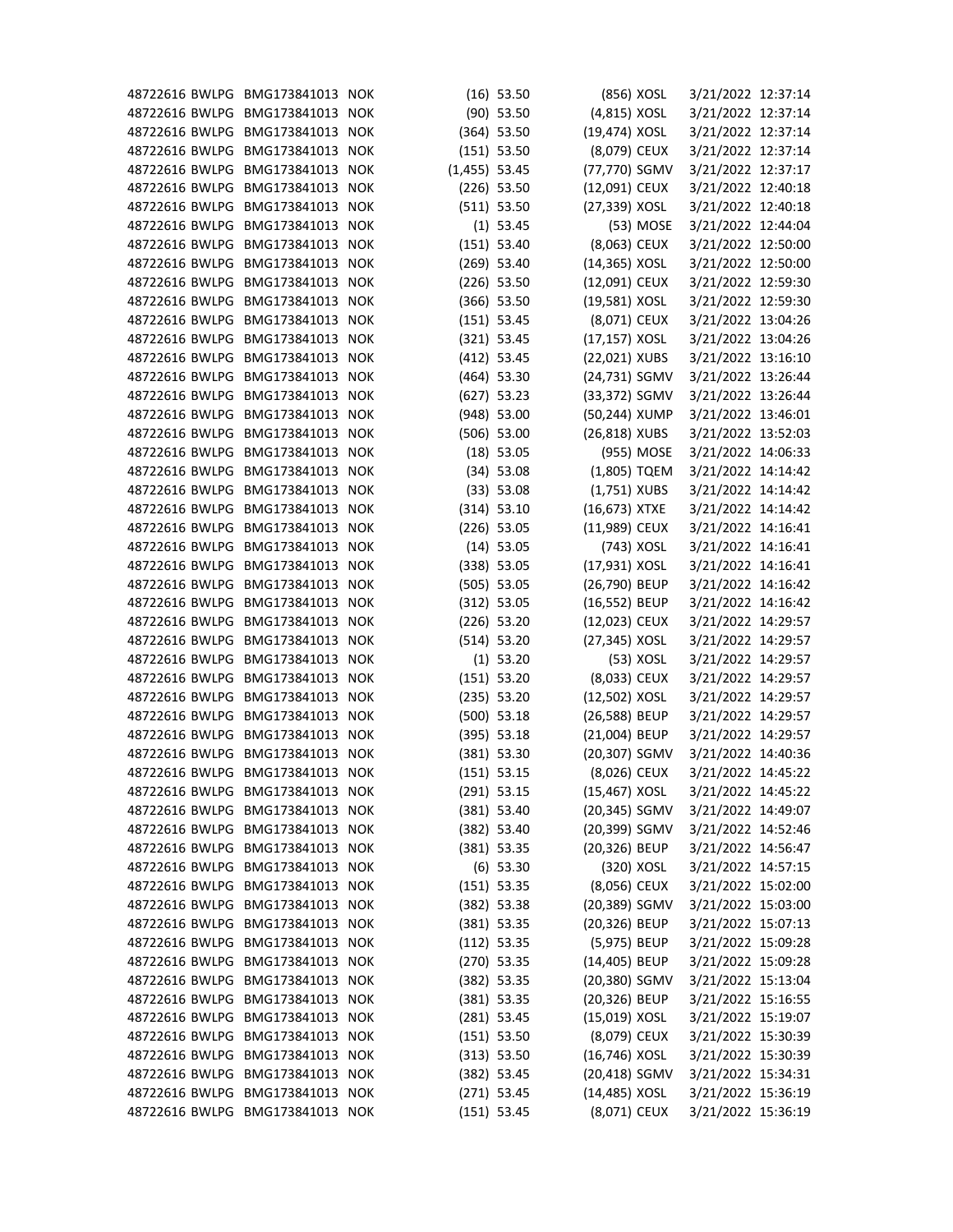| 48722616 BWLPG BMG173841013 NOK |  | $(151)$ 53.50 | (8,079) CEUX 3/21/2022 15:58:06 |                    |  |
|---------------------------------|--|---------------|---------------------------------|--------------------|--|
| 48722616 BWLPG BMG173841013 NOK |  | $(101)$ 53.50 | (5,404) XOSL                    | 3/21/2022 15:58:06 |  |
| 48722616 BWLPG BMG173841013 NOK |  | $(151)$ 53.50 | (8,079) CEUX                    | 3/21/2022 16:13:00 |  |
| 48722616 BWLPG BMG173841013 NOK |  | $(157)$ 53.50 | (8,400) XOSL                    | 3/21/2022 16:13:00 |  |
|                                 |  | (66, 289)     |                                 |                    |  |
|                                 |  |               |                                 |                    |  |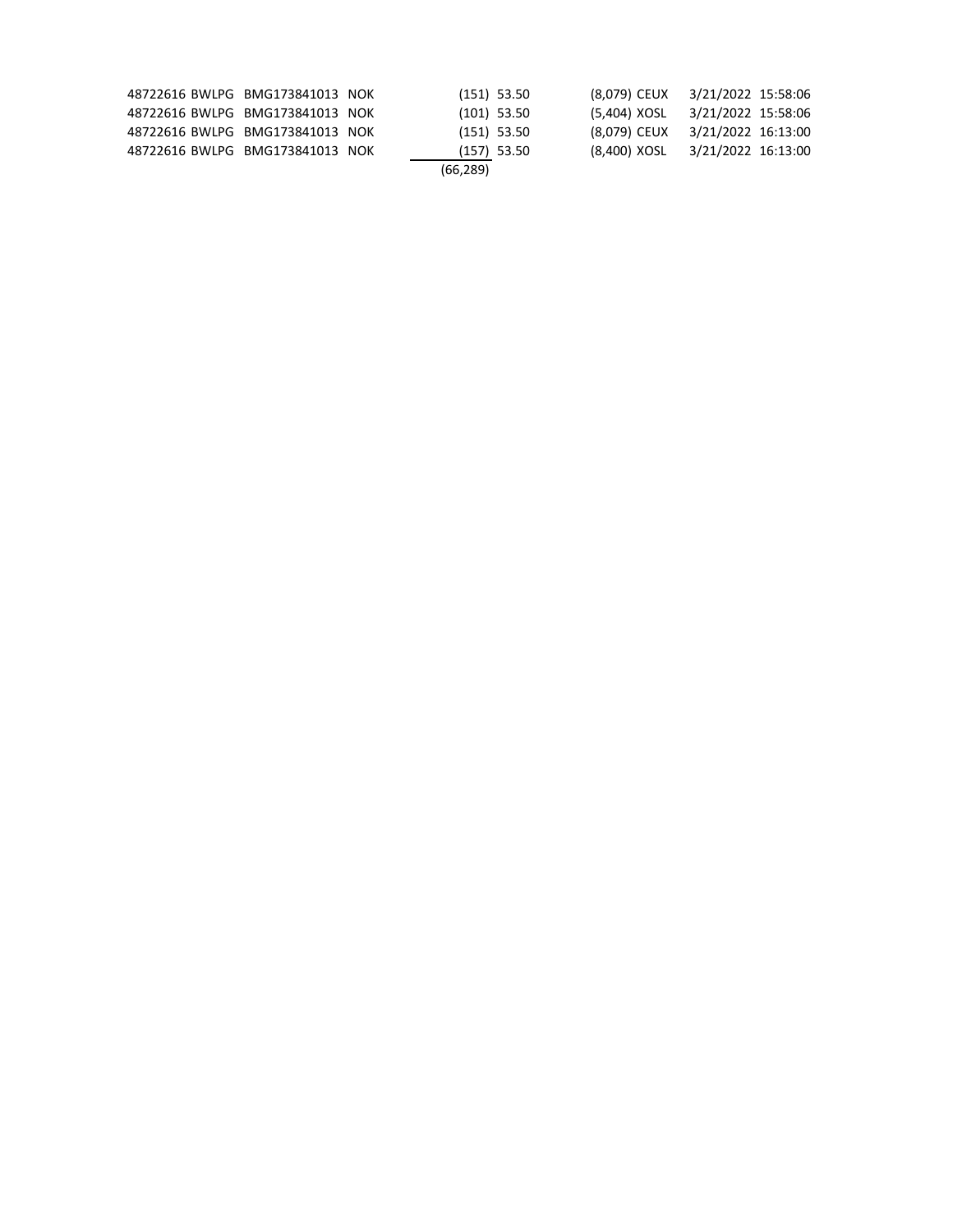| Order          | <b>Ticker</b> | <b>ISIN</b>                 | <b>Currency</b> | <b>Volume</b>   | <b>Price</b>  | <b>Consideration</b> | <b>MIC</b> | <b>Date</b>        | <b>Time</b> |
|----------------|---------------|-----------------------------|-----------------|-----------------|---------------|----------------------|------------|--------------------|-------------|
| 48717975 BWLPG |               | BMG173841013                | <b>NOK</b>      |                 | $(18)$ 54.40  | (979.20) AQEU        |            | 3/18/2022          | 9:01:10     |
| 48717975 BWLPG |               | BMG173841013                | <b>NOK</b>      |                 | $(67)$ 54.30  | (3,638.10) BEUP      |            | 3/18/2022          | 9:01:11     |
| 48717975 BWLPG |               | BMG173841013 NOK            |                 |                 | $(67)$ 54.30  | (3,638.10) BEUP      |            | 3/18/2022          | 9:01:11     |
| 48717975 BWLPG |               | BMG173841013                | <b>NOK</b>      |                 | $(176)$ 54.30 | (9,556.80) BEUP      |            | 3/18/2022          | 9:01:11     |
| 48717975 BWLPG |               | BMG173841013                | <b>NOK</b>      |                 | $(167)$ 54.30 | (9,068.10) BEUP      |            | 3/18/2022          | 9:01:11     |
| 48717975 BWLPG |               | BMG173841013                | <b>NOK</b>      |                 | $(431)$ 54.28 | (23,392.53) BEUP     |            | 3/18/2022          | 9:02:04     |
| 48717975 BWLPG |               | BMG173841013                | <b>NOK</b>      |                 | $(146)$ 54.40 | (7,942.40) CEUX      |            | 3/18/2022          | 9:06:44     |
| 48717975 BWLPG |               | BMG173841013                | <b>NOK</b>      |                 | (333) 54.40   | (18,115.20) XOSL     |            | 3/18/2022          | 9:06:44     |
| 48717975 BWLPG |               | BMG173841013                | <b>NOK</b>      |                 | (394) 54.20   | (21,354.80) BEUP     |            | 3/18/2022          | 9:12:54     |
| 48717975 BWLPG |               | BMG173841013                | <b>NOK</b>      |                 | $(6)$ 54.10   | (324.60) CEUX        |            | 3/18/2022          | 9:12:54     |
| 48717975 BWLPG |               | BMG173841013 NOK            |                 |                 | $(292)$ 54.10 | (15,797.20) CEUX     |            | 3/18/2022          | 9:12:54     |
| 48717975 BWLPG |               | BMG173841013                | <b>NOK</b>      |                 | $(72)$ 54.10  | (3,895.20) CEUX      |            | 3/18/2022          | 9:12:54     |
| 48717975 BWLPG |               | BMG173841013                | <b>NOK</b>      |                 | $(12)$ 54.10  | (649.20) XOSL        |            | 3/18/2022          | 9:12:54     |
| 48717975 BWLPG |               | BMG173841013 NOK            |                 |                 | $(181)$ 54.10 | (9,792.10) XOSL      |            | 3/18/2022          | 9:12:54     |
| 48717975 BWLPG |               | BMG173841013                | <b>NOK</b>      |                 | $(252)$ 54.10 | (13,633.20) XOSL     |            | 3/18/2022          | 9:12:54     |
| 48717975 BWLPG |               | BMG173841013                | <b>NOK</b>      |                 | $(131)$ 54.10 | (7,087.10) XOSL      |            | 3/18/2022          | 9:12:54     |
| 48717975 BWLPG |               | BMG173841013 NOK            |                 |                 | $(120)$ 54.10 | (6,492.00) CEUX      |            | 3/18/2022          | 9:12:54     |
| 48717975 BWLPG |               | BMG173841013                | <b>NOK</b>      |                 | $(410)$ 54.18 | (22,211.75) BEUP     |            | 3/18/2022          | 9:16:06     |
| 48717975 BWLPG |               | BMG173841013 NOK            |                 |                 | $(760)$ 54.18 | (41,173.00) SGMV     |            | 3/18/2022          | 9:16:06     |
| 48717975 BWLPG |               | BMG173841013                | <b>NOK</b>      |                 | $(220)$ 54.10 | (11,902.00) CEUX     |            | 3/18/2022          | 9:19:12     |
| 48717975 BWLPG |               | BMG173841013                | <b>NOK</b>      |                 | $(434)$ 54.10 | (23,479.40) XOSL     |            | 3/18/2022          | 9:19:12     |
| 48717975 BWLPG |               | BMG173841013 NOK            |                 |                 | $(620)$ 54.08 | (33,526.50) SGMV     |            | 3/18/2022          | 9:19:12     |
| 48717975 BWLPG |               | BMG173841013                | <b>NOK</b>      |                 | $(95)$ 54.08  | (5,137.13) BEUP      |            | 3/18/2022          | 9:19:12     |
| 48717975 BWLPG |               | BMG173841013                | <b>NOK</b>      |                 | $(408)$ 54.08 | (22,062.60) BEUP     |            | 3/18/2022          | 9:19:12     |
| 48717975 BWLPG |               | BMG173841013                | <b>NOK</b>      |                 | $(316)$ 54.08 | (17,087.70) BEUP     |            | 3/18/2022          | 9:19:12     |
| 48717975 BWLPG |               | BMG173841013                | <b>NOK</b>      |                 | $(631)$ 53.95 | (34,042.45) XOSL     |            | 3/18/2022          | 9:20:59     |
| 48717975 BWLPG |               | BMG173841013                | <b>NOK</b>      |                 | (393) 53.95   | (21,202.35) CEUX     |            | 3/18/2022          | 9:20:59     |
| 48717975 BWLPG |               | BMG173841013                | <b>NOK</b>      |                 | $(146)$ 54.00 | (7,884.00) CEUX      |            | 3/18/2022          | 9:48:31     |
| 48717975 BWLPG |               | BMG173841013                | <b>NOK</b>      |                 | $(289)$ 54.00 | (15,606.00) XOSL     |            | 3/18/2022          | 9:48:31     |
| 48717975 BWLPG |               | BMG173841013                | <b>NOK</b>      |                 | $(417)$ 54.00 | (22,518.00) BEUP     |            | 3/18/2022          | 9:48:32     |
|                |               | 48717975 BWLPG BMG173841013 | <b>NOK</b>      |                 | $(146)$ 53.95 | (7,876.70) CEUX      |            | 3/18/2022          | 9:59:00     |
| 48717975 BWLPG |               | BMG173841013 NOK            |                 |                 | $(294)$ 53.95 | $(15,861.30)$ XOSL   |            | 3/18/2022 9:59:00  |             |
| 48717975 BWLPG |               | BMG173841013 NOK            |                 |                 | $(124)$ 54.00 | (6,696.00) BEUP      |            | 3/18/2022 10:00:50 |             |
| 48717975 BWLPG |               | BMG173841013 NOK            |                 |                 | $(69)$ 53.90  | (3,719.10) XOSL      |            | 3/18/2022 10:02:12 |             |
| 48717975 BWLPG |               | BMG173841013                | <b>NOK</b>      | $(6,889)$ 53.90 |               | (371,317.10) XOSL    |            | 3/18/2022 10:02:12 |             |
| 48717975 BWLPG |               | BMG173841013 NOK            |                 |                 | $(146)$ 53.95 | (7,876.70) CEUX      |            | 3/18/2022 10:02:12 |             |
| 48717975 BWLPG |               | BMG173841013 NOK            |                 |                 | $(146)$ 53.95 | (7,876.70) CEUX      |            | 3/18/2022 10:02:12 |             |
| 48717975 BWLPG |               | BMG173841013 NOK            |                 |                 | $(120)$ 53.95 | (6,474.00) XOSL      |            | 3/18/2022 10:02:12 |             |
| 48717975 BWLPG |               | BMG173841013 NOK            |                 |                 | $(202)$ 53.95 | (10,897.90) XOSL     |            | 3/18/2022 10:02:12 |             |
| 48717975 BWLPG |               | BMG173841013 NOK            |                 |                 | $(275)$ 53.95 | (14,836.25) XOSL     |            | 3/18/2022 10:02:12 |             |
| 48717975 BWLPG |               | BMG173841013 NOK            |                 |                 | $(42)$ 53.90  | (2,263.80) CEUX      |            | 3/18/2022 10:02:12 |             |
| 48717975 BWLPG |               | BMG173841013 NOK            |                 |                 | $(42)$ 53.90  | (2,263.80) CEUX      |            | 3/18/2022 10:02:12 |             |
| 48717975 BWLPG |               | BMG173841013 NOK            |                 |                 | $(42)$ 53.90  | (2,263.80) CEUX      |            | 3/18/2022 10:02:12 |             |
| 48717975 BWLPG |               | BMG173841013 NOK            |                 |                 | $(42)$ 53.90  | (2,263.80) CEUX      |            | 3/18/2022 10:02:12 |             |
| 48717975 BWLPG |               | BMG173841013 NOK            |                 |                 | $(42)$ 53.90  | (2,263.80) CEUX      |            | 3/18/2022 10:02:12 |             |
| 48717975 BWLPG |               | BMG173841013                | <b>NOK</b>      |                 | $(42)$ 53.90  | $(2,263.80)$ CEUX    |            | 3/18/2022 10:02:12 |             |
| 48717975 BWLPG |               | BMG173841013 NOK            |                 |                 | $(42)$ 53.90  | (2,263.80) CEUX      |            | 3/18/2022 10:02:12 |             |
| 48717975 BWLPG |               | BMG173841013 NOK            |                 |                 | $(42)$ 53.90  | (2,263.80) CEUX      |            | 3/18/2022 10:02:12 |             |
| 48717975 BWLPG |               | BMG173841013 NOK            |                 |                 | $(42)$ 53.90  | (2,263.80) CEUX      |            | 3/18/2022 10:02:12 |             |
| 48717975 BWLPG |               | BMG173841013 NOK            |                 |                 | $(5)$ 53.90   | (269.50) CEUX        |            | 3/18/2022 10:02:12 |             |
| 48717975 BWLPG |               | BMG173841013                | <b>NOK</b>      |                 | $(42)$ 53.90  | (2,263.80) CEUX      |            | 3/18/2022 10:02:12 |             |
| 48717975 BWLPG |               | BMG173841013 NOK            |                 |                 | $(35)$ 53.90  | $(1,886.50)$ CEUX    |            | 3/18/2022 10:02:12 |             |
| 48717975 BWLPG |               | BMG173841013 NOK            |                 |                 | $(7)$ 53.90   | (377.30) CEUX        |            | 3/18/2022 10:02:12 |             |
| 48717975 BWLPG |               | BMG173841013 NOK            |                 |                 | $(42)$ 53.90  | (2,263.80) CEUX      |            | 3/18/2022 10:02:12 |             |
| 48717975 BWLPG |               | BMG173841013 NOK            |                 |                 | $(69)$ 53.90  | (3,719.10) XOSL      |            | 3/18/2022 10:02:12 |             |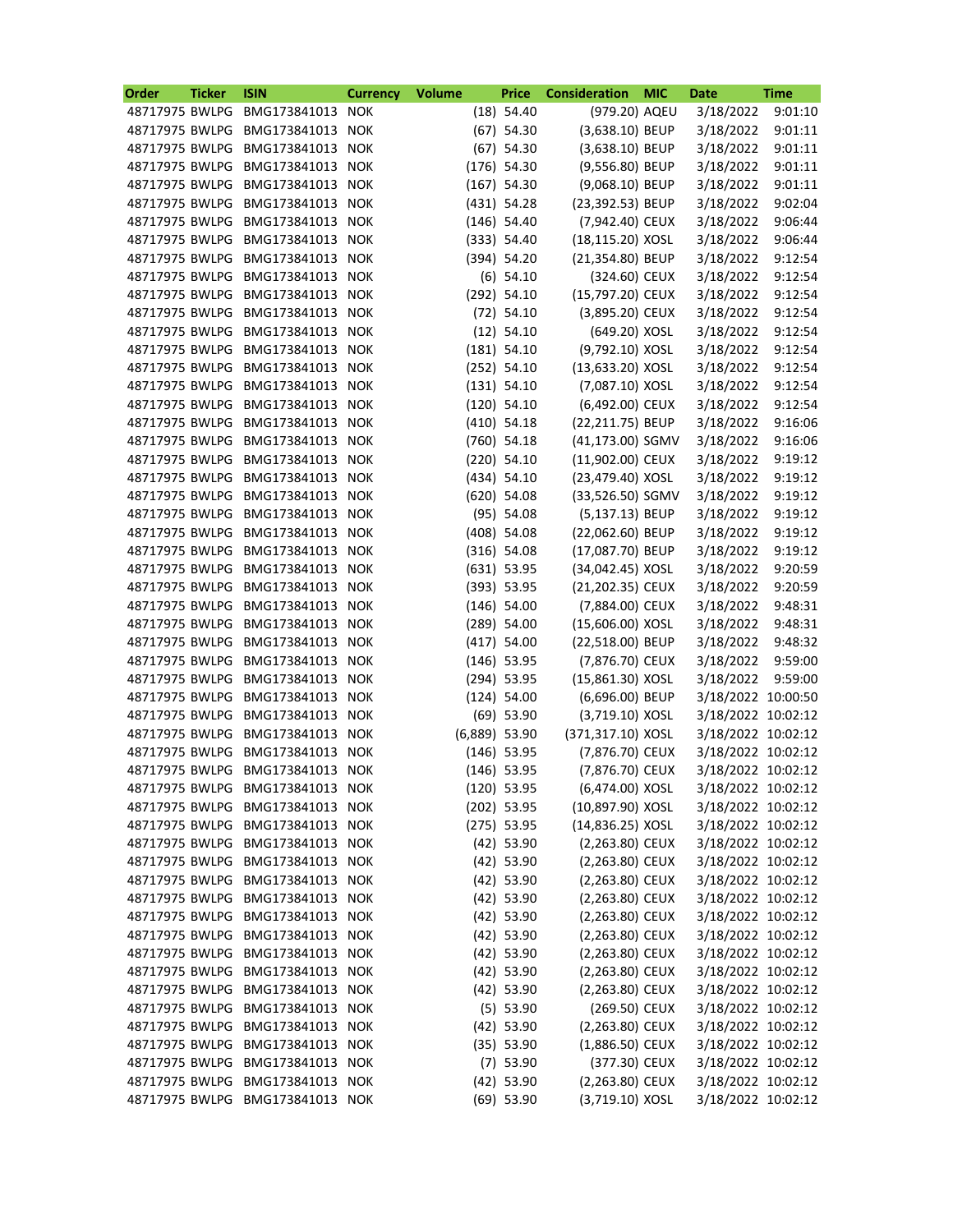| 48717975 BWLPG | BMG173841013     | <b>NOK</b> |                 | $(42)$ 53.90  | (2,263.80) CEUX    | 3/18/2022 10:02:12 |  |
|----------------|------------------|------------|-----------------|---------------|--------------------|--------------------|--|
| 48717975 BWLPG | BMG173841013     | <b>NOK</b> |                 | (558) 53.90   | (30,076.20) XOSL   | 3/18/2022 10:02:12 |  |
| 48717975 BWLPG | BMG173841013     | <b>NOK</b> |                 | $(42)$ 53.90  | (2,263.80) CEUX    | 3/18/2022 10:02:12 |  |
| 48717975 BWLPG | BMG173841013 NOK |            |                 | $(69)$ 53.90  | (3,719.10) XOSL    | 3/18/2022 10:02:12 |  |
| 48717975 BWLPG | BMG173841013     | <b>NOK</b> |                 | $(69)$ 53.90  | (3,719.10) XOSL    | 3/18/2022 10:02:12 |  |
| 48717975 BWLPG | BMG173841013     | <b>NOK</b> |                 | $(69)$ 53.90  | (3,719.10) XOSL    | 3/18/2022 10:02:12 |  |
| 48717975 BWLPG | BMG173841013 NOK |            |                 | $(69)$ 53.90  | (3,719.10) XOSL    | 3/18/2022 10:02:12 |  |
| 48717975 BWLPG | BMG173841013     | <b>NOK</b> |                 | $(27)$ 53.90  | $(1,455.30)$ XOSL  | 3/18/2022 10:02:12 |  |
| 48717975 BWLPG | BMG173841013     | <b>NOK</b> |                 | $(42)$ 53.90  | (2,263.80) XOSL    | 3/18/2022 10:02:12 |  |
| 48717975 BWLPG | BMG173841013 NOK |            |                 | $(20)$ 53.90  | (1,078.00) CEUX    | 3/18/2022 10:02:12 |  |
| 48717975 BWLPG | BMG173841013     | <b>NOK</b> |                 | $(27)$ 53.90  | $(1,455.30)$ XOSL  | 3/18/2022 10:02:12 |  |
| 48717975 BWLPG | BMG173841013 NOK |            |                 | $(42)$ 53.90  | (2,263.80) XOSL    | 3/18/2022 10:02:12 |  |
| 48717975 BWLPG | BMG173841013 NOK |            |                 | $(750)$ 54.00 | (40,500.00) AQEU   | 3/18/2022 10:02:12 |  |
| 48717975 BWLPG | BMG173841013     | <b>NOK</b> |                 | $(750)$ 54.05 | (40,537.50) AQEU   | 3/18/2022 10:02:12 |  |
| 48717975 BWLPG | BMG173841013 NOK |            |                 | $(157)$ 54.00 | (8,478.00) XOSL    | 3/18/2022 10:02:12 |  |
| 48717975 BWLPG | BMG173841013     | <b>NOK</b> |                 | $(155)$ 54.00 | (8,370.00) CEUX    | 3/18/2022 10:02:12 |  |
| 48717975 BWLPG | BMG173841013     | <b>NOK</b> |                 | (134) 54.05   | (7,242.70) CEUX    | 3/18/2022 10:02:12 |  |
| 48717975 BWLPG | BMG173841013 NOK |            |                 | $(411)$ 54.13 | (22,245.38) BEUP   | 3/18/2022 10:02:16 |  |
| 48717975 BWLPG | BMG173841013     | <b>NOK</b> |                 | $(24)$ 53.95  | (1,294.80) AQEU    | 3/18/2022 10:09:13 |  |
| 48717975 BWLPG | BMG173841013     | <b>NOK</b> |                 | $(368)$ 53.95 | (19,853.60) CEUX   | 3/18/2022 10:09:13 |  |
| 48717975 BWLPG | BMG173841013 NOK |            |                 | $(315)$ 53.95 | (16,994.25) CEUX   | 3/18/2022 10:09:13 |  |
| 48717975 BWLPG | BMG173841013     | <b>NOK</b> |                 | (352) 53.95   | (18,990.40) XOSL   | 3/18/2022 10:09:13 |  |
| 48717975 BWLPG | BMG173841013 NOK |            |                 | $(90)$ 54.10  | (4,869.00) BEUP    | 3/18/2022 10:10:34 |  |
| 48717975 BWLPG | BMG173841013 NOK |            |                 | $(76)$ 54.10  | (4,111.60) BEUP    | 3/18/2022 10:10:34 |  |
| 48717975 BWLPG | BMG173841013     | <b>NOK</b> |                 | $(220)$ 54.05 | (11,891.00) CEUX   | 3/18/2022 10:10:47 |  |
| 48717975 BWLPG | BMG173841013 NOK |            |                 | (373) 54.05   | (20,160.65) XOSL   | 3/18/2022 10:10:47 |  |
| 48717975 BWLPG | BMG173841013     | <b>NOK</b> |                 | (133) 54.03   | (7,185.33) BEUP    | 3/18/2022 10:10:47 |  |
| 48717975 BWLPG | BMG173841013     | <b>NOK</b> |                 | $(102)$ 54.03 | (5,510.55) BEUP    | 3/18/2022 10:10:47 |  |
| 48717975 BWLPG | BMG173841013 NOK |            |                 | (304) 54.10   | (16,446.40) XOSL   | 3/18/2022 10:35:06 |  |
| 48717975 BWLPG | BMG173841013     | <b>NOK</b> |                 | $(45)$ 54.15  | (2,436.75) BEUP    | 3/18/2022 10:35:06 |  |
| 48717975 BWLPG | BMG173841013     | <b>NOK</b> |                 | $(146)$ 54.10 | (7,898.60) CEUX    | 3/18/2022 10:39:06 |  |
| 48717975 BWLPG | BMG173841013 NOK |            |                 | (413) 54.10   | (22,343.30) XOSL   | 3/18/2022 10:39:06 |  |
| 48717975 BWLPG | BMG173841013 NOK |            |                 | $(182)$ 54.00 | (9,828.00) XOSL    | 3/18/2022 10:43:27 |  |
| 48717975 BWLPG | BMG173841013     | <b>NOK</b> |                 | $(57)$ 54.10  | $(3,083.70)$ GSEI  | 3/18/2022 10:46:29 |  |
| 48717975 BWLPG | BMG173841013 NOK |            |                 | $(159)$ 54.10 | (8,601.90) BEUP    | 3/18/2022 10:46:29 |  |
| 48717975 BWLPG | BMG173841013     | <b>NOK</b> |                 | $(88)$ 54.10  | (4,760.80) BEUP    | 3/18/2022 10:46:29 |  |
| 48717975 BWLPG | BMG173841013 NOK |            |                 | $(86)$ 54.10  | (4,652.60) BEUP    | 3/18/2022 10:46:29 |  |
| 48717975 BWLPG | BMG173841013 NOK |            |                 |               | (24,367.50) GSEI   |                    |  |
| 48717975 BWLPG |                  |            |                 | $(450)$ 54.15 |                    | 3/18/2022 11:05:00 |  |
|                | BMG173841013     | <b>NOK</b> |                 | $(450)$ 54.15 | (24,367.50) GSEI   | 3/18/2022 11:05:00 |  |
| 48717975 BWLPG | BMG173841013 NOK |            |                 | $(100)$ 54.20 | (5,420.00) GSEI    | 3/18/2022 11:10:20 |  |
| 48717975 BWLPG | BMG173841013 NOK |            | $(1,007)$ 54.20 |               | (54,579.40) XTXE   | 3/18/2022 11:10:20 |  |
| 48717975 BWLPG | BMG173841013     | <b>NOK</b> |                 | $(396)$ 54.13 | (21,433.50) BEUP   | 3/18/2022 11:10:20 |  |
| 48717975 BWLPG | BMG173841013 NOK |            |                 | $(401)$ 54.15 | (21,714.15) BEUP   | 3/18/2022 11:12:46 |  |
| 48717975 BWLPG | BMG173841013     | <b>NOK</b> |                 | $(328)$ 54.05 | (17,728.40) CEUX   | 3/18/2022 11:16:36 |  |
| 48717975 BWLPG | BMG173841013 NOK |            |                 | $(527)$ 54.05 | (28,484.35) XOSL   | 3/18/2022 11:16:36 |  |
| 48717975 BWLPG | BMG173841013 NOK |            |                 | $(22)$ 54.00  | $(1, 188.00)$ GSEI | 3/18/2022 11:16:38 |  |
| 48717975 BWLPG | BMG173841013     | <b>NOK</b> |                 | $(347)$ 54.00 | (18,738.00) CEUX   | 3/18/2022 11:24:59 |  |
| 48717975 BWLPG | BMG173841013 NOK |            |                 | $(162)$ 54.00 | (8,748.00) XOSL    | 3/18/2022 11:24:59 |  |
| 48717975 BWLPG | BMG173841013 NOK |            |                 | $(396)$ 54.00 | (21,384.00) XOSL   | 3/18/2022 11:24:59 |  |
| 48717975 BWLPG | BMG173841013     | <b>NOK</b> |                 | $(4)$ 54.00   | (216.00) XOSL      | 3/18/2022 11:24:59 |  |
| 48717975 BWLPG | BMG173841013 NOK |            |                 | (558) 54.00   | (30,132.00) XOSL   | 3/18/2022 11:24:59 |  |
| 48717975 BWLPG | BMG173841013     | <b>NOK</b> |                 | $(760)$ 54.00 | (41,040.00) XOSL   | 3/18/2022 11:24:59 |  |
| 48717975 BWLPG | BMG173841013     | <b>NOK</b> |                 | $(400)$ 54.00 | (21,600.00) XOSL   | 3/18/2022 11:24:59 |  |
| 48717975 BWLPG | BMG173841013 NOK |            |                 | (118) 54.00   | (6,372.00) XOSL    | 3/18/2022 11:24:59 |  |
| 48717975 BWLPG | BMG173841013 NOK |            |                 | $(117)$ 54.08 | (6,326.78) MOSE    | 3/18/2022 11:24:59 |  |
| 48717975 BWLPG | BMG173841013 NOK |            |                 | $(346)$ 54.08 | (18,709.95) SGMV   | 3/18/2022 11:24:59 |  |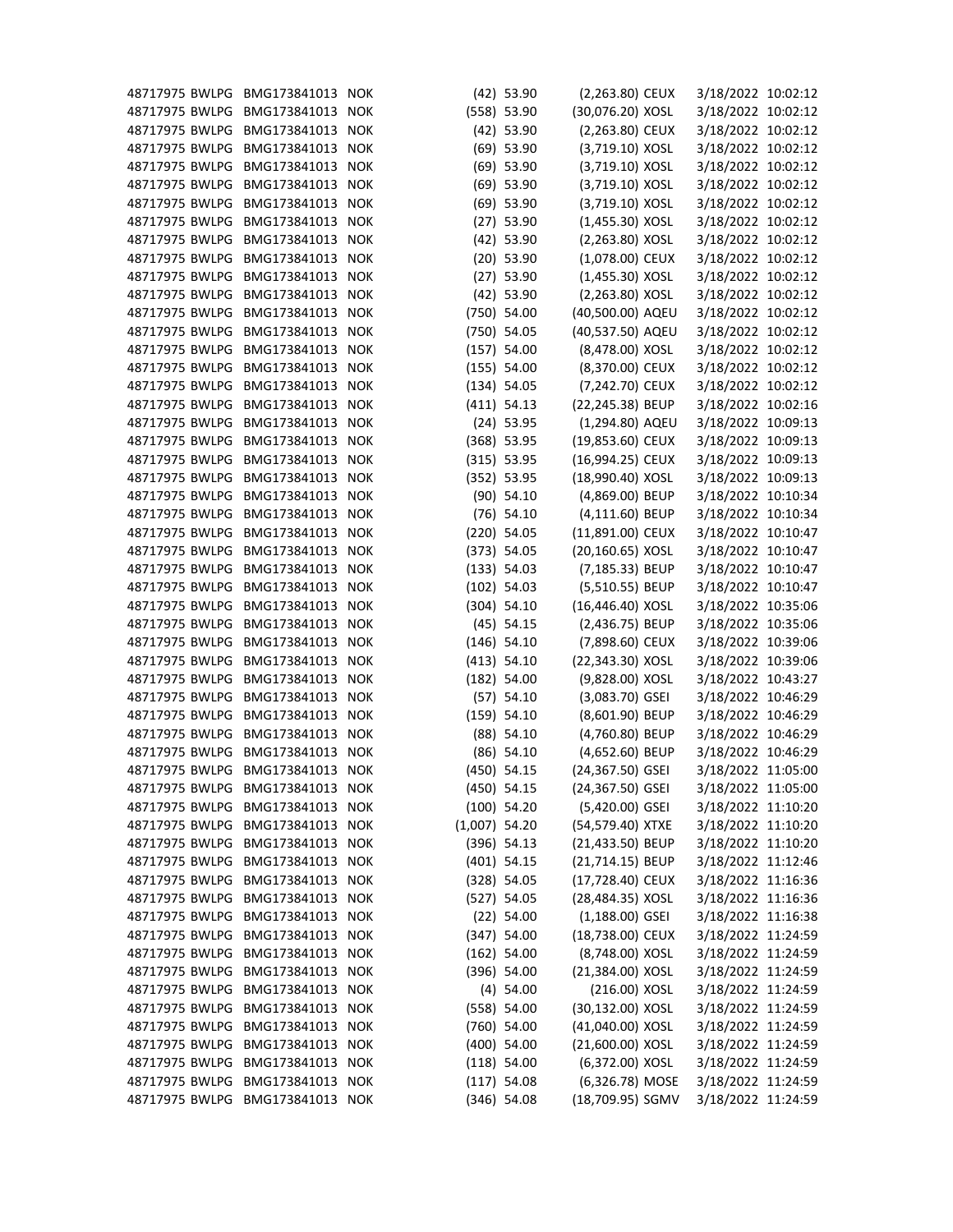| 48717975 BWLPG BMG173841013      |                  | <b>NOK</b> |                  | $(463)$ 54.08 | (25,036.73) SGMV  | 3/18/2022 11:24:59 |  |
|----------------------------------|------------------|------------|------------------|---------------|-------------------|--------------------|--|
| 48717975 BWLPG                   | BMG173841013 NOK |            |                  | $(438)$ 54.10 | (23,695.80) GSEI  | 3/18/2022 11:35:46 |  |
| 48717975 BWLPG                   | BMG173841013     | <b>NOK</b> |                  | $(146)$ 54.05 | (7,891.30) CEUX   | 3/18/2022 11:50:36 |  |
| 48717975 BWLPG                   | BMG173841013 NOK |            |                  | $(254)$ 54.05 | (13,728.70) XOSL  | 3/18/2022 11:50:36 |  |
| 48717975 BWLPG                   | BMG173841013     | <b>NOK</b> |                  | (95) 54.00    | (5,130.00) AQEU   | 3/18/2022 11:52:03 |  |
| 48717975 BWLPG                   | BMG173841013 NOK |            |                  | $(347)$ 54.00 | (18,738.00) CEUX  | 3/18/2022 11:52:03 |  |
| 48717975 BWLPG                   | BMG173841013 NOK |            |                  | $(304)$ 54.00 | (16,416.00) CEUX  | 3/18/2022 11:52:17 |  |
| 48717975 BWLPG                   | BMG173841013 NOK |            |                  | $(40)$ 54.00  | (2,160.00) XOSL   | 3/18/2022 11:52:17 |  |
| 48717975 BWLPG                   | BMG173841013 NOK |            |                  | (193) 54.05   | (10,431.65) BEUP  | 3/18/2022 11:52:36 |  |
| 48717975 BWLPG                   | BMG173841013 NOK |            |                  | $(191)$ 54.05 | (10,323.55) BEUP  | 3/18/2022 11:53:56 |  |
| 48717975 BWLPG                   | BMG173841013     | <b>NOK</b> |                  | (33) 54.00    | (1,782.00) AQEU   | 3/18/2022 11:54:09 |  |
| 48717975 BWLPG                   | BMG173841013 NOK |            |                  | $(43)$ 54.00  | (2,322.00) CEUX   | 3/18/2022 11:54:09 |  |
| 48717975 BWLPG                   | BMG173841013 NOK |            |                  | $(62)$ 54.00  | (3,348.00) AQEU   | 3/18/2022 11:58:07 |  |
| 48717975 BWLPG                   | BMG173841013 NOK |            |                  | $(347)$ 54.00 | (18,738.00) CEUX  | 3/18/2022 12:00:00 |  |
| 48717975 BWLPG                   | BMG173841013 NOK |            |                  | (558) 54.00   | (30,132.00) XOSL  | 3/18/2022 12:00:00 |  |
| 48717975 BWLPG                   | BMG173841013 NOK |            |                  | $(145)$ 54.05 | (7,837.25) GSEI   | 3/18/2022 12:00:00 |  |
| 48717975 BWLPG                   | BMG173841013 NOK |            |                  | $(171)$ 54.05 | (9,242.55) BEUP   | 3/18/2022 12:00:01 |  |
| 48717975 BWLPG                   | BMG173841013 NOK |            |                  | $(92)$ 54.05  | (4,972.60) BEUP   | 3/18/2022 12:00:01 |  |
| 48717975 BWLPG                   | BMG173841013 NOK |            |                  | $(240)$ 54.00 | (12,960.00) CEUX  | 3/18/2022 12:00:23 |  |
| 48717975 BWLPG                   | BMG173841013 NOK |            |                  | (558) 54.00   | (30,132.00) XOSL  | 3/18/2022 12:00:23 |  |
|                                  | BMG173841013 NOK |            |                  |               |                   |                    |  |
| 48717975 BWLPG<br>48717975 BWLPG | BMG173841013     |            |                  | $(279)$ 54.00 | (15,066.00) XOSL  | 3/18/2022 12:00:23 |  |
|                                  |                  | <b>NOK</b> |                  | $(45)$ 54.00  | (2,430.00) AQEU   | 3/18/2022 12:11:22 |  |
| 48717975 BWLPG                   | BMG173841013 NOK |            |                  | $(182)$ 54.00 | (9,828.00) XOSL   | 3/18/2022 12:12:47 |  |
| 48717975 BWLPG                   | BMG173841013 NOK |            |                  | $(376)$ 54.00 | (20,304.00) XOSL  | 3/18/2022 12:13:01 |  |
| 48717975 BWLPG                   | BMG173841013     | <b>NOK</b> |                  | $(50)$ 54.00  | (2,700.00) AQEU   | 3/18/2022 12:13:01 |  |
| 48717975 BWLPG                   | BMG173841013 NOK |            |                  | $(820)$ 54.00 | (44,280.00) AQEU  | 3/18/2022 12:13:01 |  |
| 48717975 BWLPG                   | BMG173841013     | <b>NOK</b> |                  | $(107)$ 54.00 | (5,778.00) CEUX   | 3/18/2022 12:13:01 |  |
| 48717975 BWLPG                   | BMG173841013 NOK |            |                  | $(347)$ 54.00 | (18,738.00) CEUX  | 3/18/2022 12:13:01 |  |
| 48717975 BWLPG                   | BMG173841013 NOK |            |                  | $(347)$ 54.00 | (18,738.00) CEUX  | 3/18/2022 12:13:01 |  |
| 48717975 BWLPG                   | BMG173841013     | <b>NOK</b> |                  | $(347)$ 54.00 | (18,738.00) CEUX  | 3/18/2022 12:13:01 |  |
| 48717975 BWLPG                   | BMG173841013 NOK |            |                  | $(24)$ 54.00  | $(1,296.00)$ CEUX | 3/18/2022 12:13:01 |  |
| 48717975 BWLPG BMG173841013 NOK  |                  |            |                  | (558) 54.00   | (30,132.00) XOSL  | 3/18/2022 12:13:01 |  |
| 48717975 BWLPG BMG173841013 NOK  |                  |            | $(3, 184)$ 54.00 |               | (171,936.00) XOSL | 3/18/2022 12:13:01 |  |
| 48717975 BWLPG                   | BMG173841013 NOK |            |                  | (95) 54.00    | (5,130.00) AQEU   | 3/18/2022 12:13:01 |  |
| 48717975 BWLPG                   | BMG173841013 NOK |            | $(2,323)$ 54.05  |               | (125,558.15) BEUP | 3/18/2022 12:13:02 |  |
| 48717975 BWLPG                   | BMG173841013 NOK |            |                  | $(526)$ 54.05 | (28,430.30) BEUP  | 3/18/2022 12:13:02 |  |
| 48717975 BWLPG                   | BMG173841013 NOK |            |                  | $(347)$ 54.00 | (18,738.00) CEUX  | 3/18/2022 12:13:51 |  |
| 48717975 BWLPG                   | BMG173841013 NOK |            |                  | $(347)$ 54.00 | (18,738.00) CEUX  | 3/18/2022 12:15:46 |  |
| 48717975 BWLPG                   | BMG173841013 NOK |            |                  | $(347)$ 54.00 | (18,738.00) CEUX  | 3/18/2022 12:17:49 |  |
| 48717975 BWLPG                   | BMG173841013 NOK |            |                  | (558) 54.00   | (30,132.00) XOSL  | 3/18/2022 12:19:49 |  |
| 48717975 BWLPG                   | BMG173841013 NOK |            |                  | $(141)$ 54.05 | (7,621.05) GSEI   | 3/18/2022 12:20:21 |  |
| 48717975 BWLPG                   | BMG173841013 NOK |            |                  | $(256)$ 54.05 | (13,836.80) SGMV  | 3/18/2022 12:20:21 |  |
| 48717975 BWLPG                   | BMG173841013 NOK |            |                  | (397) 54.05   | (21,457.85) SGMV  | 3/18/2022 12:20:22 |  |
| 48717975 BWLPG                   | BMG173841013 NOK |            |                  | $(347)$ 54.00 | (18,738.00) CEUX  | 3/18/2022 12:22:02 |  |
| 48717975 BWLPG                   | BMG173841013 NOK |            |                  | $(347)$ 54.00 | (18,738.00) CEUX  | 3/18/2022 12:22:02 |  |
| 48717975 BWLPG                   | BMG173841013 NOK |            |                  | $(347)$ 54.00 | (18,738.00) CEUX  | 3/18/2022 12:22:02 |  |
| 48717975 BWLPG                   | BMG173841013 NOK |            |                  | (333) 54.00   | (17,982.00) CEUX  | 3/18/2022 12:22:02 |  |
| 48717975 BWLPG                   | BMG173841013 NOK |            |                  | $(347)$ 54.00 | (18,738.00) CEUX  | 3/18/2022 12:22:02 |  |
| 48717975 BWLPG                   | BMG173841013 NOK |            |                  | $(347)$ 54.00 | (18,738.00) CEUX  | 3/18/2022 12:22:02 |  |
| 48717975 BWLPG                   | BMG173841013 NOK |            |                  | (558) 54.00   | (30,132.00) XOSL  | 3/18/2022 12:22:02 |  |
| 48717975 BWLPG                   | BMG173841013 NOK |            |                  | (558) 54.00   | (30,132.00) XOSL  | 3/18/2022 12:22:02 |  |
| 48717975 BWLPG                   | BMG173841013 NOK |            |                  | (558) 54.00   | (30,132.00) XOSL  | 3/18/2022 12:22:02 |  |
| 48717975 BWLPG                   | BMG173841013 NOK |            |                  | $(542)$ 54.00 | (29,268.00) XOSL  | 3/18/2022 12:22:02 |  |
| 48717975 BWLPG                   | BMG173841013 NOK |            |                  | $(368)$ 54.00 | (19,872.00) XOSL  | 3/18/2022 12:22:02 |  |
| 48717975 BWLPG                   | BMG173841013 NOK |            |                  | $(190)$ 54.00 | (10,260.00) XOSL  | 3/18/2022 12:22:02 |  |
| 48717975 BWLPG BMG173841013 NOK  |                  |            |                  | $(210)$ 54.00 | (11,340.00) XOSL  | 3/18/2022 12:22:02 |  |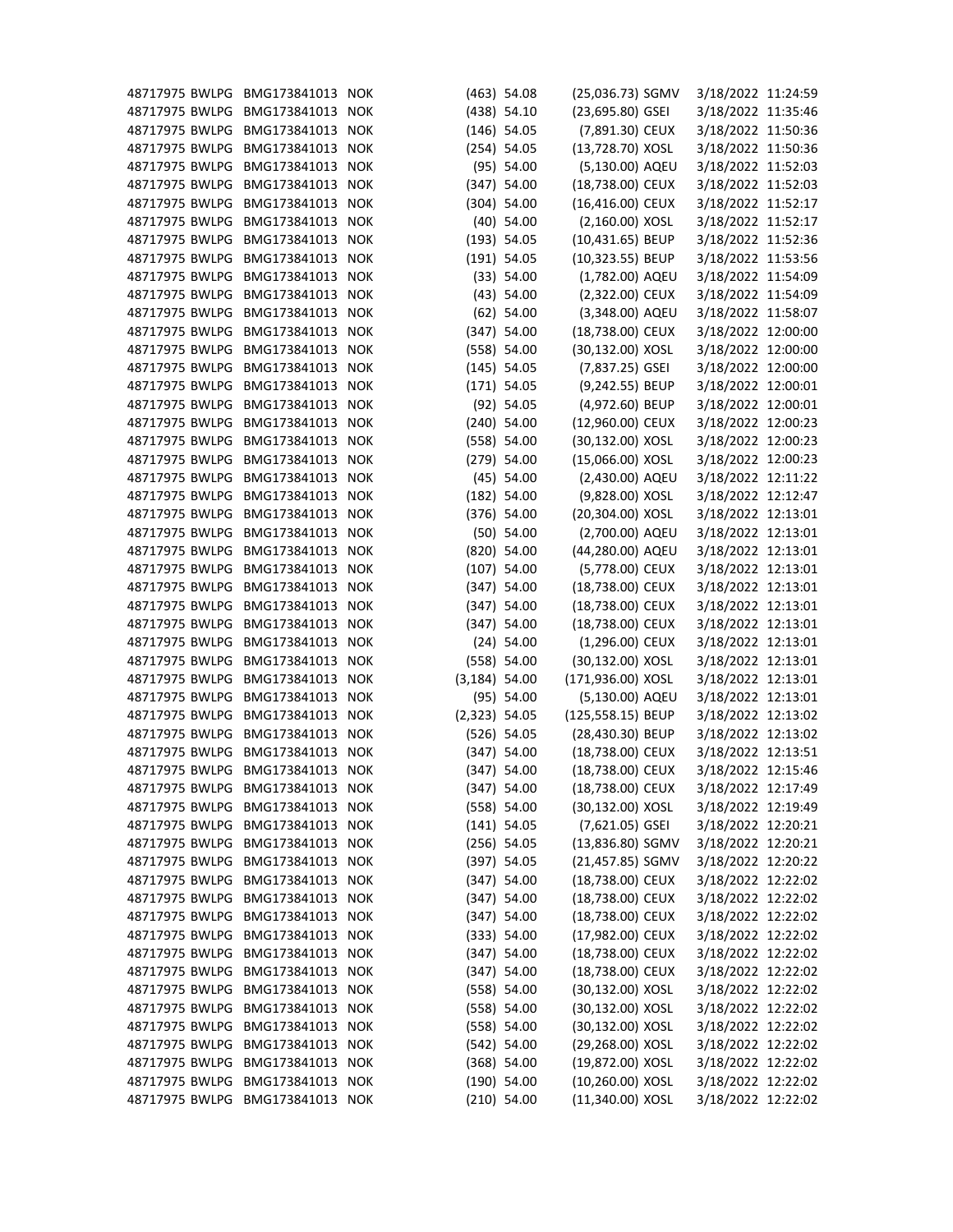| 48717975 BWLPG                  | BMG173841013 NOK                     |                 | $(347)$ 54.00                | (18,738.00) CEUX                 | 3/18/2022 12:22:02                       |  |
|---------------------------------|--------------------------------------|-----------------|------------------------------|----------------------------------|------------------------------------------|--|
| 48717975 BWLPG                  | BMG173841013 NOK                     |                 | $(501)$ 54.00                | (27,054.00) XOSL                 | 3/18/2022 12:22:02                       |  |
| 48717975 BWLPG                  | BMG173841013 NOK                     | $(1,000)$ 54.00 |                              | (54,000.00) XOSL                 | 3/18/2022 12:22:02                       |  |
| 48717975 BWLPG                  | BMG173841013 NOK                     |                 | $(378)$ 54.00                | (20,412.00) XOSL                 | 3/18/2022 12:22:02                       |  |
| 48717975 BWLPG                  | BMG173841013 NOK                     |                 | $(489)$ 54.00                | (26,406.00) XOSL                 | 3/18/2022 12:22:02                       |  |
| 48717975 BWLPG                  | BMG173841013 NOK                     |                 | $(146)$ 54.00                | (7,884.00) XOSL                  | 3/18/2022 12:22:02                       |  |
| 48717975 BWLPG                  | BMG173841013 NOK                     | $(1,085)$ 54.03 |                              | (58,617.13) SGMV                 | 3/18/2022 12:22:02                       |  |
| 48717975 BWLPG                  | BMG173841013 NOK                     |                 | $(320)$ 54.00                | (17,280.00) XOSL                 | 3/18/2022 12:22:02                       |  |
| 48717975 BWLPG                  | BMG173841013 NOK                     |                 | $(651)$ 53.98                | (35,137.73) XUBS                 | 3/18/2022 12:22:02                       |  |
| 48717975 BWLPG                  | BMG173841013 NOK                     |                 | $(620)$ 54.05                | (33,511.00) EUCC                 | 3/18/2022 12:22:02                       |  |
| 48717975 BWLPG                  | BMG173841013 NOK                     |                 | (320) 53.90                  | (17,248.00) CEUX                 | 3/18/2022 12:23:06                       |  |
| 48717975 BWLPG                  | BMG173841013 NOK                     |                 | (514) 53.90                  | (27,704.60) XOSL                 | 3/18/2022 12:23:06                       |  |
| 48717975 BWLPG                  | BMG173841013 NOK                     |                 | $(164)$ 53.90                | (8,839.60) BEUP                  | 3/18/2022 12:23:07                       |  |
| 48717975 BWLPG                  | BMG173841013 NOK                     |                 | (353) 53.85                  | (19,009.05) CEUX                 | 3/18/2022 12:23:08                       |  |
| 48717975 BWLPG                  | BMG173841013 NOK                     |                 | $(568)$ 53.85                | (30,586.80) XOSL                 | 3/18/2022 12:23:08                       |  |
| 48717975 BWLPG                  | BMG173841013 NOK                     |                 | $(25)$ 53.85                 | $(1,346.25)$ XOSL                | 3/18/2022 12:23:08                       |  |
| 48717975 BWLPG                  | BMG173841013 NOK                     |                 | $(72)$ 53.85                 | (3,877.20) XOSL                  | 3/18/2022 12:23:08                       |  |
| 48717975 BWLPG                  | BMG173841013 NOK                     |                 | $(54)$ 53.85                 | (2,907.90) BEUP                  | 3/18/2022 12:23:08                       |  |
| 48717975 BWLPG                  | BMG173841013 NOK                     |                 | $(823)$ 53.85                | (44,318.55) GSEI                 | 3/18/2022 12:23:09                       |  |
| 48717975 BWLPG                  | BMG173841013 NOK                     |                 | $(391)$ 53.80                | (21,035.80) GSEI                 | 3/18/2022 12:29:13                       |  |
| 48717975 BWLPG                  | BMG173841013 NOK                     |                 | $(4)$ 53.85                  | (215.40) CEUX                    | 3/18/2022 12:58:50                       |  |
| 48717975 BWLPG                  | BMG173841013 NOK                     |                 | $(137)$ 53.90                | (7,384.30) XOSL                  | 3/18/2022 13:26:07                       |  |
| 48717975 BWLPG                  | BMG173841013 NOK                     |                 | $(397)$ 53.95                | $(21, 418.15)$ GSEI              | 3/18/2022 13:26:07                       |  |
| 48717975 BWLPG                  | BMG173841013 NOK                     |                 | $(82)$ 53.90                 | (4,419.80) XOSL                  | 3/18/2022 13:36:47                       |  |
| 48717975 BWLPG                  | BMG173841013 NOK                     |                 | $(137)$ 53.90                | (7,384.30) XOSL                  | 3/18/2022 13:50:43                       |  |
| 48717975 BWLPG                  | BMG173841013 NOK                     |                 | $(85)$ 53.90                 | (4,581.50) CEUX                  | 3/18/2022 13:50:56                       |  |
| 48717975 BWLPG                  | BMG173841013 NOK                     |                 | $(469)$ 53.95                | (25,302.55) GSEI                 | 3/18/2022 13:50:56                       |  |
| 48717975 BWLPG                  | BMG173841013 NOK                     |                 | $(85)$ 53.90                 | (4,581.50) CEUX                  | 3/18/2022 13:50:58                       |  |
| 48717975 BWLPG                  | BMG173841013 NOK                     |                 | $(85)$ 53.90                 | (4,581.50) CEUX                  | 3/18/2022 13:50:58                       |  |
| 48717975 BWLPG                  | BMG173841013 NOK                     |                 | (3) 53.90                    | (161.70) CEUX                    | 3/18/2022 13:50:58                       |  |
| 48717975 BWLPG                  | BMG173841013 NOK                     |                 | $(137)$ 53.90                | (7,384.30) XOSL                  | 3/18/2022 13:50:58                       |  |
| 48717975 BWLPG BMG173841013 NOK |                                      |                 | $(137)$ 53.90                | (7,384.30) XOSL                  | 3/18/2022 13:50:58                       |  |
| 48717975 BWLPG                  | BMG173841013 NOK                     |                 | $(85)$ 53.90                 | (4,581.50) CEUX                  | 3/18/2022 13:50:58                       |  |
| 48717975 BWLPG                  | BMG173841013 NOK                     |                 | $(137)$ 53.90                | (7,384.30) XOSL                  | 3/18/2022 13:50:58                       |  |
| 48717975 BWLPG                  | BMG173841013 NOK                     |                 | $(125)$ 53.90                | (6,737.50) XOSL                  | 3/18/2022 13:50:58                       |  |
| 48717975 BWLPG                  | BMG173841013 NOK                     |                 | $(424)$ 53.95                | (22,874.80) GSEI                 | 3/18/2022 13:50:58                       |  |
| 48717975 BWLPG                  | BMG173841013 NOK                     |                 | $(124)$ 53.95                | $(6,689.80)$ GSEI                | 3/18/2022 13:50:59                       |  |
| 48717975 BWLPG                  | BMG173841013 NOK                     |                 | $(300)$ 53.95                | $(16, 185.00)$ GSEI              | 3/18/2022 13:50:59                       |  |
| 48717975 BWLPG                  | BMG173841013 NOK                     |                 |                              |                                  |                                          |  |
| 48717975 BWLPG                  | BMG173841013 NOK                     |                 | $(85)$ 53.90<br>$(12)$ 53.90 | (4,581.50) CEUX<br>(646.80) XOSL | 3/18/2022 13:50:59<br>3/18/2022 13:50:59 |  |
| 48717975 BWLPG                  |                                      |                 |                              | (18,865.00) XOSL                 |                                          |  |
| 48717975 BWLPG                  | BMG173841013 NOK<br>BMG173841013 NOK |                 | $(350)$ 53.90                |                                  | 3/18/2022 13:50:59                       |  |
| 48717975 BWLPG                  |                                      |                 | $(97)$ 53.90                 | (5,228.30) XOSL                  | 3/18/2022 13:50:59                       |  |
|                                 | BMG173841013 NOK                     |                 | $(85)$ 53.90                 | (4,581.50) CEUX                  | 3/18/2022 13:50:59                       |  |
| 48717975 BWLPG                  | BMG173841013 NOK                     |                 | $(40)$ 53.90                 | $(2, 156.00)$ XOSL               | 3/18/2022 13:50:59                       |  |
| 48717975 BWLPG                  | BMG173841013 NOK                     |                 | $(85)$ 53.90                 | (4,581.50) CEUX                  | 3/18/2022 13:51:45                       |  |
| 48717975 BWLPG                  | BMG173841013 NOK                     |                 | $(85)$ 53.90                 | (4,581.50) CEUX                  | 3/18/2022 13:51:55                       |  |
| 48717975 BWLPG                  | BMG173841013 NOK                     |                 | $(137)$ 53.90                | (7,384.30) XOSL                  | 3/18/2022 13:51:55                       |  |
| 48717975 BWLPG                  | BMG173841013 NOK                     |                 | $(137)$ 53.90                | (7,384.30) XOSL                  | 3/18/2022 13:51:55                       |  |
| 48717975 BWLPG                  | BMG173841013 NOK                     |                 | $(557)$ 53.90                | (30,022.30) GSEI                 | 3/18/2022 13:51:55                       |  |
| 48717975 BWLPG                  | BMG173841013 NOK                     |                 | $(85)$ 53.90                 | (4,581.50) CEUX                  | 3/18/2022 13:57:08                       |  |
| 48717975 BWLPG                  | BMG173841013 NOK                     |                 | $(85)$ 53.90                 | (4,581.50) CEUX                  | 3/18/2022 13:57:08                       |  |
| 48717975 BWLPG                  | BMG173841013 NOK                     |                 | $(85)$ 53.90                 | (4,581.50) CEUX                  | 3/18/2022 13:57:08                       |  |
| 48717975 BWLPG                  | BMG173841013 NOK                     |                 | $(85)$ 53.90                 | (4,581.50) CEUX                  | 3/18/2022 13:57:08                       |  |
| 48717975 BWLPG                  | BMG173841013 NOK                     |                 | $(85)$ 53.90                 | (4,581.50) CEUX                  | 3/18/2022 13:57:08                       |  |
| 48717975 BWLPG                  | BMG173841013 NOK                     |                 | $(85)$ 53.90                 | (4,581.50) CEUX                  | 3/18/2022 13:57:08                       |  |
| 48717975 BWLPG                  | BMG173841013 NOK                     |                 | $(85)$ 53.90                 | (4,581.50) CEUX                  | 3/18/2022 13:57:08                       |  |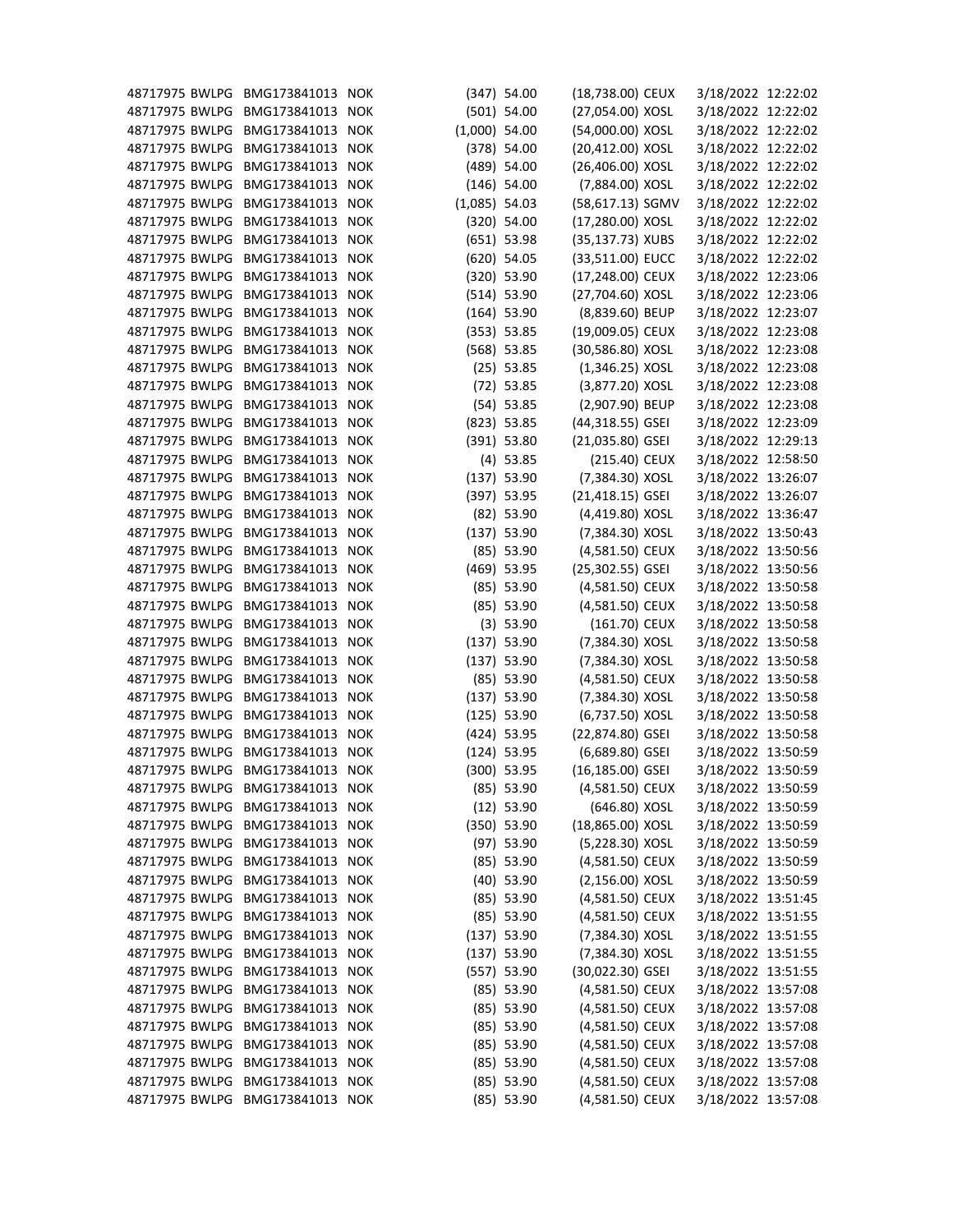| 48717975 BWLPG BMG173841013 |                  | <b>NOK</b> | $(85)$ 53.90  | (4,581.50) CEUX                    | 3/18/2022 13:57:08 |  |
|-----------------------------|------------------|------------|---------------|------------------------------------|--------------------|--|
| 48717975 BWLPG              | BMG173841013 NOK |            | $(85)$ 53.90  | (4,581.50) CEUX                    | 3/18/2022 13:57:08 |  |
| 48717975 BWLPG              | BMG173841013     | <b>NOK</b> | $(85)$ 53.90  | (4,581.50) CEUX                    | 3/18/2022 13:57:08 |  |
| 48717975 BWLPG              | BMG173841013 NOK |            | $(85)$ 53.90  | (4,581.50) CEUX                    | 3/18/2022 13:57:08 |  |
| 48717975 BWLPG              | BMG173841013 NOK |            | $(85)$ 53.90  | (4,581.50) CEUX                    | 3/18/2022 13:57:08 |  |
| 48717975 BWLPG              | BMG173841013     | <b>NOK</b> | $(85)$ 53.90  | (4,581.50) CEUX                    | 3/18/2022 13:57:08 |  |
| 48717975 BWLPG              | BMG173841013 NOK |            | $(85)$ 53.90  | (4,581.50) CEUX                    | 3/18/2022 13:57:08 |  |
| 48717975 BWLPG              | BMG173841013 NOK |            | $(85)$ 53.90  | (4,581.50) CEUX                    | 3/18/2022 13:57:08 |  |
| 48717975 BWLPG              | BMG173841013 NOK |            | $(85)$ 53.90  | (4,581.50) CEUX                    | 3/18/2022 13:57:08 |  |
| 48717975 BWLPG              | BMG173841013 NOK |            | $(85)$ 53.90  | (4,581.50) CEUX                    | 3/18/2022 13:57:08 |  |
| 48717975 BWLPG              | BMG173841013     | <b>NOK</b> | $(85)$ 53.90  | (4,581.50) CEUX                    | 3/18/2022 13:57:08 |  |
| 48717975 BWLPG              | BMG173841013 NOK |            | $(85)$ 53.90  | (4,581.50) CEUX                    | 3/18/2022 13:57:08 |  |
| 48717975 BWLPG              | BMG173841013 NOK |            | $(85)$ 53.90  | (4,581.50) CEUX                    | 3/18/2022 13:57:08 |  |
| 48717975 BWLPG              | BMG173841013 NOK |            | $(85)$ 53.90  | (4,581.50) CEUX                    | 3/18/2022 13:57:08 |  |
| 48717975 BWLPG              | BMG173841013 NOK |            | $(85)$ 53.90  | (4,581.50) CEUX                    | 3/18/2022 13:57:08 |  |
| 48717975 BWLPG              | BMG173841013 NOK |            | $(85)$ 53.90  | (4,581.50) CEUX                    | 3/18/2022 13:57:08 |  |
| 48717975 BWLPG              | BMG173841013     | <b>NOK</b> | $(85)$ 53.90  | (4,581.50) CEUX                    | 3/18/2022 13:57:08 |  |
| 48717975 BWLPG              | BMG173841013 NOK |            | $(85)$ 53.90  | (4,581.50) CEUX                    | 3/18/2022 13:57:08 |  |
| 48717975 BWLPG              | BMG173841013 NOK |            | $(85)$ 53.90  | (4,581.50) CEUX                    | 3/18/2022 13:57:08 |  |
| 48717975 BWLPG              | BMG173841013 NOK |            | $(85)$ 53.90  | (4,581.50) CEUX                    | 3/18/2022 13:57:08 |  |
| 48717975 BWLPG              | BMG173841013 NOK |            | $(85)$ 53.90  | (4,581.50) CEUX                    | 3/18/2022 13:57:08 |  |
| 48717975 BWLPG              | BMG173841013     | <b>NOK</b> | $(85)$ 53.90  | (4,581.50) CEUX                    | 3/18/2022 13:57:08 |  |
| 48717975 BWLPG              | BMG173841013 NOK |            | $(85)$ 53.90  | (4,581.50) CEUX                    | 3/18/2022 13:57:08 |  |
| 48717975 BWLPG              | BMG173841013 NOK |            | $(85)$ 53.90  | (4,581.50) CEUX                    | 3/18/2022 13:57:08 |  |
| 48717975 BWLPG              | BMG173841013     | <b>NOK</b> | $(220)$ 53.90 | (11,858.00) CEUX                   | 3/18/2022 13:57:08 |  |
| 48717975 BWLPG              | BMG173841013 NOK |            | $(85)$ 53.90  | (4,581.50) CEUX                    | 3/18/2022 13:57:08 |  |
| 48717975 BWLPG              | BMG173841013 NOK |            | $(85)$ 53.90  | (4,581.50) CEUX                    | 3/18/2022 13:57:08 |  |
| 48717975 BWLPG              | BMG173841013     | <b>NOK</b> | $(85)$ 53.90  | (4,581.50) CEUX                    | 3/18/2022 13:57:08 |  |
| 48717975 BWLPG              | BMG173841013 NOK |            | $(85)$ 53.90  | (4,581.50) CEUX                    | 3/18/2022 13:57:08 |  |
| 48717975 BWLPG              | BMG173841013 NOK |            | $(85)$ 53.90  | (4,581.50) CEUX                    | 3/18/2022 13:57:08 |  |
| 48717975 BWLPG              | BMG173841013 NOK |            | $(85)$ 53.90  | (4,581.50) CEUX                    | 3/18/2022 13:57:08 |  |
| 48717975 BWLPG              | BMG173841013 NOK |            | $(85)$ 53.90  | (4,581.50) CEUX                    | 3/18/2022 13:57:08 |  |
| 48717975 BWLPG              | BMG173841013 NOK |            |               |                                    |                    |  |
| 48717975 BWLPG              | BMG173841013     |            | $(85)$ 53.90  | (4,581.50) CEUX<br>(4,581.50) CEUX | 3/18/2022 13:57:08 |  |
|                             |                  | <b>NOK</b> | $(85)$ 53.90  |                                    | 3/18/2022 13:57:08 |  |
| 48717975 BWLPG              | BMG173841013 NOK |            | $(85)$ 53.90  | (4,581.50) CEUX                    | 3/18/2022 13:57:08 |  |
| 48717975 BWLPG              | BMG173841013     | <b>NOK</b> | $(85)$ 53.90  | (4,581.50) CEUX                    | 3/18/2022 13:57:08 |  |
| 48717975 BWLPG              | BMG173841013 NOK |            | $(85)$ 53.90  | (4,581.50) CEUX                    | 3/18/2022 13:57:08 |  |
| 48717975 BWLPG              | BMG173841013 NOK |            | $(85)$ 53.90  | (4,581.50) CEUX                    | 3/18/2022 13:57:08 |  |
| 48717975 BWLPG              | BMG173841013     | <b>NOK</b> | $(85)$ 53.90  | (4,581.50) CEUX                    | 3/18/2022 13:57:08 |  |
| 48717975 BWLPG              | BMG173841013 NOK |            | $(437)$ 53.90 | (23,554.30) XOSL                   | 3/18/2022 13:57:08 |  |
| 48717975 BWLPG              | BMG173841013 NOK |            | $(85)$ 53.90  | (4,581.50) CEUX                    | 3/18/2022 13:57:08 |  |
| 48717975 BWLPG              | BMG173841013     | <b>NOK</b> | $(85)$ 53.90  | (4,581.50) CEUX                    | 3/18/2022 13:57:08 |  |
| 48717975 BWLPG              | BMG173841013 NOK |            | $(85)$ 53.90  | (4,581.50) CEUX                    | 3/18/2022 13:57:08 |  |
| 48717975 BWLPG              | BMG173841013 NOK |            | $(85)$ 53.90  | (4,581.50) CEUX                    | 3/18/2022 13:57:08 |  |
| 48717975 BWLPG              | BMG173841013 NOK |            | $(85)$ 53.90  | (4,581.50) CEUX                    | 3/18/2022 13:57:08 |  |
| 48717975 BWLPG              | BMG173841013 NOK |            | $(85)$ 53.90  | (4,581.50) CEUX                    | 3/18/2022 13:57:08 |  |
| 48717975 BWLPG              | BMG173841013 NOK |            | $(85)$ 53.90  | (4,581.50) CEUX                    | 3/18/2022 13:57:08 |  |
| 48717975 BWLPG              | BMG173841013 NOK |            | $(85)$ 53.90  | (4,581.50) CEUX                    | 3/18/2022 13:57:08 |  |
| 48717975 BWLPG              | BMG173841013 NOK |            | $(85)$ 53.90  | (4,581.50) CEUX                    | 3/18/2022 13:57:08 |  |
| 48717975 BWLPG              | BMG173841013     | <b>NOK</b> | $(85)$ 53.90  | (4,581.50) CEUX                    | 3/18/2022 13:57:08 |  |
| 48717975 BWLPG              | BMG173841013 NOK |            | $(85)$ 53.90  | (4,581.50) CEUX                    | 3/18/2022 13:57:08 |  |
| 48717975 BWLPG              | BMG173841013 NOK |            | $(85)$ 53.90  | (4,581.50) CEUX                    | 3/18/2022 13:57:08 |  |
| 48717975 BWLPG              | BMG173841013     | <b>NOK</b> | $(85)$ 53.90  | (4,581.50) CEUX                    | 3/18/2022 13:57:08 |  |
| 48717975 BWLPG              | BMG173841013 NOK |            | $(85)$ 53.90  | (4,581.50) CEUX                    | 3/18/2022 13:57:08 |  |
| 48717975 BWLPG              | BMG173841013 NOK |            | $(85)$ 53.90  | (4,581.50) CEUX                    | 3/18/2022 13:57:08 |  |
| 48717975 BWLPG              | BMG173841013 NOK |            | $(85)$ 53.90  | (4,581.50) CEUX                    | 3/18/2022 13:57:08 |  |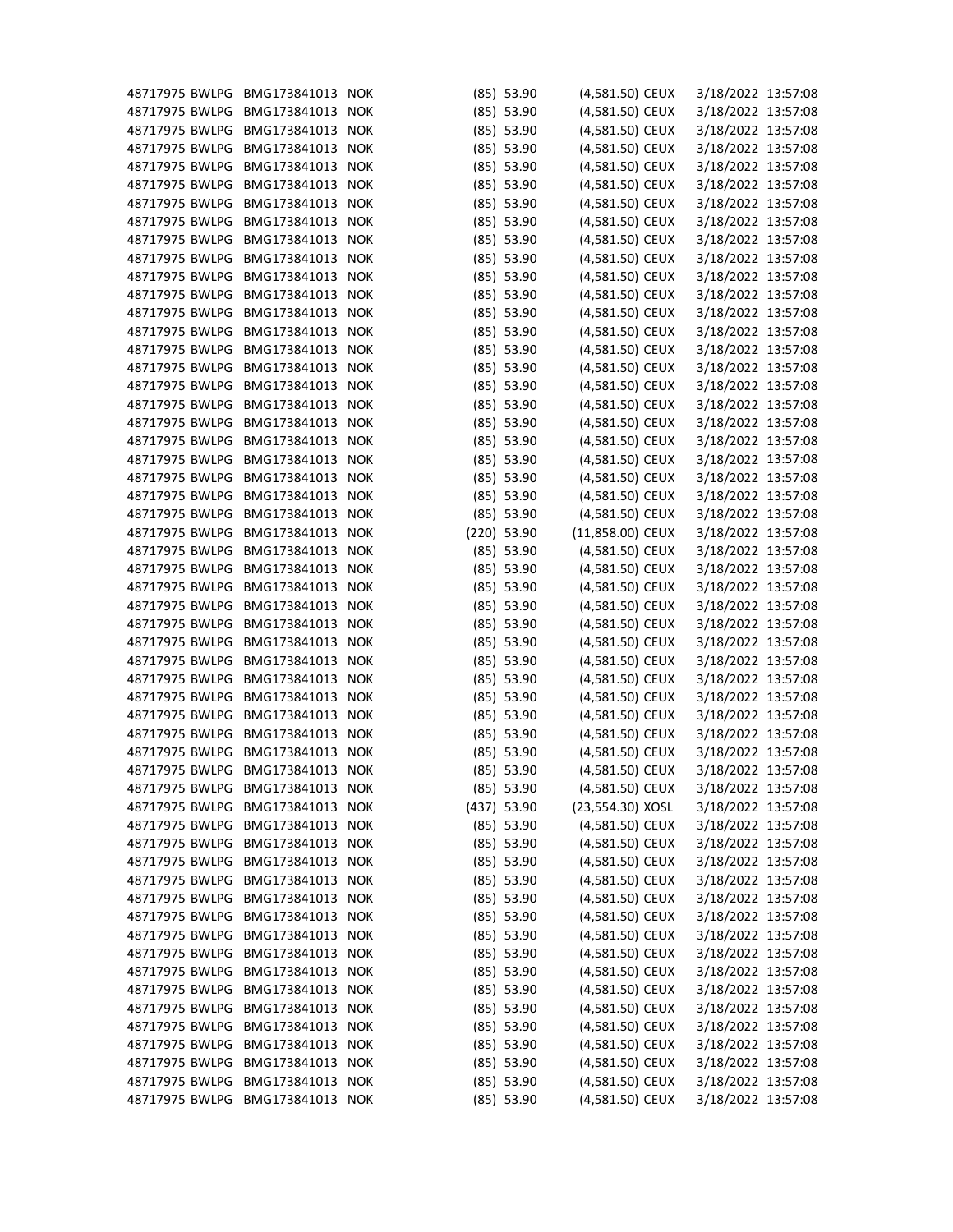| 48717975 BWLPG BMG173841013 |                  | <b>NOK</b> |                  | $(85)$ 53.90  | (4,581.50) CEUX    | 3/18/2022 13:57:08 |  |
|-----------------------------|------------------|------------|------------------|---------------|--------------------|--------------------|--|
| 48717975 BWLPG              | BMG173841013     | <b>NOK</b> |                  | $(85)$ 53.90  | (4,581.50) CEUX    | 3/18/2022 13:57:08 |  |
| 48717975 BWLPG              | BMG173841013     | <b>NOK</b> |                  | $(85)$ 53.90  | (4,581.50) CEUX    | 3/18/2022 13:57:08 |  |
| 48717975 BWLPG              | BMG173841013 NOK |            |                  | $(85)$ 53.90  | (4,581.50) CEUX    | 3/18/2022 13:57:08 |  |
| 48717975 BWLPG              | BMG173841013     | <b>NOK</b> |                  | $(85)$ 53.90  | (4,581.50) CEUX    | 3/18/2022 13:57:08 |  |
| 48717975 BWLPG              | BMG173841013     | <b>NOK</b> |                  | $(85)$ 53.90  | (4,581.50) CEUX    | 3/18/2022 13:57:08 |  |
| 48717975 BWLPG              | BMG173841013 NOK |            |                  | $(85)$ 53.90  | (4,581.50) CEUX    | 3/18/2022 13:57:08 |  |
| 48717975 BWLPG              | BMG173841013     | <b>NOK</b> |                  | $(85)$ 53.90  | (4,581.50) CEUX    | 3/18/2022 13:57:08 |  |
| 48717975 BWLPG              | BMG173841013     | <b>NOK</b> |                  | $(85)$ 53.90  | (4,581.50) CEUX    | 3/18/2022 13:57:08 |  |
| 48717975 BWLPG              | BMG173841013 NOK |            |                  | $(85)$ 53.90  | (4,581.50) CEUX    | 3/18/2022 13:57:08 |  |
| 48717975 BWLPG              | BMG173841013     | <b>NOK</b> |                  | $(85)$ 53.90  | (4,581.50) CEUX    | 3/18/2022 13:57:08 |  |
| 48717975 BWLPG              | BMG173841013     | <b>NOK</b> |                  | $(85)$ 53.90  | (4,581.50) CEUX    | 3/18/2022 13:57:08 |  |
| 48717975 BWLPG              | BMG173841013 NOK |            |                  | $(85)$ 53.90  | (4,581.50) CEUX    | 3/18/2022 13:57:08 |  |
| 48717975 BWLPG              | BMG173841013     | <b>NOK</b> |                  | $(85)$ 53.90  | (4,581.50) CEUX    | 3/18/2022 13:57:08 |  |
| 48717975 BWLPG              | BMG173841013 NOK |            |                  | $(85)$ 53.90  | (4,581.50) CEUX    | 3/18/2022 13:57:08 |  |
| 48717975 BWLPG              | BMG173841013     | <b>NOK</b> |                  | $(85)$ 53.90  | (4,581.50) CEUX    | 3/18/2022 13:57:08 |  |
| 48717975 BWLPG              | BMG173841013     | <b>NOK</b> |                  | $(85)$ 53.90  | (4,581.50) CEUX    | 3/18/2022 13:57:08 |  |
| 48717975 BWLPG              | BMG173841013 NOK |            |                  | $(85)$ 53.90  | (4,581.50) CEUX    | 3/18/2022 13:57:08 |  |
| 48717975 BWLPG              | BMG173841013     | <b>NOK</b> |                  |               | (4,581.50) CEUX    | 3/18/2022 13:57:08 |  |
|                             |                  |            |                  | $(85)$ 53.90  |                    |                    |  |
| 48717975 BWLPG              | BMG173841013     | <b>NOK</b> |                  | $(85)$ 53.90  | (4,581.50) CEUX    | 3/18/2022 13:57:08 |  |
| 48717975 BWLPG              | BMG173841013 NOK |            |                  | $(67)$ 53.90  | (3,611.30) CEUX    | 3/18/2022 13:57:08 |  |
| 48717975 BWLPG              | BMG173841013     | <b>NOK</b> |                  | $(137)$ 53.90 | (7,384.30) XOSL    | 3/18/2022 13:57:08 |  |
| 48717975 BWLPG              | BMG173841013     | <b>NOK</b> | $(10,645)$ 53.90 |               | (573,765.50) XOSL  | 3/18/2022 13:57:08 |  |
| 48717975 BWLPG              | BMG173841013     | <b>NOK</b> | $(2,201)$ 53.70  |               | (118,193.70) GSEI  | 3/18/2022 13:57:08 |  |
| 48717975 BWLPG              | BMG173841013     | <b>NOK</b> | $(2,252)$ 53.75  |               | (121,045.00) GSEI  | 3/18/2022 13:57:08 |  |
| 48717975 BWLPG              | BMG173841013     | <b>NOK</b> | $(2,042)$ 53.75  |               | (109,757.50) GSEI  | 3/18/2022 13:57:09 |  |
| 48717975 BWLPG              | BMG173841013     | <b>NOK</b> |                  | (479) 53.70   | (25,722.30) GSEI   | 3/18/2022 13:57:09 |  |
| 48717975 BWLPG              | BMG173841013     | <b>NOK</b> | $(1, 186)$ 53.65 |               | (63,628.90) GSEI   | 3/18/2022 13:59:43 |  |
| 48717975 BWLPG              | BMG173841013 NOK |            | $(1,042)$ 53.65  |               | (55,903.30) GSEI   | 3/18/2022 13:59:44 |  |
| 48717975 BWLPG              | BMG173841013     | <b>NOK</b> |                  | $(667)$ 53.60 | (35,751.20) GSEI   | 3/18/2022 14:00:57 |  |
| 48717975 BWLPG              | BMG173841013     | <b>NOK</b> |                  | $(99)$ 53.60  | (5,306.40) XOSL    | 3/18/2022 14:03:40 |  |
| 48717975 BWLPG              | BMG173841013 NOK |            |                  | $(146)$ 53.60 | (7,825.60) CEUX    | 3/18/2022 14:06:04 |  |
| 48717975 BWLPG              | BMG173841013 NOK |            |                  | $(256)$ 53.60 | (13,721.60) CEUX   | 3/18/2022 14:06:32 |  |
| 48717975 BWLPG              | BMG173841013     | <b>NOK</b> |                  | (343) 53.60   | (18,384.80) XOSL   | 3/18/2022 14:06:46 |  |
| 48717975 BWLPG              | BMG173841013 NOK |            |                  | $(146)$ 53.55 | (7,818.30) CEUX    | 3/18/2022 14:11:47 |  |
| 48717975 BWLPG              | BMG173841013     | <b>NOK</b> |                  | $(107)$ 53.60 | $(5,735.20)$ GSEI  | 3/18/2022 14:11:47 |  |
| 48717975 BWLPG              | BMG173841013     | <b>NOK</b> |                  | $(275)$ 53.60 | (14,740.00) GSEI   | 3/18/2022 14:11:47 |  |
| 48717975 BWLPG              | BMG173841013 NOK |            |                  | $(382)$ 53.60 | (20,475.20) GSEI   | 3/18/2022 14:11:49 |  |
| 48717975 BWLPG              | BMG173841013     | <b>NOK</b> |                  | $(447)$ 53.55 | (23,936.85) GSEI   | 3/18/2022 14:14:34 |  |
| 48717975 BWLPG              | BMG173841013 NOK |            |                  | $(220)$ 53.50 | (11,770.00) CEUX   | 3/18/2022 14:20:54 |  |
| 48717975 BWLPG              | BMG173841013     | <b>NOK</b> |                  | $(20)$ 53.50  | (1,070.00) XOSL    | 3/18/2022 14:20:54 |  |
| 48717975 BWLPG              | BMG173841013     | <b>NOK</b> |                  | $(141)$ 53.50 | $(7,543.50)$ GSEI  | 3/18/2022 14:20:54 |  |
| 48717975 BWLPG              | BMG173841013 NOK |            |                  | $(396)$ 53.50 | (21,186.00) GSEI   | 3/18/2022 14:20:54 |  |
| 48717975 BWLPG              | BMG173841013     | <b>NOK</b> |                  | $(146)$ 53.45 | (7,803.70) CEUX    | 3/18/2022 14:24:00 |  |
| 48717975 BWLPG              | BMG173841013     | <b>NOK</b> |                  | $(287)$ 53.45 | (15,340.15) CEUX   | 3/18/2022 14:24:14 |  |
| 48717975 BWLPG              | BMG173841013 NOK |            |                  | $(454)$ 53.35 | (24,220.90) GSEI   | 3/18/2022 14:24:14 |  |
| 48717975 BWLPG              | BMG173841013     | <b>NOK</b> |                  | $(582)$ 53.35 | (31,049.70) GSEI   | 3/18/2022 14:24:14 |  |
| 48717975 BWLPG              | BMG173841013 NOK |            |                  | $(220)$ 53.30 | (11,726.00) CEUX   | 3/18/2022 14:24:54 |  |
| 48717975 BWLPG              | BMG173841013 NOK |            |                  | $(374)$ 53.30 | (19,934.20) XOSL   | 3/18/2022 14:24:54 |  |
| 48717975 BWLPG              | BMG173841013     | <b>NOK</b> |                  | $(594)$ 53.25 | $(31,630.50)$ GSEI | 3/18/2022 14:24:54 |  |
| 48717975 BWLPG              | BMG173841013 NOK |            | $(1,098)$ 53.30  |               | (58,523.40) GSEI   | 3/18/2022 14:25:04 |  |
| 48717975 BWLPG              | BMG173841013     | <b>NOK</b> |                  | $(850)$ 53.35 | (45,347.50) GSEI   | 3/18/2022 14:25:06 |  |
| 48717975 BWLPG              | BMG173841013     | <b>NOK</b> |                  | $(146)$ 53.30 | (7,781.80) CEUX    | 3/18/2022 14:28:06 |  |
| 48717975 BWLPG              | BMG173841013 NOK |            |                  | $(252)$ 53.30 | (13,431.60) XOSL   | 3/18/2022 14:28:06 |  |
| 48717975 BWLPG              | BMG173841013     | <b>NOK</b> |                  | $(435)$ 53.35 | (23,207.25) GSEI   | 3/18/2022 14:34:43 |  |
| 48717975 BWLPG              | BMG173841013 NOK |            | $(1,680)$ 53.35  |               | (89,628.00) GSEI   | 3/18/2022 14:34:44 |  |
|                             |                  |            |                  |               |                    |                    |  |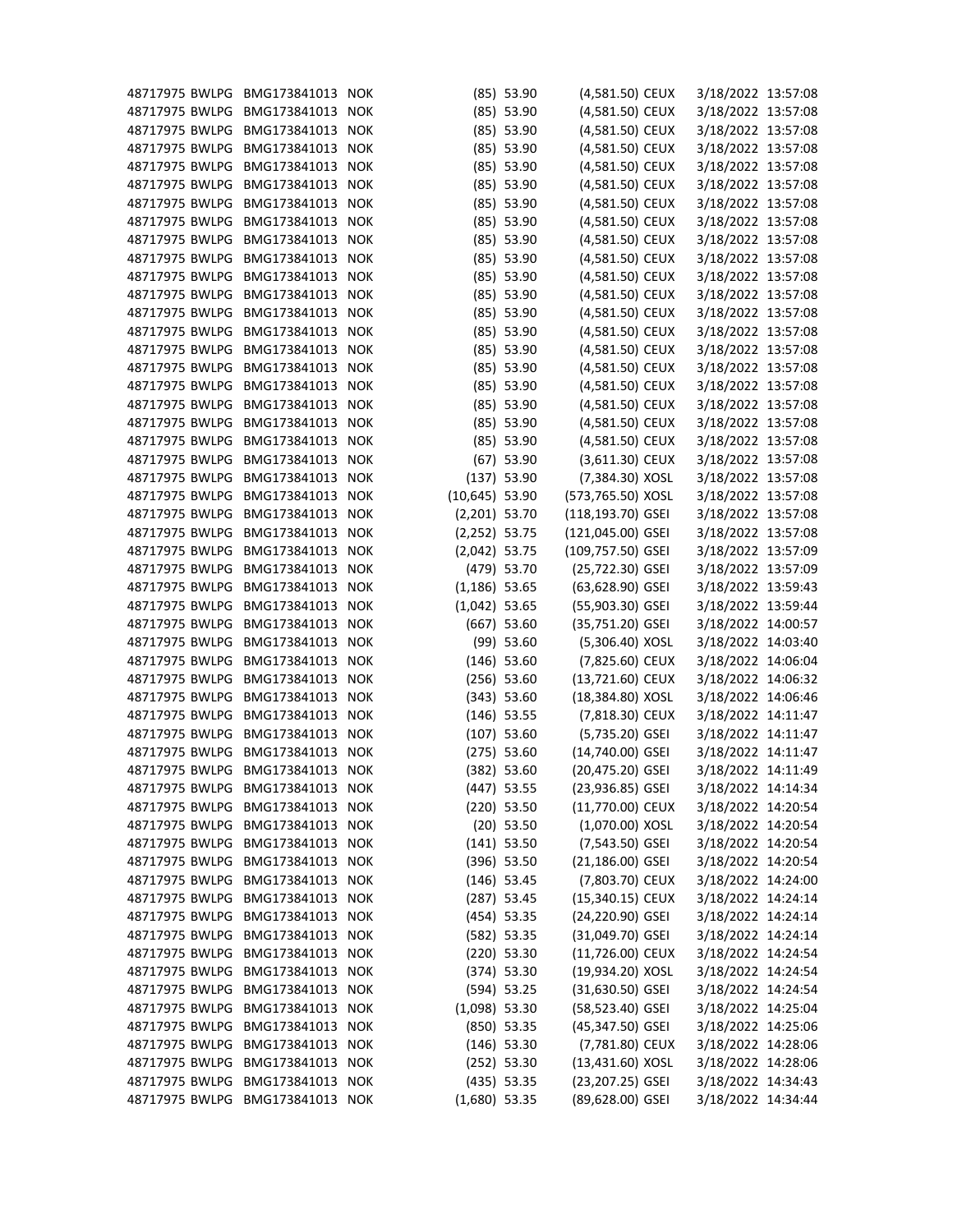| 48717975 BWLPG                   | BMG173841013 NOK                     |            | $(161)$ 53.35 | (8,589.35) CEUX                      | 3/18/2022 14:34:53 |  |
|----------------------------------|--------------------------------------|------------|---------------|--------------------------------------|--------------------|--|
| 48717975 BWLPG                   | BMG173841013 NOK                     |            | $(220)$ 53.35 | (11,737.00) CEUX                     | 3/18/2022 14:35:20 |  |
| 48717975 BWLPG                   | BMG173841013                         | <b>NOK</b> | $(454)$ 53.35 | (24,220.90) XOSL                     | 3/18/2022 14:35:20 |  |
| 48717975 BWLPG                   | BMG173841013 NOK                     |            | $(415)$ 53.35 | (22,140.25) GSEI                     | 3/18/2022 14:35:21 |  |
| 48717975 BWLPG                   | BMG173841013 NOK                     |            | $(146)$ 53.35 | (7,789.10) CEUX                      | 3/18/2022 14:35:37 |  |
| 48717975 BWLPG                   | BMG173841013 NOK                     |            | $(219)$ 53.35 | $(11,683.65)$ XOSL                   | 3/18/2022 14:35:37 |  |
| 48717975 BWLPG                   | BMG173841013 NOK                     |            | $(22)$ 53.35  | $(1, 173.70)$ XOSL                   | 3/18/2022 14:35:37 |  |
| 48717975 BWLPG                   | BMG173841013 NOK                     |            | $(585)$ 53.30 | $(31, 180.50)$ GSEI                  | 3/18/2022 14:37:04 |  |
| 48717975 BWLPG                   | BMG173841013 NOK                     |            | $(452)$ 53.30 | (24,091.60) GSEI                     | 3/18/2022 14:38:55 |  |
| 48717975 BWLPG                   | BMG173841013 NOK                     |            | $(146)$ 53.30 | (7,781.80) CEUX                      | 3/18/2022 14:40:05 |  |
| 48717975 BWLPG                   | BMG173841013                         | <b>NOK</b> | $(252)$ 53.30 | (13,431.60) XOSL                     | 3/18/2022 14:40:05 |  |
| 48717975 BWLPG                   | BMG173841013 NOK                     |            | $(303)$ 53.35 | $(16, 165.05)$ XOSL                  | 3/18/2022 14:55:07 |  |
| 48717975 BWLPG                   | BMG173841013 NOK                     |            | (513) 53.35   | (27,368.55) GSEI                     | 3/18/2022 14:58:12 |  |
| 48717975 BWLPG                   | BMG173841013                         | <b>NOK</b> | $(617)$ 53.35 | (32,916.95) GSEI                     | 3/18/2022 15:02:09 |  |
| 48717975 BWLPG                   | BMG173841013 NOK                     |            | $(111)$ 53.35 | (5,921.85) GSEI                      | 3/18/2022 15:14:19 |  |
| 48717975 BWLPG                   | BMG173841013 NOK                     |            | $(110)$ 53.35 | $(5,868.50)$ GSEI                    | 3/18/2022 15:14:19 |  |
| 48717975 BWLPG                   | BMG173841013 NOK                     |            | $(189)$ 53.35 | $(10,083.15)$ GSEI                   | 3/18/2022 15:14:19 |  |
| 48717975 BWLPG                   | BMG173841013 NOK                     |            | $(220)$ 53.35 | (11,737.00) CEUX                     | 3/18/2022 15:16:34 |  |
| 48717975 BWLPG                   | BMG173841013 NOK                     |            | $(211)$ 53.35 | (11,256.85) XOSL                     | 3/18/2022 15:16:34 |  |
| 48717975 BWLPG                   | BMG173841013 NOK                     |            | $(531)$ 53.35 | (28,328.85) GSEI                     | 3/18/2022 15:16:34 |  |
| 48717975 BWLPG                   | BMG173841013 NOK                     |            | $(146)$ 53.35 | (7,789.10) GSEI                      | 3/18/2022 15:16:38 |  |
| 48717975 BWLPG                   | BMG173841013                         | <b>NOK</b> | $(405)$ 53.35 | (21,606.75) SGMV                     | 3/18/2022 15:17:08 |  |
| 48717975 BWLPG                   | BMG173841013 NOK                     |            | $(485)$ 53.20 | (25,802.00) SGMV                     | 3/18/2022 15:21:20 |  |
| 48717975 BWLPG                   | BMG173841013 NOK                     |            | $(89)$ 53.15  | (4,730.35) GSEI                      | 3/18/2022 15:21:20 |  |
| 48717975 BWLPG                   | BMG173841013                         | <b>NOK</b> | $(869)$ 53.15 | (46,187.35) MOSE                     | 3/18/2022 15:21:20 |  |
| 48717975 BWLPG                   | BMG173841013 NOK                     |            | (453) 53.20   | (24,099.60) SGMV                     | 3/18/2022 15:29:02 |  |
| 48717975 BWLPG                   | BMG173841013                         | <b>NOK</b> | $(167)$ 53.15 | (8,876.05) SGMV                      | 3/18/2022 15:38:19 |  |
| 48717975 BWLPG                   | BMG173841013 NOK                     |            | $(294)$ 53.15 | $(15,626.10)$ XUBS                   | 3/18/2022 15:38:19 |  |
| 48717975 BWLPG                   | BMG173841013 NOK                     |            | $(429)$ 53.15 | (22,801.35) XUBS                     | 3/18/2022 15:38:19 |  |
| 48717975 BWLPG                   | BMG173841013                         | <b>NOK</b> | $(607)$ 53.20 | (32,292.40) SGMV                     | 3/18/2022 15:40:30 |  |
| 48717975 BWLPG                   | BMG173841013 NOK                     |            | $(192)$ 53.20 | (10,214.40) CEUX                     | 3/18/2022 15:44:15 |  |
| 48717975 BWLPG BMG173841013 NOK  |                                      |            | $(295)$ 53.20 | (15,694.00) XOSL                     | 3/18/2022 15:44:15 |  |
| 48717975 BWLPG                   | BMG173841013 NOK                     |            | $(6)$ 53.20   | (319.20) CEUX                        | 3/18/2022 15:44:16 |  |
| 48717975 BWLPG                   | BMG173841013 NOK                     |            | $(165)$ 53.20 | (8,778.00) XOSL                      | 3/18/2022 15:50:07 |  |
| 48717975 BWLPG                   | BMG173841013 NOK                     |            | $(186)$ 53.20 | (9,895.20) CEUX                      | 3/18/2022 15:50:28 |  |
| 48717975 BWLPG                   | BMG173841013 NOK                     |            | $(149)$ 53.25 | $(7,934.25)$ GSEI                    | 3/18/2022 15:51:07 |  |
| 48717975 BWLPG                   | BMG173841013 NOK                     |            | $(141)$ 53.25 | $(7,508.25)$ GSEI                    | 3/18/2022 15:51:07 |  |
| 48717975 BWLPG                   | BMG173841013 NOK                     |            |               | (16,401.00) XOSL                     |                    |  |
|                                  |                                      |            | $(308)$ 53.25 |                                      | 3/18/2022 15:53:45 |  |
| 48717975 BWLPG                   | BMG173841013 NOK<br>BMG173841013 NOK |            | $(401)$ 53.28 | (21,363.28) SGMV<br>(10,224.00) CEUX | 3/18/2022 15:53:46 |  |
| 48717975 BWLPG<br>48717975 BWLPG | BMG173841013 NOK                     |            | $(192)$ 53.25 | (6,177.00) XOSL                      | 3/18/2022 15:53:46 |  |
| 48717975 BWLPG                   |                                      |            | $(116)$ 53.25 |                                      | 3/18/2022 15:53:46 |  |
| 48717975 BWLPG                   | BMG173841013 NOK                     |            | $(192)$ 53.25 | (10,224.00) CEUX                     | 3/18/2022 15:54:10 |  |
|                                  | BMG173841013 NOK                     |            | $(21)$ 53.25  | $(1, 118.25)$ XOSL                   | 3/18/2022 15:54:10 |  |
| 48717975 BWLPG                   | BMG173841013 NOK                     |            | $(192)$ 53.25 | (10,224.00) CEUX                     | 3/18/2022 15:54:19 |  |
| 48717975 BWLPG                   | BMG173841013 NOK                     |            | $(192)$ 53.25 | (10,224.00) CEUX                     | 3/18/2022 15:54:19 |  |
| 48717975 BWLPG                   | BMG173841013 NOK                     |            | $(171)$ 53.25 | $(9,105.75)$ XOSL                    | 3/18/2022 15:54:19 |  |
| 48717975 BWLPG                   | BMG173841013 NOK                     |            | $(13)$ 53.25  | (692.25) XOSL                        | 3/18/2022 15:54:19 |  |
| 48717975 BWLPG                   | BMG173841013 NOK                     |            | $(295)$ 53.25 | (15,708.75) XOSL                     | 3/18/2022 15:54:19 |  |
| 48717975 BWLPG                   | BMG173841013 NOK                     |            | $(132)$ 53.25 | (7,029.00) CEUX                      | 3/18/2022 15:54:20 |  |
| 48717975 BWLPG                   | BMG173841013 NOK                     |            | $(44)$ 53.25  | (2,343.00) CEUX                      | 3/18/2022 15:54:20 |  |
| 48717975 BWLPG                   | BMG173841013 NOK                     |            | $(16)$ 53.25  | (852.00) CEUX                        | 3/18/2022 15:54:20 |  |
| 48717975 BWLPG                   | BMG173841013 NOK                     |            | $(222)$ 53.25 | $(11,821.50)$ XOSL                   | 3/18/2022 15:54:20 |  |
| 48717975 BWLPG                   | BMG173841013 NOK                     |            | $(146)$ 53.25 | (7,774.50) CEUX                      | 3/18/2022 15:54:20 |  |
| 48717975 BWLPG                   | BMG173841013 NOK                     |            | $(86)$ 53.25  | (4,579.50) XOSL                      | 3/18/2022 15:54:26 |  |
| 48717975 BWLPG                   | BMG173841013 NOK                     |            | $(80)$ 53.25  | (4,260.00) XOSL                      | 3/18/2022 15:54:26 |  |
| 48717975 BWLPG                   | BMG173841013 NOK                     |            | $(76)$ 53.43  | (4,060.30) MOSE                      | 3/18/2022 15:55:00 |  |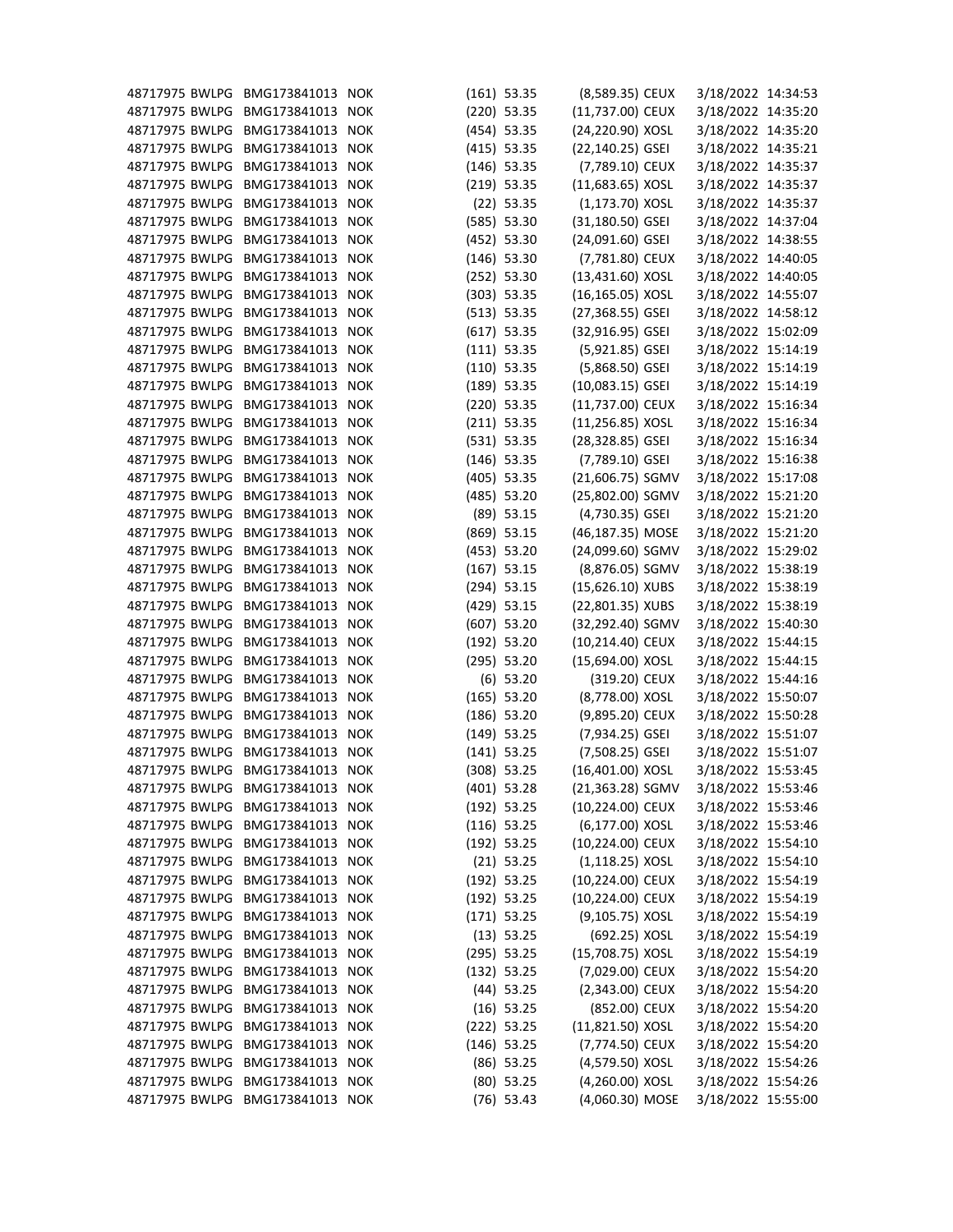| 48717975 BWLPG                  | BMG173841013     | <b>NOK</b> |                 | (357) 53.43   | (19,072.73) SGMV   | 3/18/2022 15:55:00 |  |
|---------------------------------|------------------|------------|-----------------|---------------|--------------------|--------------------|--|
| 48717975 BWLPG                  | BMG173841013     | <b>NOK</b> |                 | $(146)$ 53.40 | (7,796.40) CEUX    | 3/18/2022 16:00:09 |  |
| 48717975 BWLPG                  | BMG173841013     | <b>NOK</b> |                 | (393) 53.40   | (20,986.20) XOSL   | 3/18/2022 16:00:09 |  |
| 48717975 BWLPG                  | BMG173841013 NOK |            |                 | $(181)$ 53.40 | (9,665.40) XOSL    | 3/18/2022 16:02:47 |  |
| 48717975 BWLPG                  | BMG173841013 NOK |            |                 | $(192)$ 53.40 | (10,252.80) CEUX   | 3/18/2022 16:02:47 |  |
| 48717975 BWLPG                  | BMG173841013 NOK |            |                 | $(72)$ 53.40  | (3,844.80) CEUX    | 3/18/2022 16:03:27 |  |
| 48717975 BWLPG                  | BMG173841013 NOK |            |                 | $(127)$ 53.40 | (6,781.80) XOSL    | 3/18/2022 16:03:27 |  |
| 48717975 BWLPG                  | BMG173841013 NOK |            |                 | $(192)$ 53.45 | (10,262.40) CEUX   | 3/18/2022 16:03:57 |  |
| 48717975 BWLPG                  | BMG173841013 NOK |            |                 | $(308)$ 53.45 | $(16,462.60)$ XOSL | 3/18/2022 16:03:57 |  |
| 48717975 BWLPG                  | BMG173841013 NOK |            |                 | $(192)$ 53.45 | (10,262.40) CEUX   | 3/18/2022 16:03:57 |  |
| 48717975 BWLPG                  | BMG173841013     | <b>NOK</b> |                 | $(207)$ 53.45 | $(11,064.15)$ XOSL | 3/18/2022 16:03:57 |  |
| 48717975 BWLPG                  | BMG173841013 NOK |            |                 | $(101)$ 53.45 | (5,398.45) XOSL    | 3/18/2022 16:03:57 |  |
| 48717975 BWLPG                  | BMG173841013 NOK |            |                 | $(192)$ 53.45 | (10,262.40) CEUX   | 3/18/2022 16:03:58 |  |
| 48717975 BWLPG                  | BMG173841013     | <b>NOK</b> |                 | $(192)$ 53.45 | (10,262.40) CEUX   | 3/18/2022 16:04:11 |  |
| 48717975 BWLPG                  | BMG173841013 NOK |            |                 | $(30)$ 53.45  | $(1,603.50)$ XOSL  | 3/18/2022 16:04:11 |  |
| 48717975 BWLPG                  | BMG173841013 NOK |            |                 | $(146)$ 53.45 | (7,803.70) CEUX    | 3/18/2022 16:04:11 |  |
| 48717975 BWLPG                  | BMG173841013     | <b>NOK</b> |                 | $(192)$ 53.45 | (10,262.40) CEUX   | 3/18/2022 16:04:34 |  |
| 48717975 BWLPG                  | BMG173841013 NOK |            |                 | $(192)$ 53.45 | (10,262.40) CEUX   | 3/18/2022 16:04:34 |  |
| 48717975 BWLPG                  | BMG173841013 NOK |            |                 | $(71)$ 53.45  | (3,794.95) CEUX    | 3/18/2022 16:04:34 |  |
| 48717975 BWLPG                  | BMG173841013 NOK |            |                 | $(9)$ 53.45   | (481.05) XOSL      | 3/18/2022 16:04:34 |  |
| 48717975 BWLPG                  | BMG173841013 NOK |            |                 | $(269)$ 53.45 | (14,378.05) XOSL   | 3/18/2022 16:04:34 |  |
| 48717975 BWLPG                  | BMG173841013     | <b>NOK</b> |                 | $(308)$ 53.45 | $(16,462.60)$ XOSL | 3/18/2022 16:04:34 |  |
| 48717975 BWLPG                  | BMG173841013 NOK |            |                 | $(192)$ 53.45 | (10,262.40) CEUX   | 3/18/2022 16:04:34 |  |
| 48717975 BWLPG                  | BMG173841013 NOK |            |                 | $(81)$ 53.45  | (4,329.45) CEUX    | 3/18/2022 16:04:34 |  |
| 48717975 BWLPG                  | BMG173841013     | <b>NOK</b> |                 | $(560)$ 53.48 | (29,946.00) MOSE   | 3/18/2022 16:04:55 |  |
| 48717975 BWLPG                  | BMG173841013 NOK |            |                 | $(103)$ 53.48 | (5,507.93) SGMV    | 3/18/2022 16:04:55 |  |
| 48717975 BWLPG                  | BMG173841013     | <b>NOK</b> |                 | $(166)$ 53.45 | (8,872.70) XOSL    | 3/18/2022 16:05:07 |  |
| 48717975 BWLPG                  | BMG173841013     | <b>NOK</b> |                 | $(192)$ 53.45 | (10,262.40) CEUX   | 3/18/2022 16:05:13 |  |
| 48717975 BWLPG                  | BMG173841013 NOK |            |                 | $(127)$ 53.45 | (6,788.15) CEUX    | 3/18/2022 16:05:13 |  |
| 48717975 BWLPG                  | BMG173841013     | <b>NOK</b> |                 | $(142)$ 53.45 | (7,589.90) XOSL    | 3/18/2022 16:05:13 |  |
| 48717975 BWLPG                  | BMG173841013 NOK |            |                 | $(146)$ 53.45 | (7,803.70) XOSL    | 3/18/2022 16:05:13 |  |
| 48717975 BWLPG BMG173841013 NOK |                  |            |                 | $(56)$ 53.45  | (2,993.20) XOSL    | 3/18/2022 16:05:13 |  |
| 48717975 BWLPG                  | BMG173841013 NOK |            |                 | $(252)$ 53.45 | $(13,469.40)$ XOSL | 3/18/2022 16:05:13 |  |
| 48717975 BWLPG                  | BMG173841013 NOK |            |                 | $(146)$ 53.45 | (7,803.70) CEUX    | 3/18/2022 16:05:13 |  |
| 48717975 BWLPG                  | BMG173841013 NOK |            |                 | $(242)$ 53.45 | (12,934.90) XOSL   | 3/18/2022 16:05:13 |  |
| 48717975 BWLPG                  | BMG173841013 NOK |            |                 | $(192)$ 53.45 | (10,262.40) CEUX   | 3/18/2022 16:05:49 |  |
| 48717975 BWLPG                  | BMG173841013 NOK |            |                 | $(93)$ 53.45  | (4,970.85) CEUX    | 3/18/2022 16:05:49 |  |
| 48717975 BWLPG                  | BMG173841013 NOK |            |                 | $(308)$ 53.45 | $(16,462.60)$ XOSL | 3/18/2022 16:05:49 |  |
| 48717975 BWLPG                  | BMG173841013 NOK |            |                 | $(308)$ 53.45 | $(16,462.60)$ XOSL | 3/18/2022 16:05:49 |  |
| 48717975 BWLPG                  | BMG173841013 NOK |            |                 | $(176)$ 53.45 | (9,407.20) XOSL    | 3/18/2022 16:06:47 |  |
| 48717975 BWLPG                  | BMG173841013 NOK |            |                 | $(132)$ 53.45 | (7,055.40) XOSL    | 3/18/2022 16:06:47 |  |
| 48717975 BWLPG                  | BMG173841013 NOK |            |                 | $(99)$ 53.45  | (5,291.55) CEUX    | 3/18/2022 16:07:36 |  |
| 48717975 BWLPG                  | BMG173841013 NOK |            |                 | $(192)$ 53.45 | (10,262.40) CEUX   | 3/18/2022 16:07:36 |  |
| 48717975 BWLPG                  | BMG173841013 NOK |            |                 | $(308)$ 53.45 | $(16,462.60)$ XOSL | 3/18/2022 16:07:36 |  |
| 48717975 BWLPG                  | BMG173841013 NOK |            |                 | $(308)$ 53.45 | $(16,462.60)$ XOSL | 3/18/2022 16:07:45 |  |
| 48717975 BWLPG                  | BMG173841013 NOK |            |                 | $(147)$ 53.45 | (7,857.15) CEUX    | 3/18/2022 16:07:45 |  |
| 48717975 BWLPG                  | BMG173841013 NOK |            |                 | $(120)$ 53.45 | (6,414.00) XOSL    | 3/18/2022 16:07:45 |  |
| 48717975 BWLPG                  | BMG173841013 NOK |            |                 | $(188)$ 53.45 | (10,048.60) XOSL   | 3/18/2022 16:07:45 |  |
| 48717975 BWLPG                  | BMG173841013 NOK |            |                 | $(93)$ 53.45  | (4,970.85) XOSL    | 3/18/2022 16:07:45 |  |
| 48717975 BWLPG                  | BMG173841013 NOK |            |                 | $(582)$ 53.25 | (30,991.50) MOSE   | 3/18/2022 16:07:45 |  |
| 48717975 BWLPG                  | BMG173841013 NOK |            |                 | (35) 53.25    | $(1,863.75)$ SGMV  | 3/18/2022 16:07:45 |  |
| 48717975 BWLPG                  | BMG173841013 NOK |            |                 | $(95)$ 53.25  | $(5,058.75)$ GSEI  | 3/18/2022 16:07:45 |  |
| 48717975 BWLPG                  | BMG173841013 NOK |            |                 | $(508)$ 53.25 | (27,051.00) SGMV   | 3/18/2022 16:07:45 |  |
| 48717975 BWLPG                  | BMG173841013 NOK |            | $(1,241)$ 53.25 |               | (66,083.25) XUBS   | 3/18/2022 16:07:45 |  |
| 48717975 BWLPG                  | BMG173841013 NOK |            |                 | (155) 53.20   | (8,246.00) XOSL    | 3/18/2022 16:10:30 |  |
| 48717975 BWLPG                  | BMG173841013 NOK |            |                 | $(215)$ 53.20 | (11,438.00) XOSL   | 3/18/2022 16:10:30 |  |
|                                 |                  |            |                 |               |                    |                    |  |